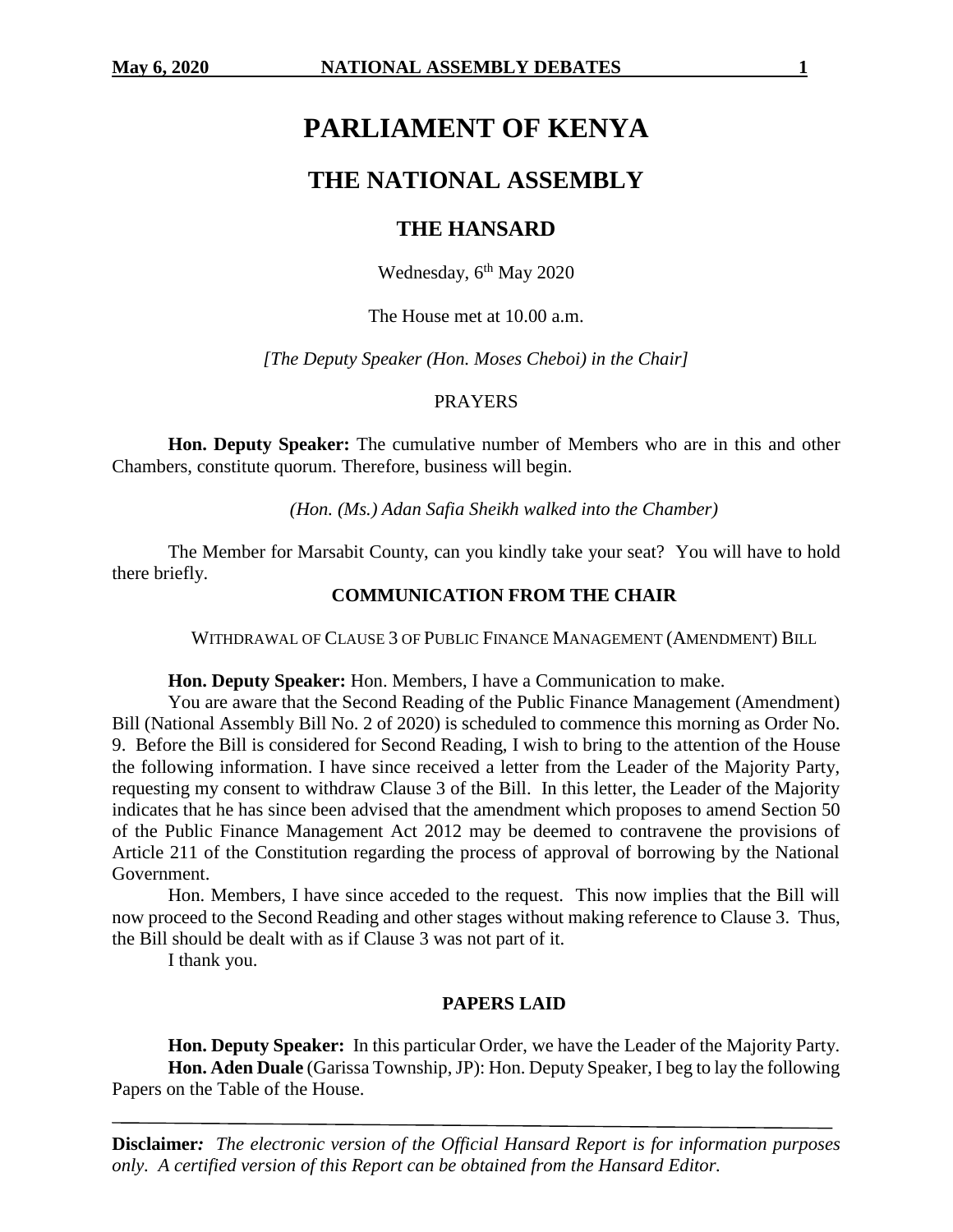Legal Notice No. 37 of 2020 relating to Public Procurement and Asset Disposal Regulations and its explanatory memorandum from the National Treasury.

The 2020/2021 Financial Year Annex of the estimates for State Corporations for the Financial Year ending 30<sup>th</sup> June 2021 from the National Treasury.

Supporting documents for the Budget of the Financial Year 2020/2021 from the National Treasury on:

(a) The Budget Summary for the Fiscal Year 2020/2021 and the supporting information.

(b) The Estimate of Revenue, Grants and Loans for the Fiscal Year, 2020/2021.

(c) Financial Statements for the Fiscal Year 2020/2021.

I thank you.

**Hon. Deputy Speaker:** Very well. The next will be the Chair of the Procedure and House Rules Committee. I believe that is Hon. Kangogo Bowen.

**Hon. Kangogo Bowen** (Marakwet East, JP): Hon. Speaker, I beg to lay the following Paper on the Table of the House:

The Fourth Report of the Procedure and House Rules Committee on Amendments to the Standing Orders to facilitate Virtual Sittings of the House and its Committees.

### **NOTICE OF MOTION**

#### AMENDMENTS TO STANDING ORDERS TO FACILITATE VIRTUAL SITTINGS

**Hon. Kangogo Bowen** (Marakwet East, JP): Hon. Speaker, I beg to give notice of the following Motion:

THAT, this House adopts the Fourth Report of the Procedure and House Rules Committee on Amendments to the Standing Orders to facilitate Virtual Sittings of the House and its Committees, laid on the Table of the House on Wednesday,  $6<sup>th</sup>$  May 2020, and pursuant to the provisions of Article 124(1) of the Constitution and Standing Order 265−

- (i) resolves to amend its Standing Orders as contained in the Schedule to the Report; and,
- (ii) orders that the amendments to the Standing Orders as contained in the Schedule to the Report shall come into effect on Monday, 18<sup>th</sup> May 2020.

Thank you.

**Hon. Deputy Speaker:** Very well. Let us move on to the next Order. Is Hon. Sabina Chege in the House? What about Hon. T.J. Kajwang'? Is Hon. Eric Muchangi Njiru in the House? That one is easily identifiable for obvious reasons. He must be the one coming in. He does not share that feature with anybody else in this House. The Member for Runyenjes, you have the Floor.

### **REQUESTS FOR STATEMENTS**

DISPARITIES IN PAYMENT OF TEA BONUSES TO FARMERS IN RUNYENJES CONSTITUENCY

**Hon. Eric Njiru** (Runyenjes, JP): Hon. Deputy Speaker, pursuant to the provisions of Standing Order No.44 (2) (c), I wish to request for a statement from the Chairperson of the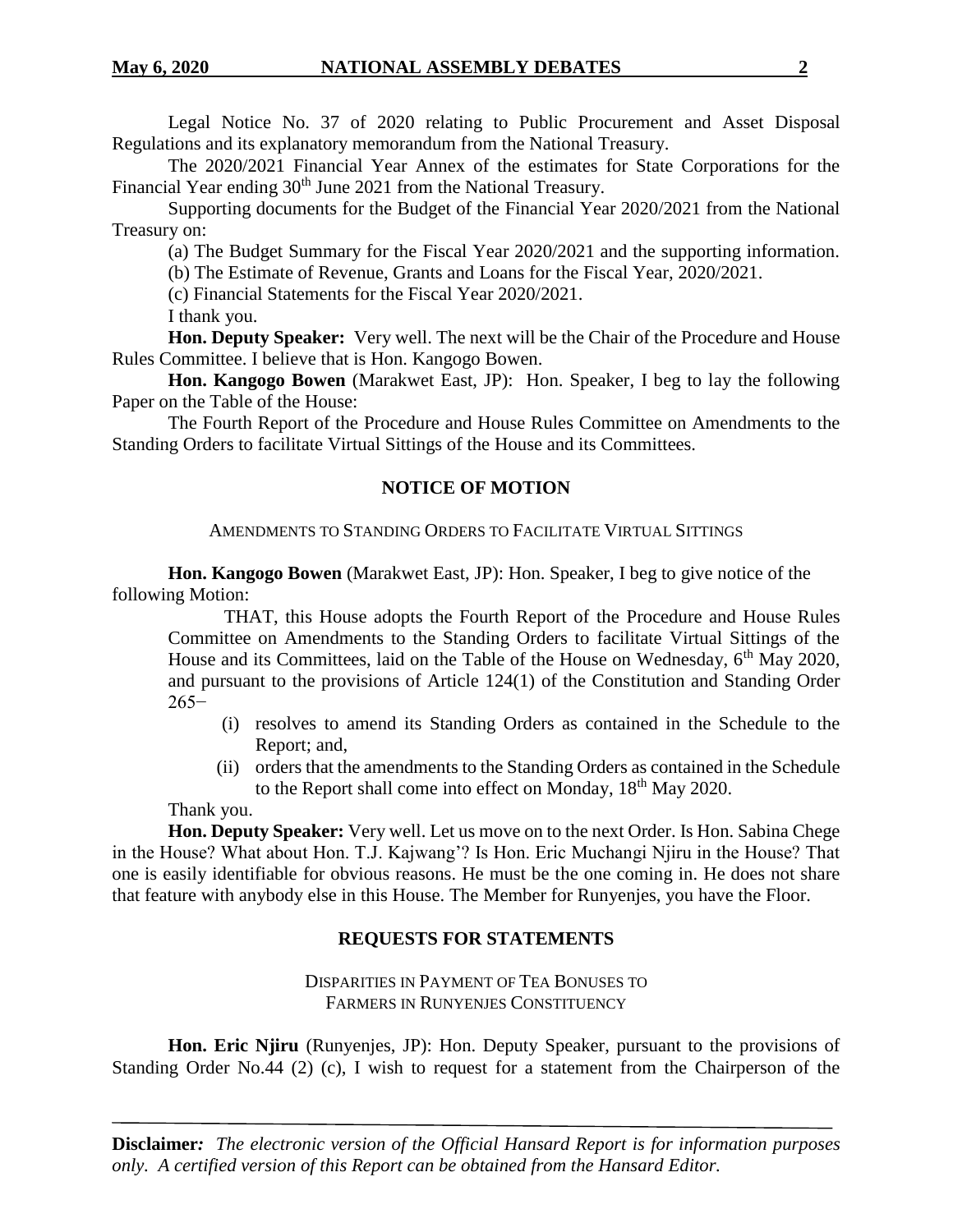Departmental Committee on Agriculture and Livestock regarding disparities in payment of tea bonuses to farmers in Runyenjes Constituency.

The Kenya Tea Development Authority (KTDA) is the managing agent for the Rukuriri and Mungania tea factories in Runyenjes Constituency. During the public participation for farmers initiated by KTDA in April 2019, they agreed that farmers will be paid 30 per cent of sold tea leaves between the months of July 2019 and December 2019 for deliveries to Rukuriri Tea Factory and Kshs10 per kilogramme will be paid for deliveries to Mungania Tea Factory for the same period. However, on the contrary, KTDA went ahead and paid farmers a uniform figure of Kshs5 per kilogramme for tea leaves delivered to both factories. It is notable that farmers had already been advanced monies by various financial institutions in the hope that they will be paid Kshs10.50 for Rukuriri Tea Factory and Kshs10 for Mungania Tea Factory thus affecting income projections for the farmers from the two factories.

It is against this background that I seek for a statement from the Chairperson of the Departmental Committee on Agriculture and Livestock to investigate and compel the KTDA to pay the remaining balance of Kshs5 and Kshs5.50 per kilogramme for tea leaves delivered to Mungania and Rukuriri tea factories respectively, in order to cushion the farmers against losses on monies loaned to them by financial institutions.

**Hon. Deputy Speaker:** Very well. Before I refer it to the relevant Departmental Committee on Agriculture and Livestock, I see some interest, particularly from the former Member for Runyenjes who has since upgraded. Hon. Mbarire, you have the Floor.

**Hon. Cecily Mbarire** (Nominated, JP): Hon. Deputy Speaker, I want to add my voice to that of the MP for Runyenjes Constituency, Hon. Eric Muchangi.

This matter has brought a lot of problems and conflicts on the ground amongst the farmers and the directors of the factories. As the Committee looks into this matter, it will be important to understand at what point KTDA decided the rates at which the farmers would be paid. Normally, the people who determine the rates for the farmers' pay is actually the directors of the factories. Here we are seeing a KTDA that has become bigger than the farmers and yet, it was created to facilitate the farmers. They are the ones now deciding how much a farmer should be paid, which is against the rules and regulations of the tea industry. They are pushing prices down the throats of the farmers without caring what the farmer will say. It is this same KTDA that initiated the process of public participation last year where those amounts were decided. We want to know on what basis they are deciding not to pay farmers as per the agreement.

Secondly, why in particular, have they refused to listen to the Rukuriri Factory directors who have made it very clear that they have the money to pay, but they still insist that they pay Kshs5? This is causing unnecessary suffering among the farmers.

I hope this can be taken as a matter of urgency. It is causing a lot of suffering. We want this matter resolved. Let me repeat that KTDA has become the biggest obstacle to the growth of the tea farmer. I am happy that we have the Tea Bill and the Tea Regulations that will be coming later. We must clip the wings of the KTDA.

**Hon. Deputy Speaker:** Very well. Let us have Hon. Mutunga Kanyuithia on the same.

**Hon. John Mutunga** (Tigania West, JP): Thank you, Hon. Deputy Speaker. I would also like to add my voice to that request for a statement by the MP for Runyenjes.

It is very wrong for an institution to initiate the process of getting into a contract, discuss the details of the contract itself, get into the contract and then decide to go against it because it has the power. KTDA behaves like a monopoly in the agricultural sector, especially in the tea sector. We cannot afford to wait and watch tea go in the direction that other crops have gone. In this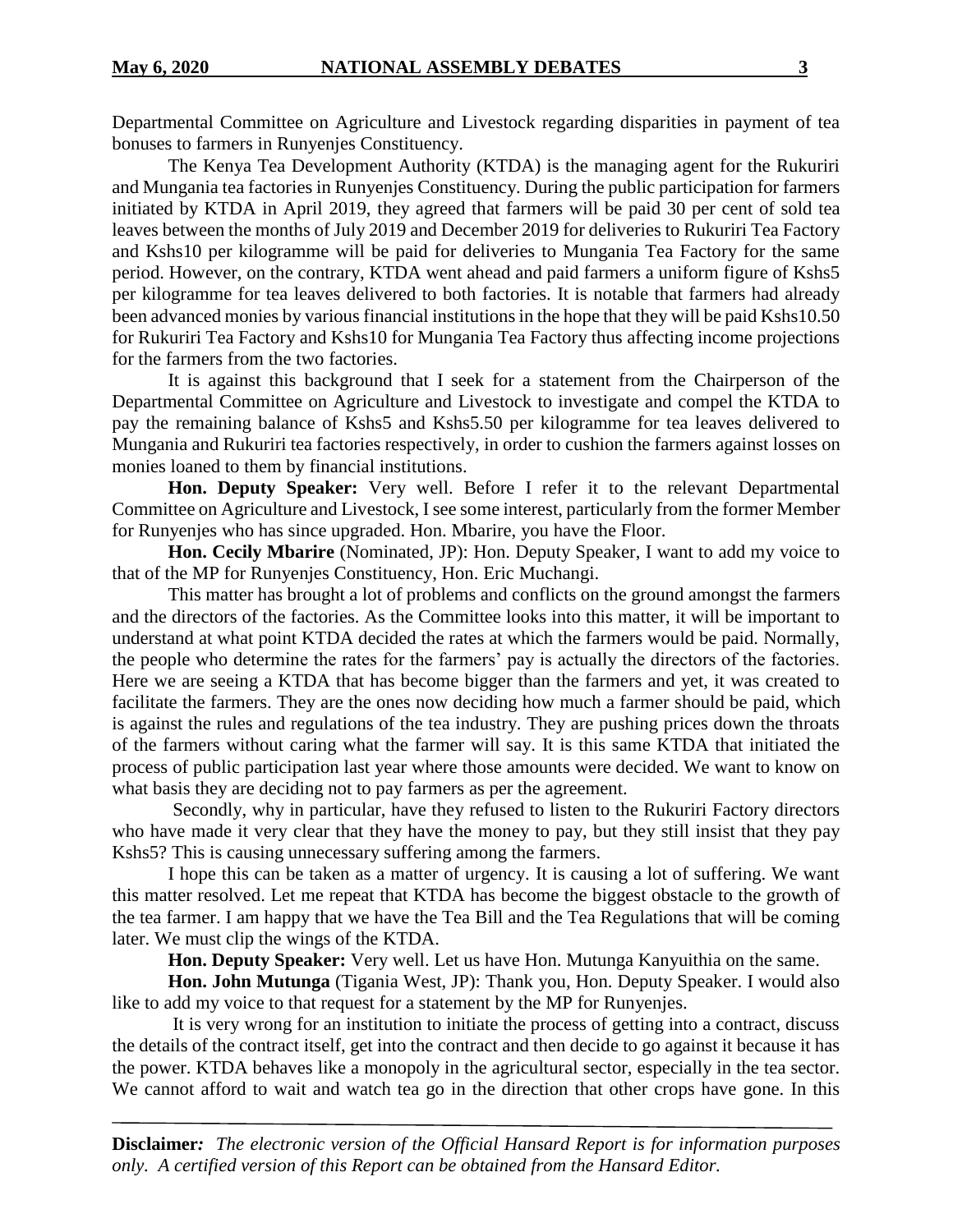country, we buried pyrethrum. We were the best producer and marketer of pyrethrum in the world. We were producing 70 per cent of the world's pyrethrum. Now we have been bypassed by small countries like Rwanda.

The KTDA, as a monopoly, has decided to mess the farmers by not giving them their dues. When the regulations come to this House, I would like to urge Members to look at them critically to ensure that KTDA does not have the power to change anything that it has agreed on with farmers, and that it learns to stick to the contractual agreement.

I support that request for a statement.

**Hon. Deputy Speaker:** Let us go to the next statement request by Hon. T. J. Kajwang'.

#### TAX EVASION AND REPACKAGING OF ALCOHOLIC BEVERAGES

**Hon. T.J. Kajwang'** (Ruaraka, ODM): Hon. Deputy Speaker, I request for a Statement pursuant to Standing Order No.44 (2) (c) on tax evasion and repackaging of alcoholic beverages.

Pursuant to Standing Order No.44 (2) (c), I wish to request for a Statement from the Chairperson of the Departmental Committee on Finance and National Planning on tax evasion and repackaging of alcoholic beverages by several companies in the country.

We recognise the impact of public and private sector investments to the economic growth of this country. It is evident that import businesses generate significant revenue in terms of import and custom taxes. However, in the last 12 months, several companies imported over 200 million empty bottles of 250 millilitres from Pragati Glass Gulf and Nizwa Industrial Estate in Nizwa, Oman and Kioo Limited, Saza Road, Dar-es-Salaam, and obtained bottle caps from Torrent East African Limited. The said bottles were allegedly cleared duty free into the country. The bottles were subsequently refilled with liquor in various brands, sealed with fake Kenya Bureau of Standards (KEBS) stickers and excise terms and sold to unsuspecting customers. The firms involved are Zheng Hong, Patiala Distillers, Hill Kenya Limited, Mount Kenya Breweries, Saiwan Enterprises, Vine Park FRM, Platinum Distillers, Moonwalk Investments Limited, Tihan Limited and Two Cousins Distillers.

The brands manufactured and packaged by those companies with fake KEBS stickers and excise stamps are invariably low-cost products with very high percentage alcoholic content and are sold mainly to low income earners, mostly youths. Whereas the bottle tops generally fall under the excise tax regimes, bottles do not, thus making it possible for fraudulent manufacturers to evade paying tax on bottles.

Concerned that tax evasion, counterfeiting and refilling are a common practice in those companies, I hereby seek your directive to cause the Departmental Committee on Finance and National Planning to undertake an inquiry on the matter and report to the House on the following:

- (i) The total tax paid by the same firms between January 2019 and March 2020 and whether the firms are tax compliant and, if not, why?
- (ii) The correlations between the quantities of the empty bottles and the bottle tops supplied…

**Hon. Deputy Speaker**: Order, Hon. Kajwang'. I think there is a breach of social distancing by some members in the Front Bench to my left. It is not easy for me to… That is the Member for Homa Bay and I am not sure whether the other one is Hon. Junet. You must sit in the designated areas. Hon. Gladys Wanga is not seated at her rightful place. I can see there are some empty seats.

**Hon. Junet Nuh** (Suna East, ODM): We are consulting!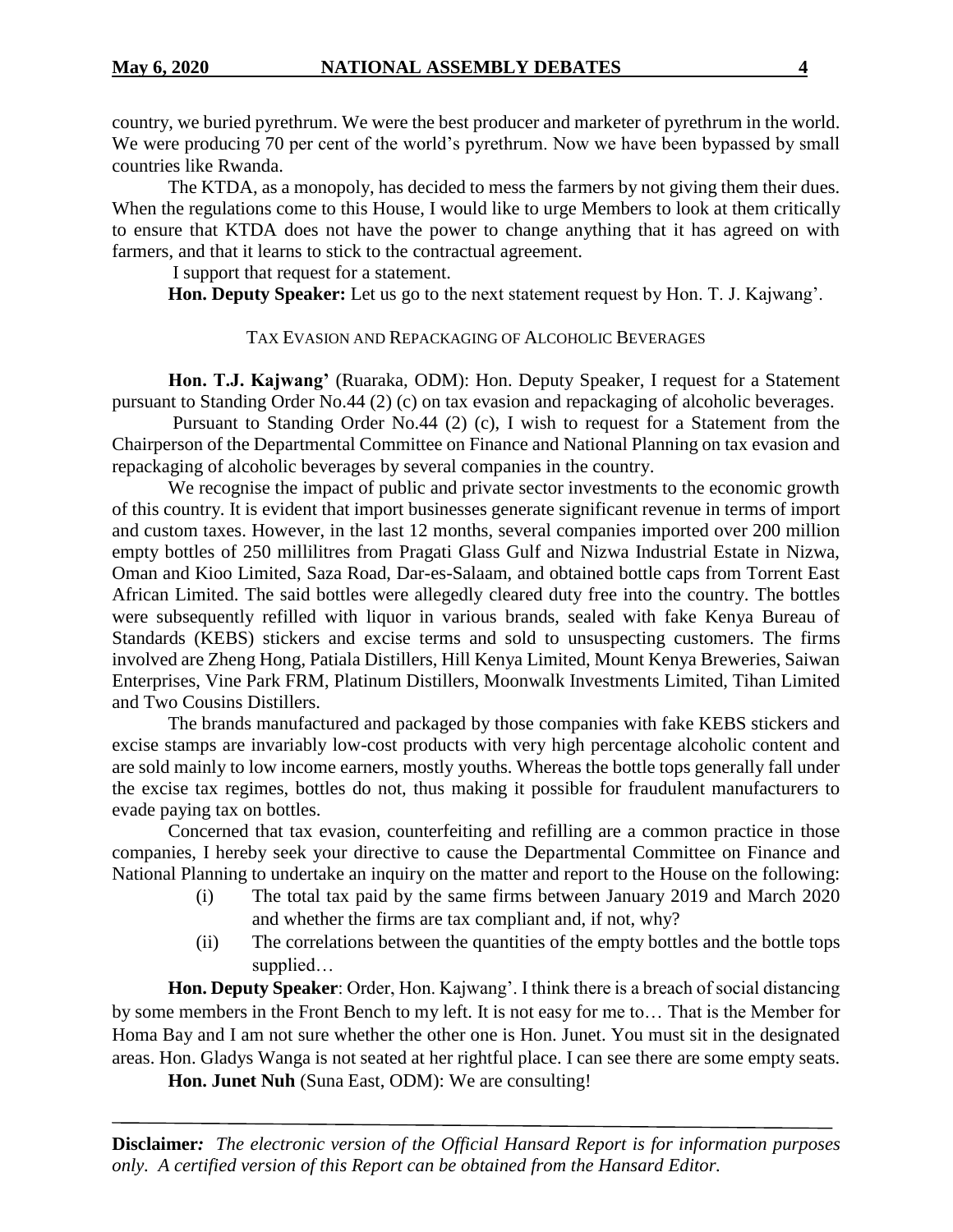**Hon. Deputy Speaker:** Well, even consultations require social distancing. The only other time you do not exercise that is probably at home, with your family.

## *(Laughter)*

There are several seats that are vacant. I can see about six seats to my left. Please, grab one of them. So, Hon. Junet, if you have to consult outside, maybe then, when you come back, we will have... Proceed and consult. But even outside, you must observe social distancing.

Proceed Hon. T.J. Kajwang'.

**Hon. T.J. Kajwang'** (Ruaraka, ODM): Hon. Deputy Speaker, we do not know how this social distancing works. That is because when we keep so far away, it cannot be social anymore. But anyway, we will comply with all those guidelines that pertain to COVID-19. The Committee should report on the following:

- (i) The correlations between quantities of empty bottles and bottle cups supplied to or imported to the said firms and the amount of tax paid for the period.
- (ii) Whether the said firms and all their directors have been involved in tax evasion in the past and, if so, what action has been taken against them.
- (iii)What action has been taken to ensure that all the importers of such consignment pay the necessary taxes without failure? What steps has the Kenya Revenue Authority (KRA) taken to stem the vice, recover the lost revenue and deter the said firms and others firms from engaging in tax evasion and such schemes.
- (iv)What action has KEBS taken to ensure that the counterfeit goods are not sold to unsuspecting citizens?

I thank you Hon. Deputy Speaker.

**Hon. Deputy Speaker**: Hon. T. J, you asked me to use the direction of an inquiry. I do not know whether I want to do that. If it took the normal route of a Statement where, once they conduct their investigation, they bring the Cabinet Secretary (CS) to the meeting and you are invited, that will suffice.

**Hon. T. J. Kajwang'** (Ruaraka, ODM): Well, Hon. Deputy Speaker, I might have used the words "undertake an inquiry" …

**Hon. Deputy Speaker**: If you were to take the direction of an inquiry, the approach would be different.

**Hon. T. J. Kajwang'** (Ruaraka, ODM): I may have used those words, but I meant that the Committee will conduct hearings for them to report to the House on the issues that I have raised.

**Hon. Deputy Speaker**: Okay. I would have also said that you wear your mask properly, but having known you for a long time, I understand the difficulties that you are having. I know there are people who cannot physically put on their masks correctly.

### *(Laughter)*

**Hon. T. J. Kajwang'** (Ruaraka, ODM): Hon. Deputy Speaker, everyone has a different physiology. Some have problems with big noses which do not fit very well with the standard masks.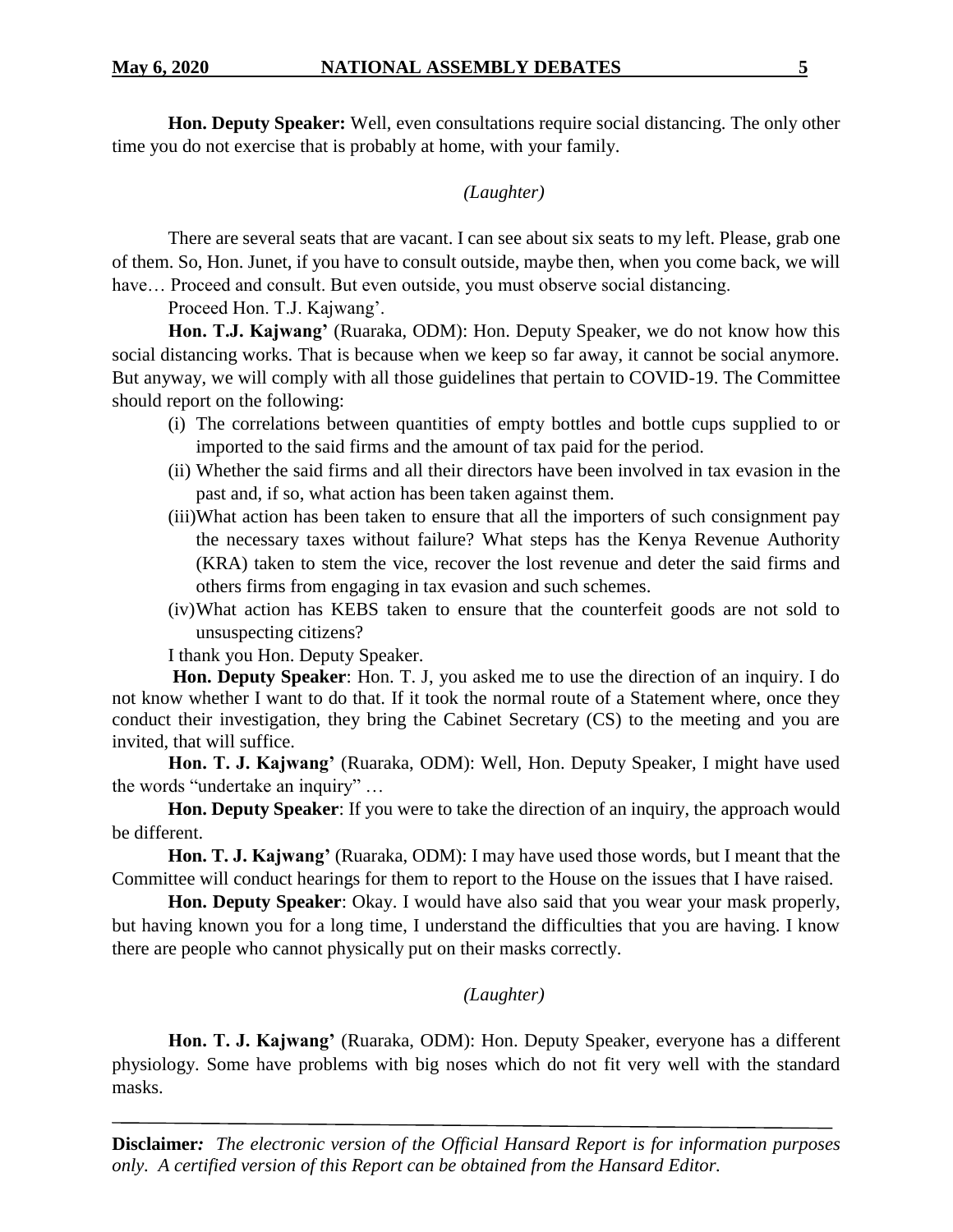#### *(Laughter)*

**Hon. Deputy Speaker**: In your case, I have been seeing that nose for a very long time, since the 90s.

#### *(Laughter)*

Now, that will be referred to the relevant committee together with the previous one by Hon. Muchangi, which will be directed to the Departmental Committee on Agriculture and Livestock.

Next is Hon. Sabina Chege. Meanwhile, Hon. Samuel King'ara, the Member for Ruiru and Hon. Omuse, the Member for Teso South, should be prepared to make their requests.

#### EXEMPTION OF INSPECTION OF IMPORTED DRUGS INTO THE COUNTRY

**Hon. (Ms.) Sabina Chege** (Murang'a CWR, JP): Thank you Hon. Deputy Speaker. Pursuant to Standing Order No. 44 (2) (c), I wish to request for a statement from the Chairperson, Departmental Committee on Trade, Industry and Co-operatives regarding the elapsing of exemption of inspections of drugs that are imported into the country.

Hon. Deputy Speaker**,** the Gazette Notice stipulating the new rules outlined that KEBS will no longer inspect goods entering the Kenyan market without a Pre-Export Verification of Conformity to Standards (PVOC) which elapsed on  $15<sup>th</sup>$  April 2020. This, therefore, poses a big challenge to the healthcare sector, especially at a time when the country is grappling with the burden of Coronavirus disease of 2019 (COVID-19) and other non-communicable diseases such as cancer.

Hon. Deputy Speaker**,** it is against this background that I seek a statement from the Chairperson, Departmental Committee on Trade, Industry and Co-operatives to consider extending the exemption of inspections of drugs into country which elapsed on 15<sup>th</sup> April 2020.

I thank you, Hon. Deputy Speaker.

**Hon. Deputy Speaker**: Which Committee do you intend to have this Statement committed to?

**Hon. (Ms.) Sabina Chege** (Murang'a (CWR), JP): The Departmental Committee on Trade, Industry and Co-operatives.

**Hon. Deputy Speaker**: Okay. It looks like there are many things that deal with health which you Chair but, since it is directed to the Committee on Trade, Industry and Co-operatives, it is committed to that particular committee.

Next is Hon. Simon King'ara. Is he in the House?

#### DISBURSEMENT OF CASH TRANSFERS TO THE ELDERLY, ORPHANS AND PERSONS LIVING WITH SEVERE DISABILITIES

**Hon. Simon King'ara** (Ruiru, JP): Thank you Hon. Deputy Speaker, for according me this time to represent the people of Ruiru.

Pursuant to Standing Order  $44(2)(c)$ , I wish to request for a Statement from the Chairperson, Departmental Committee on Labour and Social Welfare regarding the disparities in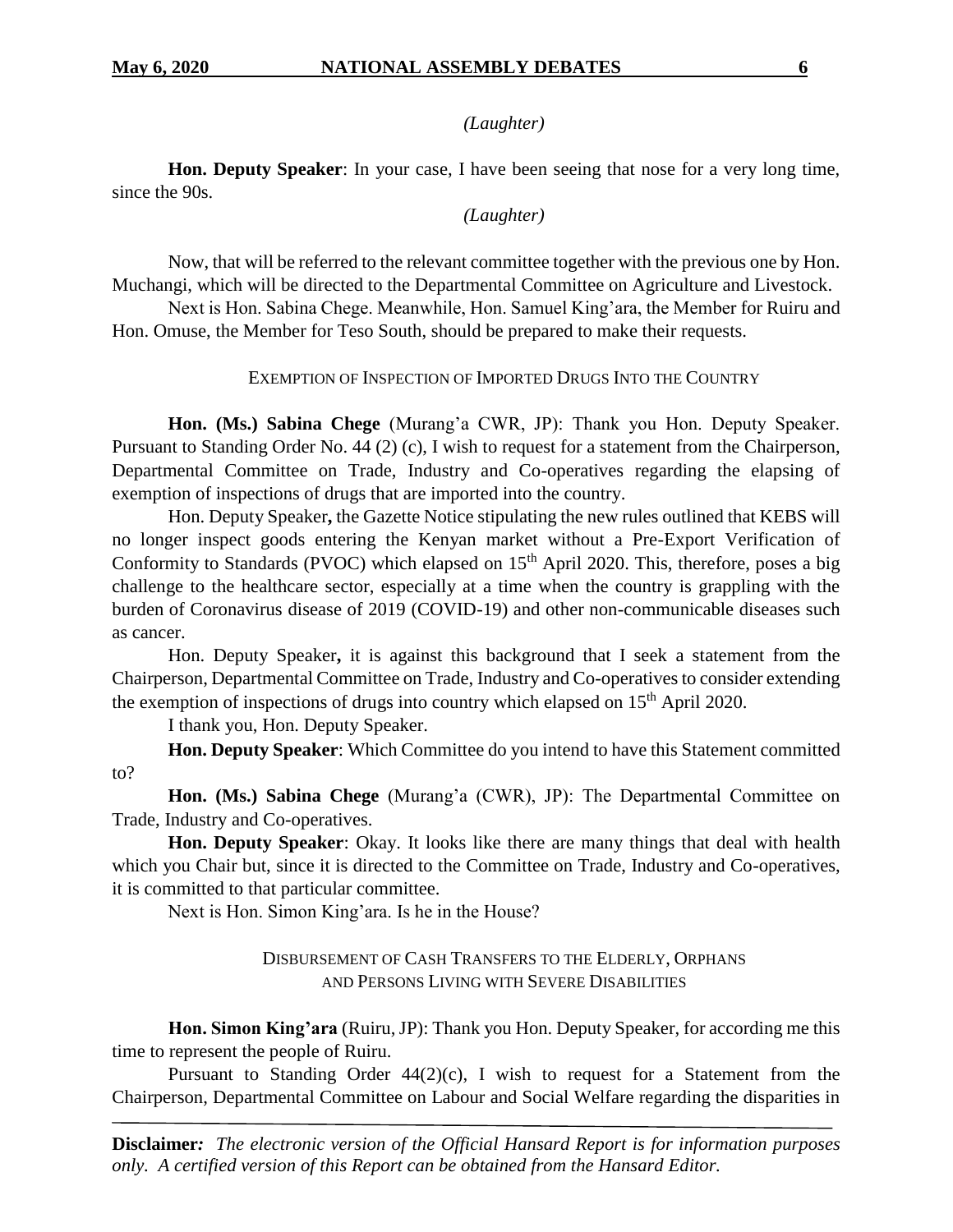the disbursement of cash transfers to the elderly, orphans and persons living with severe disabilities.

Hon. Deputy Speaker**,** we recognize the efforts that are being made by the Government to cushion the less fortunate members of our community through various initiatives, among them the Inua Jamii Cash Transfer Programme. Ruiru Constituency is one of the most populated constituencies in the country, with over 500,000 residents. A proportionate number of the population comprises the elderly, orphans and persons living with disability; with minimal or no sources of income.

Hon. Deputy Speaker**,** it is against this background that I seek a statement from the Chairperson of the Departmental Committee on Labour and Social Welfare on the following:

- (i) What measures have been taken to ensure that all elderly persons, orphans and persons with severe disability are incorporated in the Inua Jamii Cash Transfer Program?
- (ii) What steps has the Government taken to ensure that the said needy persons who qualify benefit from the program in Ruiru Constituency and who from the year 2018, have not been included in the system despite having been registered?
- (iii) Could the relevant Ministry state the timeline for the disbursement of the cash and opening up of the systems to update the names of those who were not included previously?

Thank you, Hon. Deputy Speaker.

**Hon. Deputy Speaker**: Very well. That has been referred to the relevant committee. Let us have Hon. Geoffrey Omuse. He does not seem to be around. We will now go to a response by the Departmental Committee on Administration and National Security' s Chairman, Hon. Paul Koinange to respond to the request for a Statement by Hon. John Kiarie, the Member for Dagoretti South. Are you ready, Hon. Koinange?

### **STATEMENT**

CIRCUMSTANCES SURROUNDING DEATH OF PETER GACHAGO GACHERU

**Hon. Paul Koinange** (Kiambaa, JP): Hon. Deputy Speaker, I wish to make a Statement regarding the death of Peter Gachago Gacheru. The Member of Parliament for Dagoretti South Constituency, Hon. John Waweru, requested for a Statement regarding the death of Peter Gachago Gacheru from Kawangware. He particularly sought to be informed on the following:

- a. The actual cause of death of Mr. Peter Gachago Gacheru and whether the death was as a result of use of excessive force by police officers.
- b. Whether there is any on-going probe into the death.
- c. The steps the Government has taken to identify the killers.
- d. The steps the Government has taken to ensure the family of the deceased is compensated, noting that the deceased was the family's breadwinner.
- e. Measures that the Government has put in place to ensure that lives are not lost through brutality as a result of excessive use of force by security officers.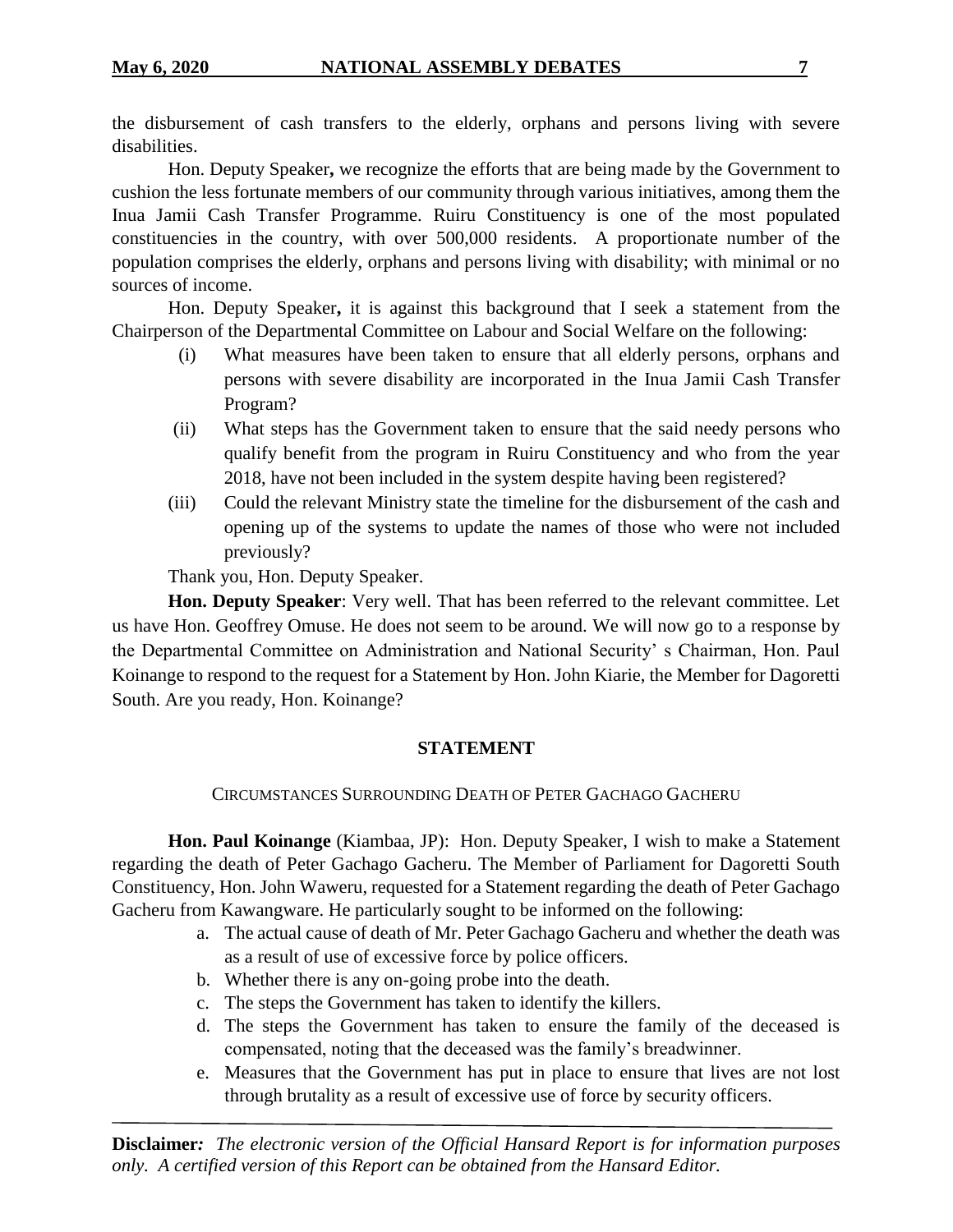Hon. Deputy Speaker, I wish to state as follows. Mr. Peter Gachago Gacheru was taken to Saraya Medical Centre on 3<sup>rd</sup> April 2020 by a good Samaritan after he had sustained injuries. However, he succumbed to the injuries on the same night. The post-mortem report indicated that the deceased died as a result of injuries sustained at the back of the head. The Government is, however, not aware that police officers deployed to maintain law and order on the material date used excessive force. The case is still under investigation.

The death was reported to Kabete Police Station subsequently. The Office of the Directorate of Criminal Investigations (DCI) immediately commenced investigations into the death. The Independent Police Oversight Authority (IPOA) is also conducting a parallel investigation into the death. Once the investigations are concluded, the file will be forwarded to the Office of the Directorate of Public Prosecutions (DPP) for appropriate action and advice. However, the Government has no plans to compensate the family unless by order of court with competent jurisdiction. The Government has taken elaborate measures in ensuring that the security officers do not use excessive force when executing their mandates. These, among others, include:

- a. All officers of the National Police Service are conversant with provisions of the Sixth Schedule of the National Police Service in regard to conditions as to the use of force while in due execution of their duties.
- b. The National Police Service Commission has been spearheading a wide range of police reforms which are aimed at transforming the institution into a service which will serve the public in accordance with the law.
- c. Police officers have been introduced to various forms of training; including training on human rights and public relations.
- d. The Service has adapted a multi-agency approach in crime management which has had a positive impact in service delivery and efficiency.
- e. Independent bodies such as Independent Policing Oversight Authority and Kenya National Human Rights Commission have been established to check on the excesses of the Service with individual officers who have been found to have abused their powers and mandate taken to court for prosecution.

Hon. Deputy Speaker, with your permission, I want to report that, for the last two weeks, we have visited 15 police stations in the Nairobi Metropolitan Area. I assure this House that police officers are doing their best not to harass the public. We had only a few cases where they have been reported to IPOA.

Thank you, Hon. Deputy Speaker.

**Hon. Deputy Speaker:** Thank you, Hon. Koinange. Please, take a seat. As you do that, there are a number of vacant seats and 30 minutes are over. As per the Hon. Speaker's Order, they should be filled. They are Seat Nos.311, 197, 118, 224, 279, 297, 331, 269, 81 and 59.

Let us have the Leader of the Majority Party and then I will give a chance to that Member at the very end. I do not know whether Hon. Kiarie is here.

**Hon. Aden Duale** (Garissa Township, JP): Hon. Deputy Speaker, I want to thank the Chairman of the Departmental Committee on Administration and National Security, Hon. Koinange, for giving that good Statement. This House represents the people of Kenya. The issue of police brutality is on television news every night. There are independent institutions that were formed under the new Constitution in 2010. Those formed in the 10<sup>th</sup> Parliament, as Hon. Mbadi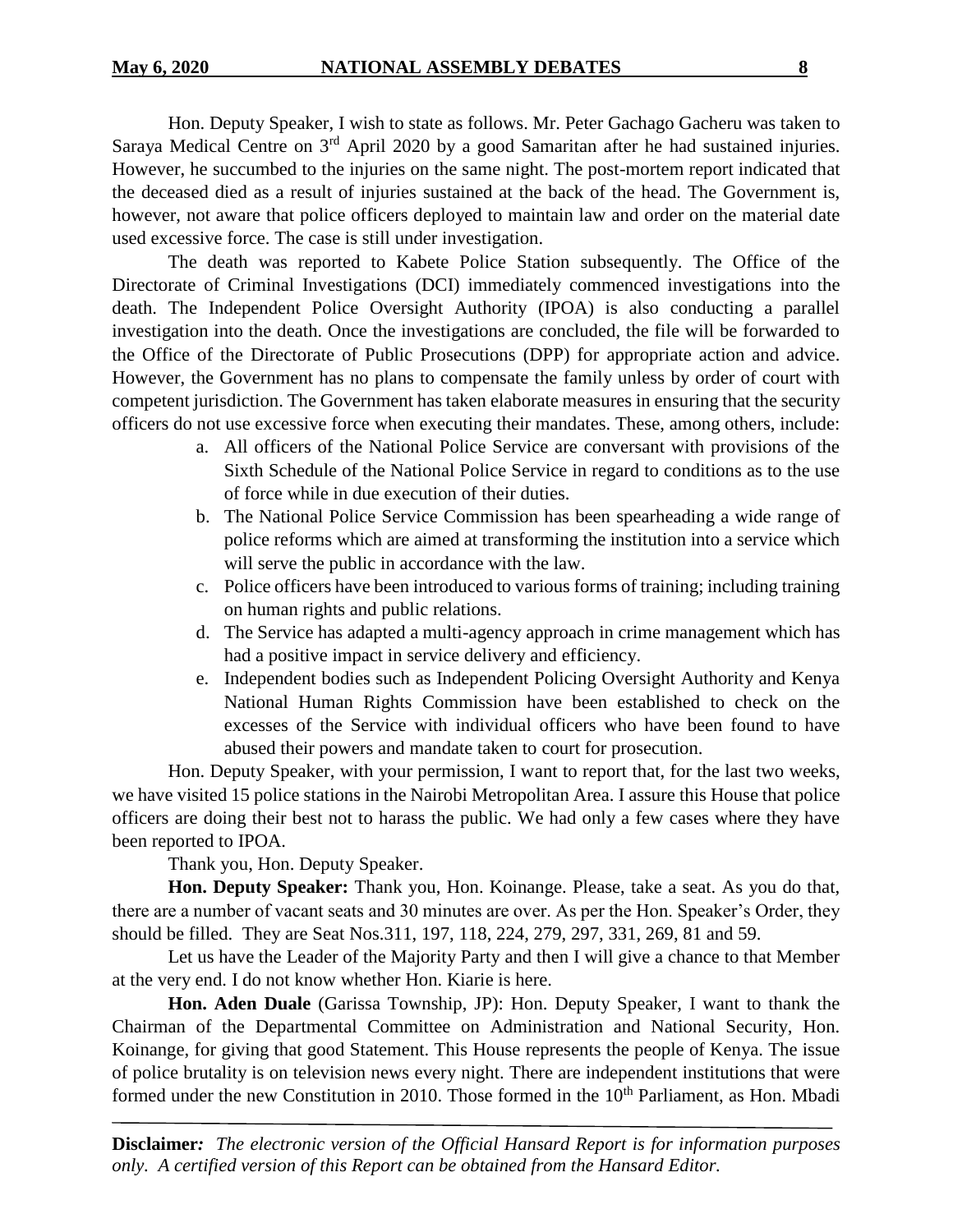is aware, did a good job. But the current ones like IPOA, the Internal Division of the Police and the Kenya National Human Rights Commission have not.

The question that was asked was the circumstances under which the gentleman died. We want an answer to that. I am sure the DCI acts fast. It is one office when a matter is raised, they apprehend the culprits within 24 hours. So, the Chairman needs to be very firm. Many Kenyans across the country, from the Lake to the desert, to the Coast and to Nairobi ….

We saw a demonstration of people who took a body to Muthaiga Police Station and, instead of the police receiving the body, the mourners and the people who were there were teargassed. What is wrong if the Officer Commanding Police Division of Muthaiga Police Station allowed the people to go in and ask their representative what happened? They were teargassed and chased away. There is a lot that the police need to do. The Chair and his Committee need to move fast on that. There are a number of commissions like IPOA that have not performed to my satisfaction. We approved the men and women in IPOA. We did not approve them to be an appendix or part of the Government or to be part of the police. The National Police Service is an independent body. We did not approve them to be part of the Executive.

The Inspector-General of Police is an independent office. It is not part of the Ministry of Interior and Coordination of National Government. He is supposed to work with it, but not take orders from other people. Individuals who have been appointed to independent offices must give a verdict that can counter-check what the police say. The police cannot check themselves particularly on the death of this individual. I am sure Members will agree with me. We sit here to represent the people of Kenya. We do not sit here to represent anybody else. Every night you switch on a television, from Western to other parts of the country, there are people in one way or another who are brutalized. We saw a policeman who went to a couple's one-bedroomed house and asked them why they were not wearing masks. He removed the wife and the child. We have seen that the cessation of movement pronounced by the President is not being enforced effectively and that is why COVID-19 is spreading.

There is cessation of movement of people into and out of some particular counties, apart from the people who are offering essential services. Yet, there are some people who are still moving around. Why is this happening? It is because they are bribing the police. We need to look into this aspect. Finally, we need to find out why there is more brutality on innocent citizens of this country by the police.

**Hon. Deputy Speaker:** Is that Hon. (Dr.) Robert Pukose? Proceed. Try to be brief so that I can give a few more Members an opportunity to contribute. I can see there is a lot of interest. Just make a direct comment and then we proceed.

**Hon. (Dr.) Robert Pukose** (Endebess, JP): Thank you, Hon. Deputy Speaker. I want to thank the Chairperson of the Committee. However, the Report actually falls short of explaining what type of injury Mr. Gachagua had sustained. I want him to be very clear. He talked of an injury to the back of the head, but he needs to tell us what type of injury it is. Is it a penetrating or gunshot wound? Is it a blunt trauma? The police have been known to use excessive force, including execution of people by shooting them. So, was that person shot or was he beaten with a *rungu* or that kind of thing?

As we speak, about 5,000 families from Kariobangi Ward have been evicted and they are sleeping hungry. They are worried that the police are going to brutalize them now that they are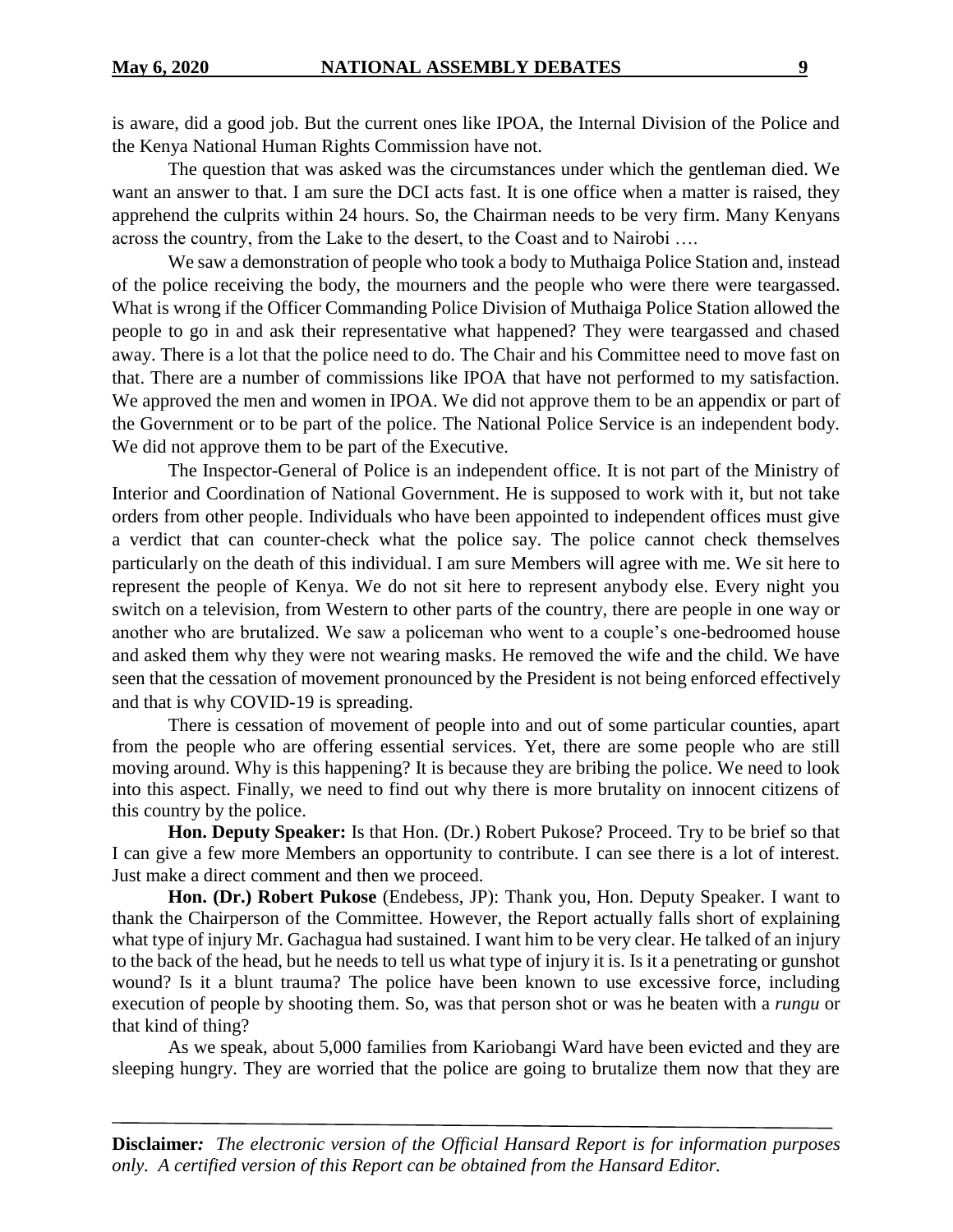exposed. Therefore, this is something that the Chairperson needs to be very clear on. What type of injury did the victim suffer? Was this person shot? I need him to clarify that.

**Hon. Deputy Speaker:** Okay. We will have the Leader of the Minority Party and then I will go to the end there and then come this way. I will give six Members an opportunity to contribute.

**Hon. John Mbadi** (Suba South, ODM): Thank you, Hon. Deputy Speaker. Cases of violation of human rights by police officers are on the rise. In fact, it is not supposed to be a "Police Force." We changed it to a "Police Service." This is something that cannot be taken lightly. As I appreciate and congratulate the Chairperson for the Statement, I am at a loss because the Chairperson is a fellow Member of Parliament. The only thing we want to ask the Chairperson to do on our behalf is to be a little bit harder on the relevant Government organs and agencies.

When you are told that investigations are on-going, who exactly is conducting those investigations? If the investigations are being carried out by the same police officers who have been suspected of committing the crime, they certainly cannot conduct independent and factual investigations. If it is by IPOA, which seems to be weakening by the day, then I want to ask the Chairperson to report to us the number of cases of violation of human rights by the police that have been reported to IPOA in the last two years. We see such cases every day. How many such cases have been dealt with by IPOA conclusively or where they have challenges, so that we can rate the performance of that institution? They are being paid by taxpayers and they must deliver.

Hon. Deputy Speaker, we must speak with one voice as a House and send a message to this Ministry; that they have no rights to molest Kenyans. They have the rights to maintain law and order, but they should do so with decorum. We cannot just bully, beat and kill innocent people left, right and centre. There is a case of someone who took his wife to hospital only for him to be killed while returning home. How do you justify that action in a civilized country? So, this is something that we expect the Chairperson to look into.

The Chairperson should understand that we are not being hard on him. We are just telling him that he represents us. He is the one who is chairing the Committee that deals with this Ministry. Please do it on our behalf.

Thank you, Hon. Deputy Speaker.

**Hon. Deputy Speaker:** Okay. We will have the Member over there and then I will come this way and then come to this direction. So, let us start from there. Who is that Member?

*(Hon. (Prof.) Zadoc Ogutu spoke off record)*

He is the Member for Bomachoge Borabu Constituency. It is difficult to trace you. Proceed. **Hon. (Prof.) Zadoc Ogutu** (Bomachoge Borabu, Independent): Thank you, Hon. Deputy Speaker. Mine is just to react to the Report that has been presented. I want to thank the Chairperson for giving us that brief Report. Considering what has been in the public domain regarding police officers, we seem to be dealing with an institution that has already decided on what to do and how to do it. Why do the bodies that oversee the police, whose operations are financed using public funds, not giving conclusive reports on all the pending cases that affect the rights of the common people?

The police are said to have committed a number of criminal offences, like the case of the young man who was found outside at night in Eastleigh when he was going to help himself. Many innocent people are beaten up when they take their grievances to the police. Those are cases we really need…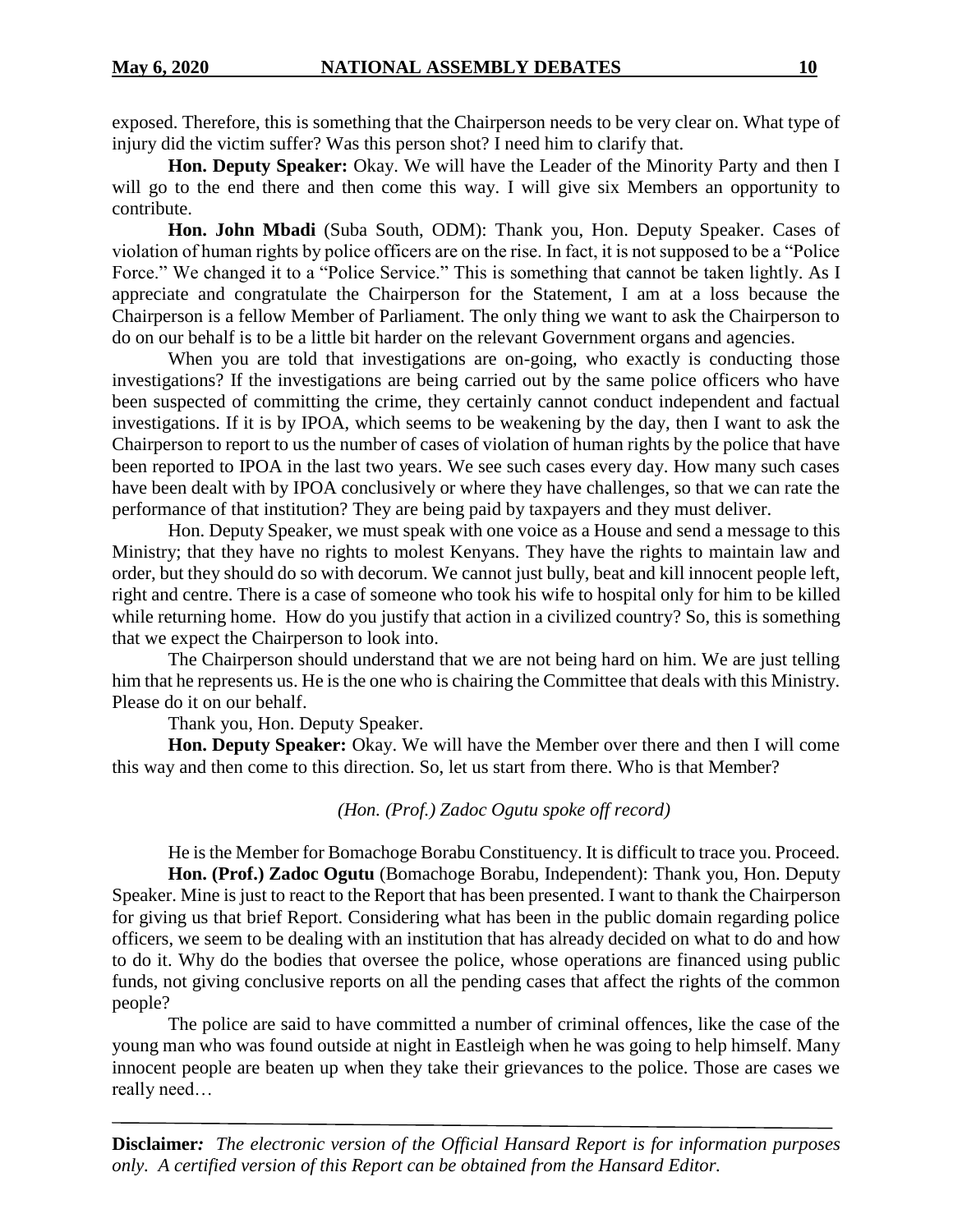**Hon. Deputy Speaker:** Be brief the Member for Bomachoge Borabu.

**Hon. (Prof.) Zadoc Ogutu** (Bomachoge Borabu, Independent): Hon. Deputy Speaker, we need a comprehensive strategy review to establish why the police are not making a difference.

Thank you, Hon. Deputy Speaker.

**Hon. Deputy Speaker:** The Member for Mavoko, the Floor is yours.

**Hon. Patrick Makau** (Mavoko, WDM-K): Thank you, Hon. Deputy Speaker. Chairmanship comes with responsibility. I cannot agree more with Members. More importantly, I would like to remind the Chairperson that he represents us. There is no way you can go to bed with those people. Every Kenyan knows that police brutality in this country is at its peak. It is very annoying when a policeman stops your car and asks you why you are not wearing a mask and yet, you are alone in the car. We have seen people maimed. I agree with the Leader of the Majority Party that IPOA is dead, and the Inspector-General of Police is not even independent. He thinks that the Cabinet Secretary, Dr. Matiang'i is his boss. He should stand up and work for his office. He should realise that he is independent.

Regular checks on the state of minds of members of the police fraternity must be undertaken because some of them must be mad and are still in the National Police Service. We must address this issue very seriously. Yesterday, I saw people of Kariobangi being beaten like they are not Kenyans. We are fighting the COVID-19 pandemic but, it is as if we are promoting it. There is no way you can tell me that the people of Kariobangi North have not spread the COVID-19 amongst themselves because social distancing and other preventive measures were not adhered to. We should, by all means, protect Kenyans from police brutality.

Thank you.

**Hon. Deputy Speaker:** Let us hear Commissioner Adan Keynan.

**Hon. Adan Keynan** (Eldas, JP): Thank you, Hon. Deputy Speaker. I want to thank the Chairperson of the Committee for bringing the Report. You can see the structural deficiencies in our Constitution. That is why the person who will be responding to Questions in the next Parliament must be a member of the Executive. You can imagine the situation where the Chairperson, who is not a member of the Executive but an MP, is now tasked with the responsibility of getting information that is very difficult to obtain.

Secondly, we must not be seen to be condemning the entire National Police Service. The Service consists of over 100,000 police officers. Criminal responsibility is individual. There are members within the Service who are bad and there are others who are doing exceptionally good work. Therefore, what we need to ask both the IG and IPOA is to weed out the bad elements within the National Police Service instead of condemning the entire Service of over 100,000 officers.

Thirdly, those of us who come from the Northern Frontier District know that over the last few years, there has been tremendous improvement. There is a bit of improvement even in the way they do it. In the past, they were more brutal. Since we are tasked with the responsibility of giving them a budget, it is high time we empowered those other institutions so that we have properly trained and managed police officers so that rogue officers within the Service can be weeded out and dealt with in accordance with the law. That way, they can suffer appropriate punishment for their criminal activities as individuals.

Thank you, Hon. Deputy Speaker.

**Hon. Deputy Speaker:** Hon. Wanjira Wangari, the Floor is yours.

**Hon. (Ms.) Martha Wangari** (Gilgil, JP): Thank you, Hon. Deputy Speaker. I join the House to thank the Chairman of the Departmental Committee on Administration and National Security for bringing this Report. I remember that during the last Session, I asked a Question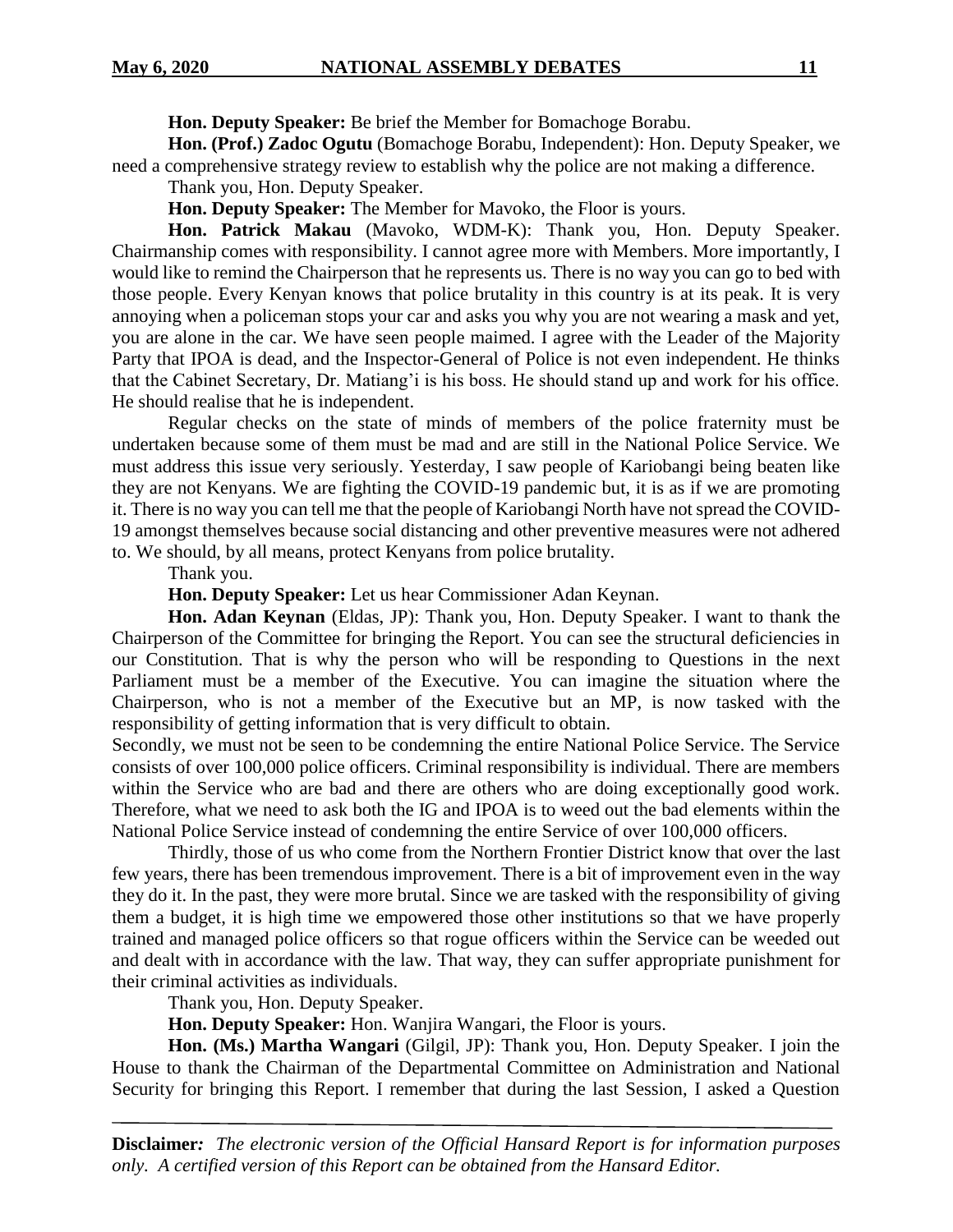regarding the circumstances that led to the killing of a young man from Meru University. What followed between the Chairman of the Committee, Inspector-General of Police and IPOA was a ping pong game. I hope that this time round, the Chairman will give us proper timelines in terms of investigations. The IG hides under the phrase "the issue is under investigation". It took a lot of ping pong for the involved officer to be apprehended and interdicted. Let us not hide under "investigations" this time and give a way forward on the timeline it will take for action to be taken against the said officers.

**Hon. Deputy Speaker:** I think we should also tell Kenyans to follow the law so that, as we tell the police to follow the law, the citizenry is also following the law. We have ventilated quite a lot on this and the rest can be dealt with in the matters that are coming up.

Let us proceed to the next Order.

**Hon. (Dr.) Chris Wamalwa** (Kiminini, FORD-K): On a point of order, Hon. Deputy Speaker.

**Hon. Deputy Speaker:** What is out of order, Hon. Wamalwa? I will not allow it if it is something to do with the police.

**Hon. (Dr.) Chris Wamalwa** (Kiminini, FORD-K): Thank you, Hon. Deputy Speaker. I rise to seek your direction because last week, I sought a Statement from the Chairperson, Departmental Committee on Health regarding the dismissal of Dr. Joel Lutomiah from Kenya Medical Research Institute (KEMRI), and she was to report today.

**Hon. Deputy Speaker:** I am confident that this is just part of today because we still have another today in the afternoon. I was in the Chair when you sought that Statement and the Chair of the Committee mentioned that she will issue an answer in the afternoon.

Chairperson of the Departmental Committee on Health, is that the position?

**Hon. (Ms.) Sabina Chege** (Murang'a CWR, JP): Yes, Hon. Deputy Speaker. My desire was to give the answer in the afternoon. Due to the depth of the other Questions by Members, the Ministry asked for more time to respond. This afternoon, I will give a proper position.

**Hon. Deputy Speaker:** Okay. Let us hear you in the afternoon.

**An. Hon. Member:** On a point of order, Hon. Deputy Speaker.

**Hon. Deputy Speaker:** You are out of order. Chairman, Departmental Committee on Administration and National Security, do you have something to say? As you were making the Statement, a raft of issues came up. Which ones can you pinpoint?

**Hon. Paul Koinange** (Kiambaa, JP): Thank you, Hon. Deputy Speaker. I want to assure the House that the journey initiated by my Committee of visiting all the police stations in the country will unearth most issues that are making the police behave in the manner that they do. It is not all police officers who behave in that manner. We want to understand why they behave in the manner that they do. Last year, we allocated money to the National Police Service (NPS) for the establishment of 9 mental health centres so that they can take care of police officers. We will go back to them and find out why there has been no improvement. I want to assure the House that we will follow up on those issues and ensure that they are addressed by the NPS. The citizenry will feel that they are being served by *Utumishi Kwa Wote*.

**Hon. Deputy Speaker:** I know that Members will not be satisfied with some bits. There were some specific and direct questions. Hon. Pukose and the Member for Gilgil asked specific questions while some Members made general statements. I do not know whether you picked any.

**Hon. Paul Koinange** (Kiambaa, JP): I have noted all the questions in regard to the timeline of the investigations, cause of death and the manner the information is passed to the family of the deceased on the real cause of death. In this case, the deceased was hit by a sharp object on his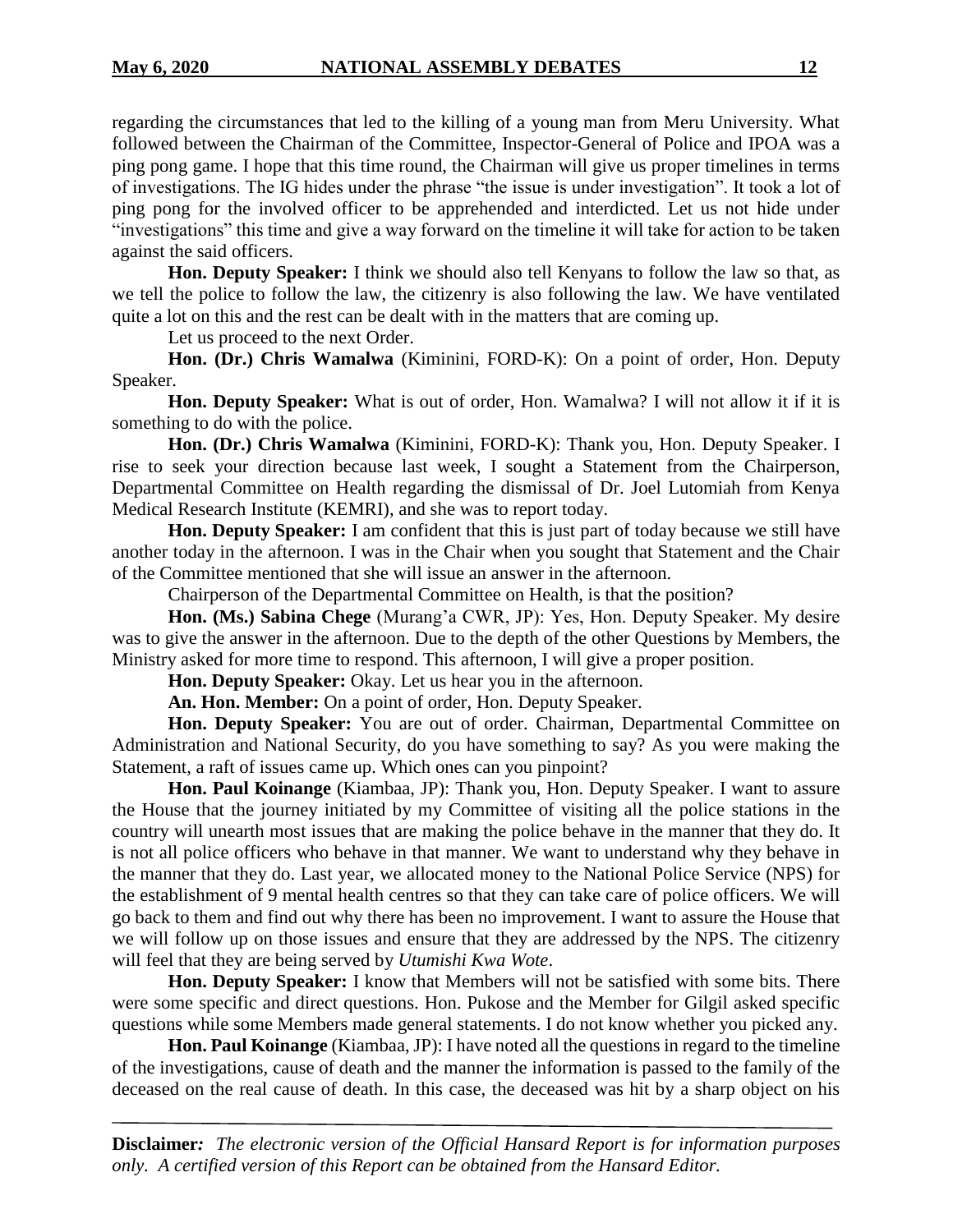head. I am currently consulting the IPOA, Hon. Kiarie and the family. There is a post-mortem report and they are already going on with the investigations. I can table that.

**Hon. Deputy Speaker:** Okay, you will table it. Next Order!

#### **BILLS**

*First Reading*

#### THE FINANCE BILL

*(Order for First Reading read - Read the First Time and ordered to be referred to the relevant Departmental Committee)*

*Second reading*

THE PUBLIC FINANCE MANAGEMENT (AMENDMENT) BILL

**Hon. Deputy Speaker:** Leader of the Majority Party.

**Hon. Aden Duale** (Garissa Township, JP): Hon. Deputy Speaker, I beg to move that The Public Finance Management (Amendment) Bill be now read a Second Time.

This is a small Bill with only one clause. That is because you directed the withdrawal of Clauses 2 and 3 based on the reasons I gave when I wrote to the Speaker. We are only dealing with one clause.

**Hon. T.J. Kajwang'** (Ruaraka, ODM): On a point of order, Hon. Deputy Speaker.

**Hon. Deputy Speaker:** Hon. T.J., what is your point of order?

**Hon. T.J. Kajwang'** (Ruaraka, ODM): Hon. Deputy Speaker, I do not know whether I have a different Order Paper or there is a Supplementary Order Paper on the Floor. I can see that Order No.9 relates to the Committee of the whole House.

**Hon. Aden Duale** (Garissa Township, JP): That was last week.

**Hon. Deputy Speaker:** No! I think you are looking at the Order Paper for the Afternoon Session. I know you belong to the old school of thought and you have a problem with those issues.

*(Laughter)*

**Hon. T.J. Kajwang'** (Ruaraka, ODM): I am sorry! I am looking at the Order Paper for the 2.30 p.m. Session. I know we have definite challenges with Information Technology (IT). There were no units on IT during our time. Until we get there, please, bear with me as I orient myself.

**Hon. Deputy Speaker:** The Leader of the Majority Party is perfectly in order.

**Hon. Aden Duale** (Garissa Township, JP): Thank you, Hon. Deputy Speaker. Hon. T.J. is ahead of us. He is already in the 2.30 p.m. Session when we are still in the Morning Session.

The objective of this Bill is to amend Section 24 of the PFM Act of 2012. It empowers the Parliamentary Service Commission (PSC) to establish a fund for the Houses of Parliament (Senate and the National Assembly). It is a long story and Members would recall that in 2018, the Chairperson of the Committee on Members Services and Facilities made a request in writing to the PSC to address various concerns relating to the catering department, welfare and facilities within Parliament based on poor service delivery and accountability of the money that we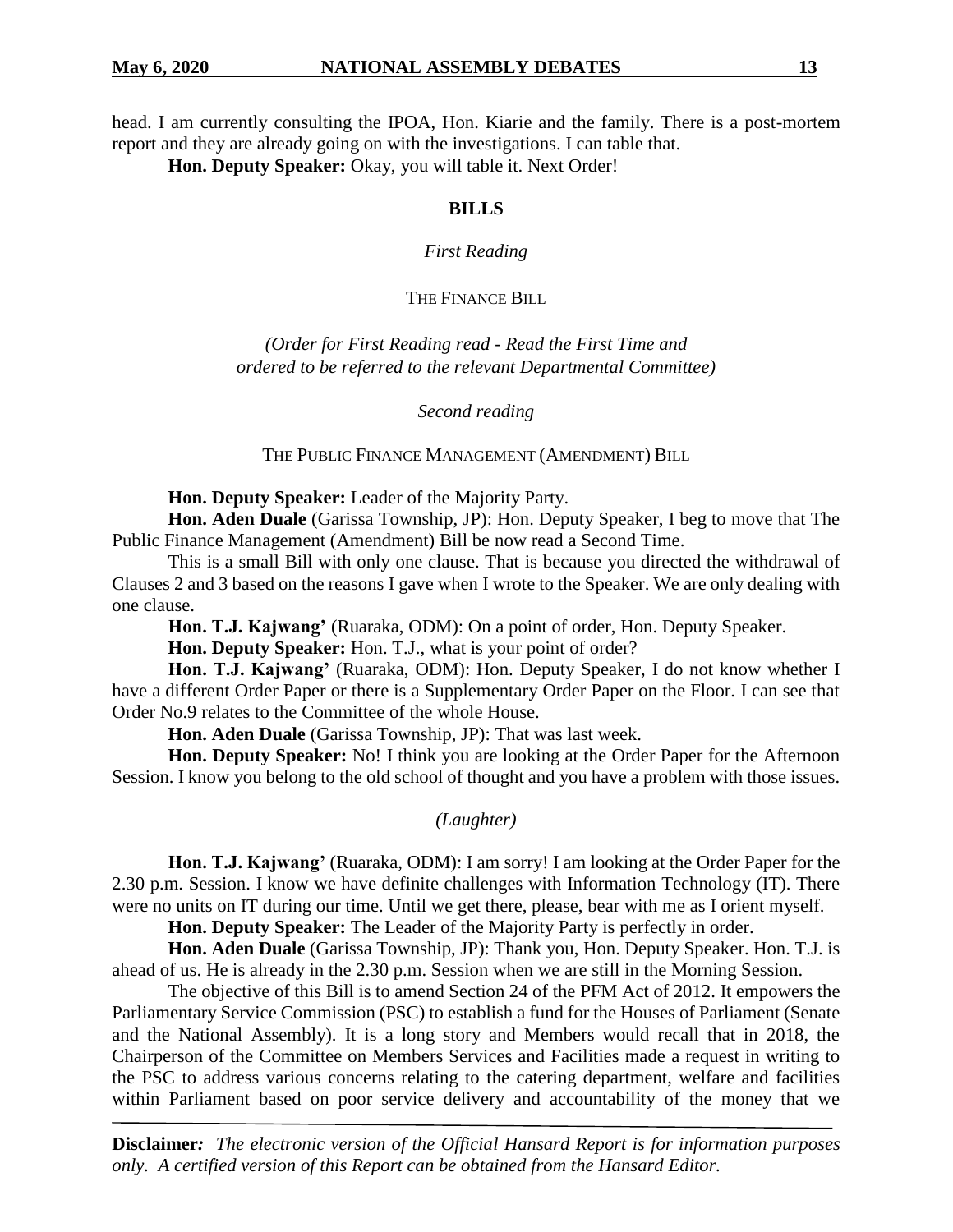contribute. People out there think we get free meals. We pay for every facility in Parliament, including food and the gym. Nothing is for free in Parliament. The Committee did a Report to this House and noted that so much is missing in terms of service delivery.

Consequently, the PSC resolved to develop and publish regulations providing for the establishment of a Catering Fund under the PFM Act. The Resolution provided that the money we pay will be deposited, accounted for and managed in accordance with the PFM Act and the relevant laws. In 2018, the PFM Act only allowed the Cabinet Secretary for National Treasury to make such regulations to establish a Fund under the Act.

The Parliamentary Service Commission did a resolution that there should be funds and the first one should be Parliamentary Catering Fund. It is the fund into which the money we are paying will be deposited and accounted for. It will be managed in accordance with the Public Finance Management (PFM) Act and the relevant laws. At that time, the Public Finance Management Act in 2018 only allowed the Cabinet Secretary for the National Treasury and Planning to make such regulations under the Act. He is the only one empowered by the Public Finance Management Act and by law to establish funds. It was, therefore, necessary to amend this Act to allow the establishment of a special parliamentary fund, including the catering facility fund and to allow the Commission to publish the appropriate regulations on how the fund will be run, who in the Commission will run it, who will do the auditing and accountability. For those of us who have been in Parliament for all these years, we pay for everything, but we do not get the audited accounts. That is why the Committee felt that this is the reason we suffer poor service delivery. For this reason, this Bill proposes an amendment to Section 24 of the Public Finance Management Act during the Committee of the whole House stage, which we did in the Statute Law (Miscellaneous Amendments) Bill, 2018.

During consideration of the Bill, the amendment was passed by the House as a Floor amendment. It was identical to what is before the House in Clause 2 of the Bill. So, we did this Bill in the Statute Law (Miscellaneous Amendments) Bill of 2018. After that Statute Law (Miscellaneous Amendments) Bill of 2018 was passed and assented to, a case was filed in the High Court challenging the constitutionality of the Floor amendment on the basis of lack of public participation. This is Case Nairobi Constitutional Petition No.163/2019 by none other than my good friend, *Okiya Omtatah and four others versus the Attorney-General and 11 others*.

In a decision of a three-judge bench, they confirmed that amendment, being a Floor amendment, which was not subjected to public participation, did not hold water. They said it is unconstitutional. What are we doing now? We are making it proper. This Bill was subjected to public participation by the Chair of the Departmental Committee on Finance and National Planning. The whole aim was to introduce the Bill to delete and replace the provision whose passage was seen to have been procedurally offending the Constitution. I chose to publish a standalone Bill which has been subjected to extensive and robust public participation as may have been seen from the Report tabled by the Departmental Committee on Finance and National Planning. The reason of the Bill is to ensure that the regulations will be published. So, once we pass this Bill, the Parliamentary Service Commission will have the powers to publish the regulations. This will help us to establish a fund.

Members do not know that everything we pay goes back to the National Treasury. We will have a fund, so that the money we pay for our facilities, whether it is the gym, the food and catering services, is put in one place, accounted for and is open to Members' scrutiny. They can scrutinise and say that it is a huge amount of money and we do not want it to just be haphazardly managed. We really want it to be a fund that is managed well, with auditors and the Committee on Facilities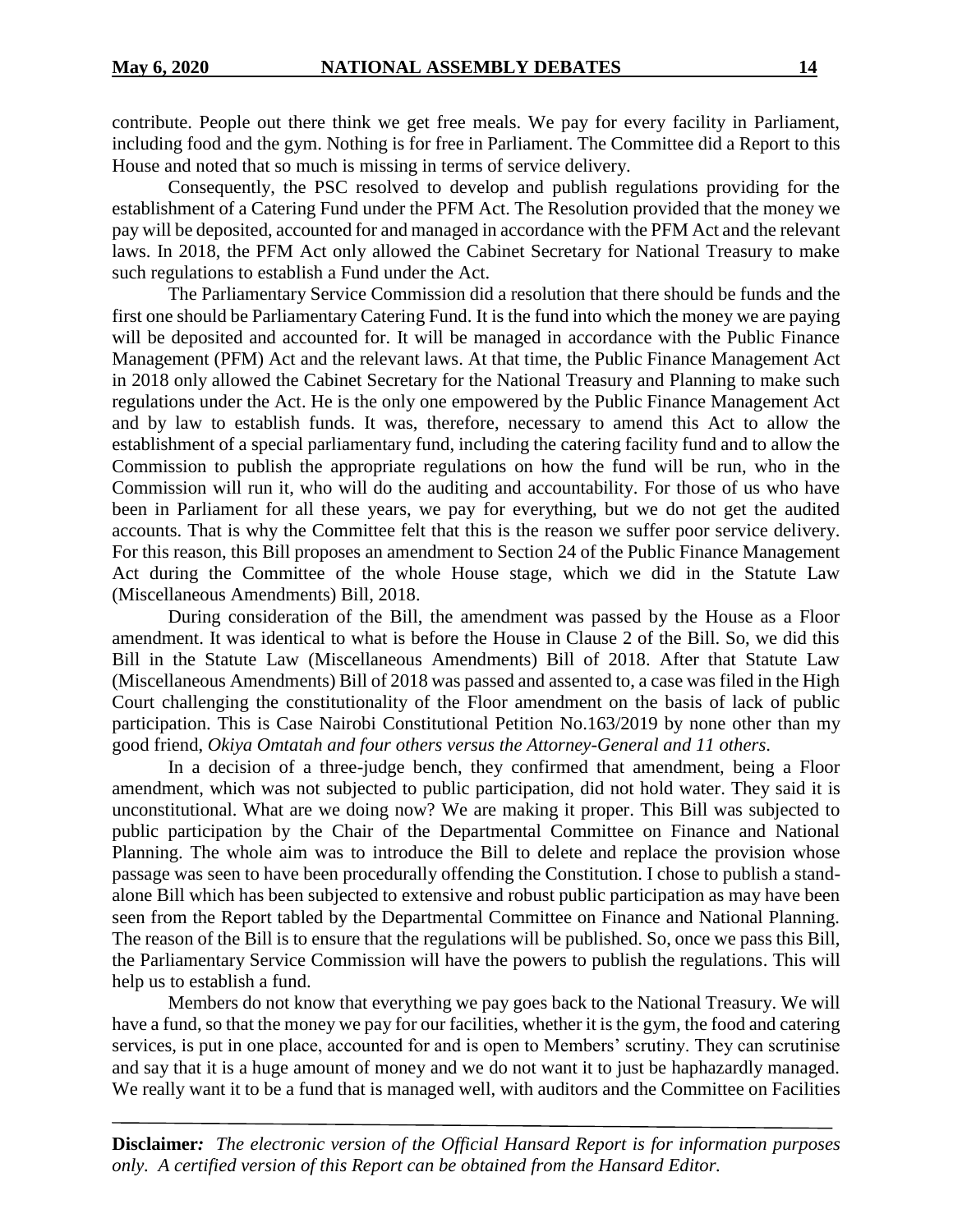and Welfare can follow up. The Parliamentary Service Commission when submitting their budget can have a section showing how an amount collected during a year was audited. Based on that, we can question why the facilities are deteriorating and why they are not up to standard. We pay money, but we do not know where the money goes. We do not know how it is used. This is the House that does oversight. So, it must start with itself. It must start to oversee the resources that its Members pay.

That is only one clause. I am sure we will not spend much time. As I move, I ask the Chair of the Departmental Committee on Finance and National Planning to second just that clause. As you directed, I have withdrawn the other clause based on issues raised under the Constitution.

**Hon. Joseph Limo** (Kipkelion East, JP): Hon. Deputy Speaker, I rise to second the Leader of the Majority Party, who has ably moved the Second Reading of the Public Finance Management (Amendment) Bill (National Assembly Bill No. 2 of 2020). I will not repeat what he has said.

Basically, that is it. The objective is to allow the Parliamentary Service Commission to come up with any fund which it considers suitable to carry its mandate for the purpose of serving Members in the best and most efficient way possible.

The Public Finance Management (Amendment) Bill was published on 4<sup>th</sup> March 2020. It was read for the First Time on  $17<sup>th</sup>$  March 2020. Subsequently, this was published in the print media on 20<sup>th</sup> March 2020 for the purpose of ensuring that all the people of Kenya are given a chance to make comments in line with the public participation requirement, which is key in the Constitution of Kenya, 2010. We did all the processes which are required by the Constitution as appertains to public participation. By the time the time allocated for public participation elapsed, there was no memorandum received. That means no person in this country had any objection on the Bill. At the same time, as we were tabling our Report on  $29<sup>th</sup>$  April 2020, we had not received any comment from the National Treasury and Planning although we wrote to them to give us their comments. Therefore, it is deemed that the National Treasury equally had no objection. Therefore, our Report was tabled as per the requirements.

This Bill, once enacted, will give flexibility to the Parliamentary Service Commission to set any fund, not limited to the catering facility fund. The Commission can set up any other fund which will ensure that Members are served in a special way; in an efficient way, and not a special way.

What is important in any fund is accountability. This is a House of records. This House is in charge of oversight. In case all what is deducted from the Members of Parliament, be it for catering or the health club, is not accounted for properly, this House will be responsible.

#### *(Hon. (Dr.) James Nyikal consulted with other Members)*

**Hon. Deputy Speaker:** Order. Order, Dr. Nyikal and his team. I am surprised when it is from Dr. Nyikal. I would rather somebody else. Well, let me not mention the name of the gracious lady there. Please, let us keep social distance. Please. Please. Please. It is important we follow health regulations. We must show Kenyans that we do these things properly here.

Let us proceed. Finalise, Hon. Limo. This is a fairly straightforward thing.

**Hon. Joseph Limo** (Kipkelion East, JP): Indeed, I want to also congratulate you for keeping an eye. I have seen quite a number of Members going close to each other.

As I conclude on this Bill, I urge the House to be very vigilant especially when it comes to oversight especially now when we are talking about the current situation where a lot of funds are being disbursed. In fact, the other House, the Senate, should look at what the county governments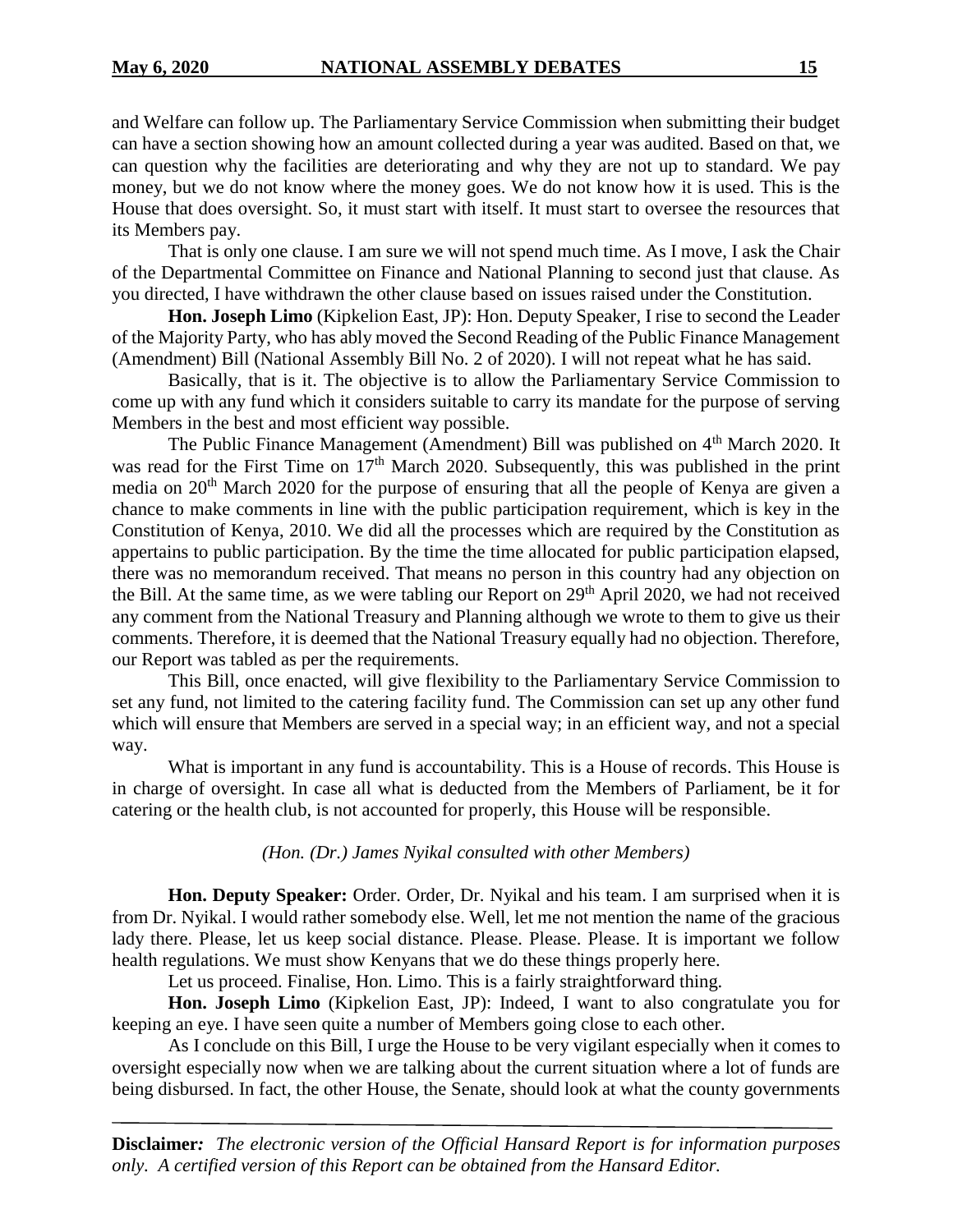are doing with funds set aside for the purpose of fighting COVID-19. Equally, this House must measure up to the task when it comes to overseeing all the funds, including the COVID-19 funds.

Therefore, I conclude by saying that I thank the Office of the Speaker, the Office of the Clerk and the Departmental Committee on Finance and National Planning for the logistical support during the processing of this Bill. Finally, I thank the Leader of the Majority Party who has always supported us during this process.

I beg to second. **Hon. Members:** Put the Question. **Hon. Deputy Speaker:** Is that the mood of the House? **Hon. Members:** Yes

*(Question proposed)*

*(Question put and agreed to)*

*(The Bill was accordingly read the Third Time and passed)*

Next Order.

#### **MOTIONS**

#### APPROVAL OF MEDIATED VERSION OF THE COUNTY GOVERNMENTS (AMENDMENT) BILL

 **Hon. Aden Duale** (Garissa Township, JP): On a point of order, Hon. Deputy Speaker. **Hon. Deputy Speaker:** What is it, Leader of Majority Party?

**Hon. Aden Duale** (Garissa Township, JP): Hon. Deputy Speaker, my point of order is serious. I rise to seek your guidance on whether the mediated versions of the County Governments (Amendment) Bill (Senate Bill No.11 of 2017) and the County Governments (Amendment) (No.2) Bill (Senate Bill No.7 of 2017) are properly before the House. That is a pertinent question that needs to be answered before this House proceeds to approve the mediated versions of the two Senate Bills. From the outset, allow me to note that although Standing Order No.87(5) prohibits us from criticizing or calling to question proceedings in the Senate, the same Standing Order allows any Member of this House, including myself, to debate…

*(Loud consultations)*

Hon. Deputy Speaker, what is going on at the back?

**Hon. Deputy Speaker:** Leader of the Majority Party, I agree with you totally. Today, Hon. Wanga is not interested in distancing at all. She has held several meetings in the Chamber. She is just from a long consultation with the Minority Whip. It is interesting that she is dealing with people from Nairobi, Kisumu and the neighbouring counties. I had decided to keep off that particular meeting until you decided to consult loudly.

Proceed, Leader of the Minority Party.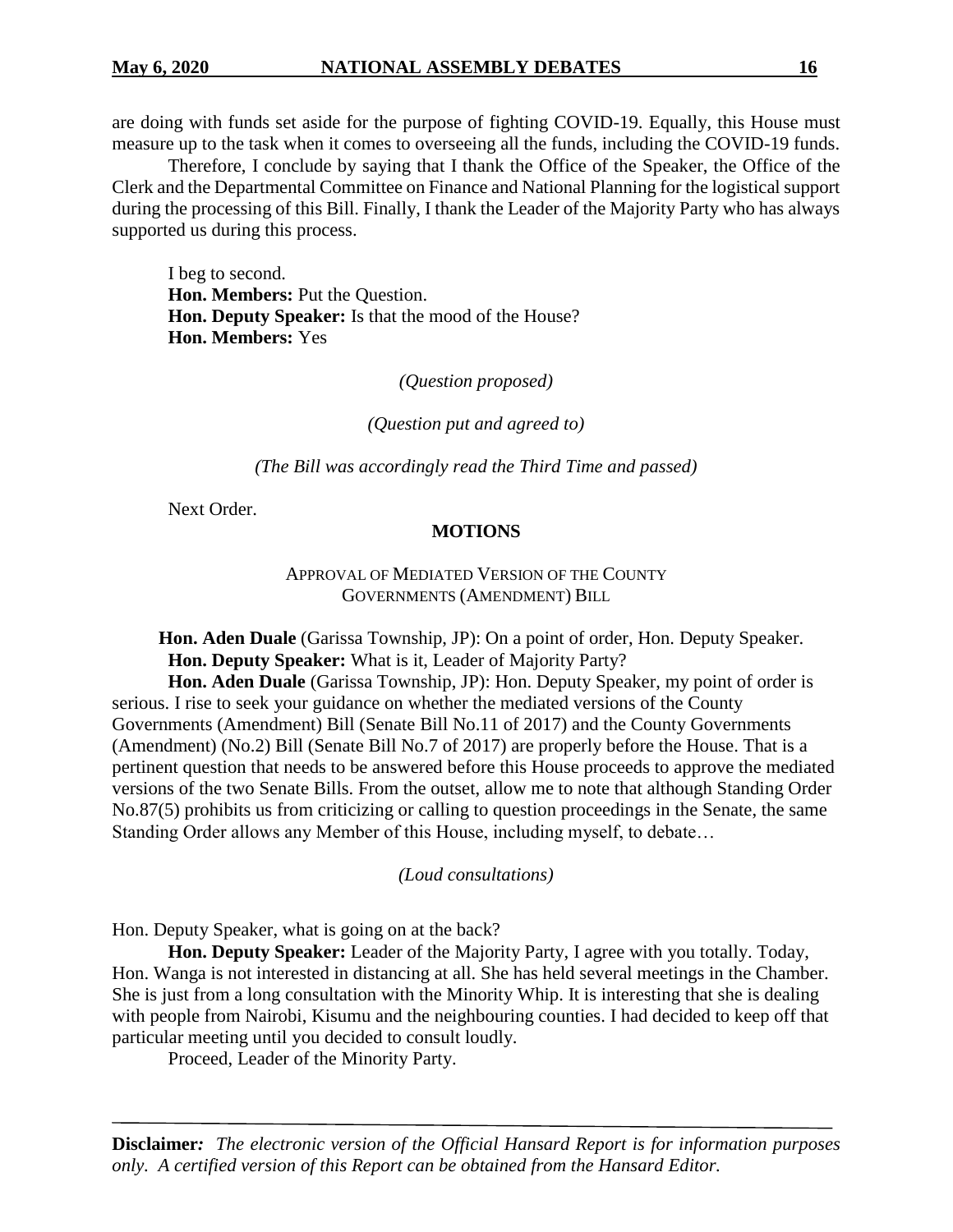**Hon. Aden Duale** (Garissa Township, JP): Hon. Deputy Speaker, our Standing Orders allow any Member of this House, including me, to debate on the structure and role of the Senate. In this regard, allow me to refer to Article 123 of the Constitution, which is clear on the manner of voting in the Senate. Simply put, Article 123 of the Constitution provides that voting on a matter before the House is done by an elected Senator or nominated Senator of a respective county having been delegated to vote on behalf of a delegation. However, as you are aware, the Senate is said to have recently adopted rules of procedure that apparently fall outside the scope of Article 123 of the Constitution by allowing a concept of "proxy voting". In fact, I am aware that for the two mediated versions of the Senate Bills that are now before this House for approval, the Leader of the Majority Party and the Minority Whip in the Senate were allowed to vote on behalf of Senators who signed to vote. That is absurd and unheard of in any parliamentary jurisdiction that I am aware of. Simply put, assuming we apply this concept in this House, all I will need to do is to rise and vote for as many Members as I can by arguing that they are voting through me. I will never do so. This, besides being strange and unknown procedure to the Constitution, is tantamount to erasing Article 123 of the Constitution and assuming that it does not exist in regard to the Senate. Therefore, if this absurd procedure was used in respect of these two mediated versions of the Senate Bills, how can we proceed, as a House, to approve the same today? What is undoubtedly tainted by illegality cannot be legal at the end.

What I am raising today in this House is fundamental. The County Allocation of Revenue Bill 2020 will be brought to us, maybe, this afternoon, for consideration. If the same proxy voting will have been applied, it will mean, for example, that the Senator for Garissa County where I come from - Senator Haji or any other Senator will not have voted to decide the amounts to be allocated to their respective counties. Proxy voting will purport to have voted for all counties. In fact, two Senators, the leader of the Majority Party and the Minority Whip, voting for all Senators will do away with at least 45 Senators. So, only two of them will have voted against 45 Senators. That brings to question the import of Article 96(1) of the Constitution, which defines the Senate's role as being to protect and represent the interest of counties.

Hon. Deputy Speaker, it is for these reasons that I seek your indulgence and guidance on the legal and procedural propriety in terms of Article 123 of the Constitution on the mediated versions of the County Governments (Amendment) Bill (Senate Bill No.11 of 2017) and the County Governments (Amendment) (No.2) Bill (Senate Bill No.7 of 2017) before this House proceeds to approve the two Bills.

I want to table the *Hansard* of the Senate proceedings. I am not a mad man. I did my homework last night and I have the *Hansard*. Of interest are Pages 29, 30 and 32, more so Page 34 of that day's Senate deliberations. If I may read:

"**The Speaker** (Hon. Lusaka): We shall now proceed to vote by roll call. The Clerk-at-the-Table will call out the names. The Senate Majority Leader and the Senate Minority Leader will vote on behalf of the Senators who signed to vote."

That is the *Hansard.* We need guidance. We cannot make an illegality. So, with this, I table the *Hansard* and ask for your guidance.

**Hon. Deputy Speaker:** Before I give any guidance, I want to look at the *Hansard,* because this is a very serious matter. I will allow a few to ventilate, starting with the Leader of the Minority Party, then the Deputy Whip of the Minority Party and then I will consider this other side. I do not seem to see any interest from this other side.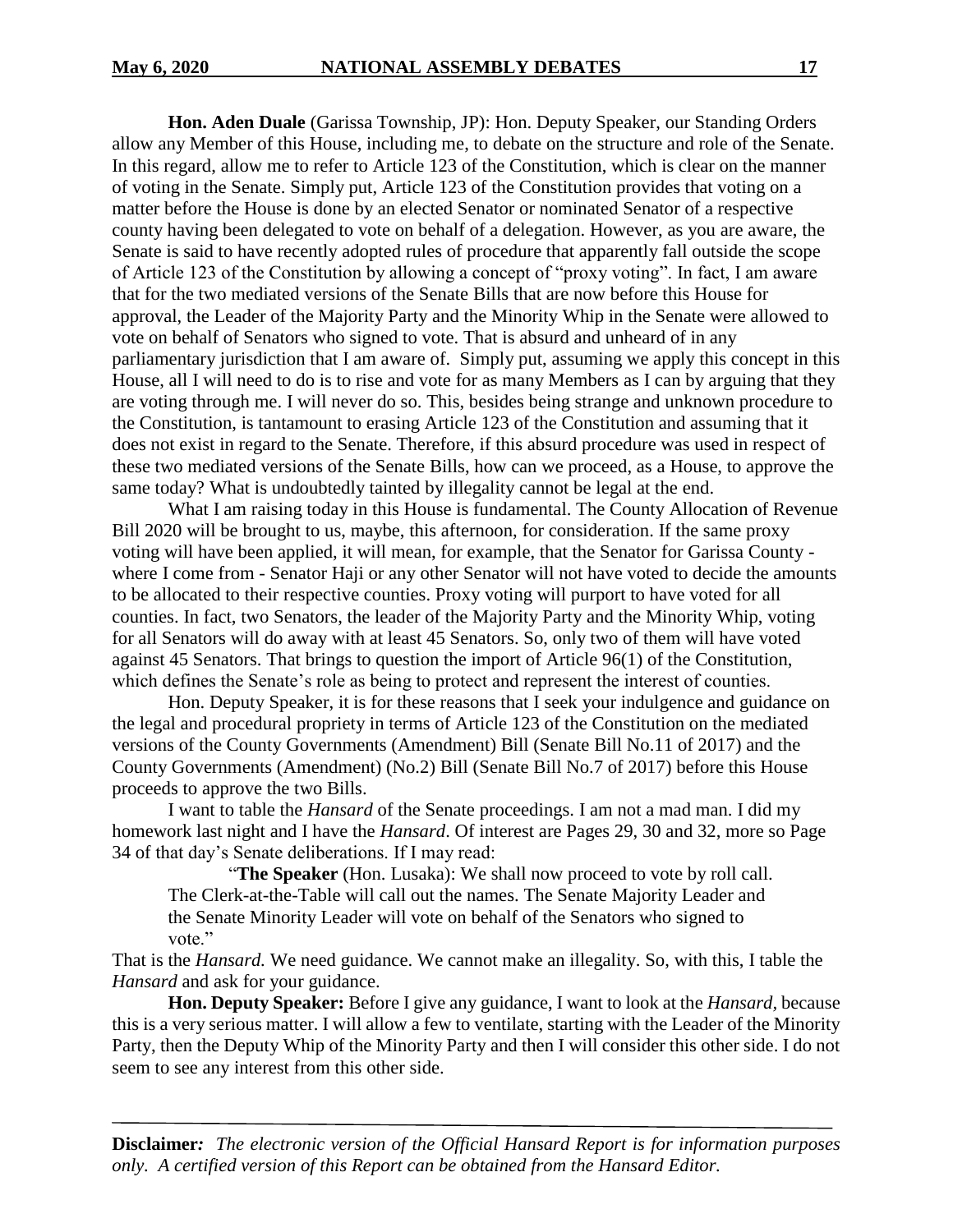**Hon. John Mbadi** (Suba South, ODM): Thank you, Hon. Deputy Speaker. The Leader of the Majority Party has raised a matter that is fundamental and that goes to the core of democracy in this country. I agree it is really a shock that, that is what transpired in the Senate. If the *Hansard* has captured the same, then it is a very sad moment. There is no way the people of Homa Bay will have their votes cast by a Senator from Kakamega. That cannot happen. If at all the Senator for Kakamega voted on behalf of the people of Homa Bay, it is unconstitutional, undemocratic and unrepresentative.

But my concern is with where this matter is raised. With all due respect to the Leader of the Majority Party, the procedure of enacting laws in this country is very clear in our Constitution. The Constitution says that where the two Houses approve different versions of a Bill, then that Bill goes to mediation. In the process of mediation, we have equal representation of both the National Assembly and the Senate, and the mediation committee agrees on a mediated version of the Bill. That mediated version is introduced in both Houses simultaneously and dealt with simultaneously. So, even if the Senate has not followed the correct procedure to deal with the mediated version of the Bill, the National Assembly is blind to that fact, in my view. We have to deal with the mediated versions of the Bills as the Senate also deals with them. If they have passed it through whichever method, flawed or otherwise, that is their business. It is our business to pass it procedurally in the National Assembly.

It will be upon the people of Kenya, and the Leader of the Majority Party is one of the people of Kenya, to challenge the process in the Senate. But I find it a bit inappropriate for us in the National Assembly to stop discussion on a mediated version of a Bill. What we expect is the report from our representatives in the Mediation Committee. The Chair or the Vice-Chair or whoever was leading the Members of the National Assembly in the Mediation Committee should report to us what they agreed on and we deal with it procedurally as a House that respects the rules and procedures. Let the Senate that does not respect the rules and procedures deal with it procedurally. For us, as a House, I just want to put it on record that there is nothing that would stop us from discussing the mediated versions of these two Bills.

Hon. Deputy Speaker, I rest my case.

**Hon. Deputy Speaker:** You say you want the House to be blind to whatever proceedings that have occurred in the Senate. How about when we have been informed? What happens? What would be your take? It was fine before we knew, but now the matter is before the House.

**Hon. John Mbadi** (Suba South, ODM): Hon. Deputy Speaker, I still stand by my position. Why? What we are dealing with is not a Bill from the Senate. We are dealing with a report of the Mediation Committee. If the report was to first go to the Senate then come to the National Assembly, then it would be a different story. We would argue that because the process was not followed, then we cannot deal with it. But what we are dealing with is a mediated version of the Bill. So we deal with it and the Senate also deals with it.

Hon. Deputy Speaker, thank you.

**Hon. Deputy Speaker:** I have heard you. Let us hear Dr. Wamalwa, Member for Kiminini.

**Hon. (Dr.) Chris Wamalwa** (Kiminini, FORD-K): Thank you, Hon. Deputy Speaker. This is a serious matter. I was watching television yesterday when the Senate was conducting its business and I was very perplexed. Process is very critical in determining an output. If the input is illegitimate, it is obvious the output is illegitimate. The process that was used by the Senate was fraudulent. It goes without saying that the output is fraudulent as well. It is not just on mediated Bills. For all Bills, the process must be followed to the letter. Parliament is an institution of record and tradition. There are dos and don'ts. We follow the Constitution and the Standing Orders. When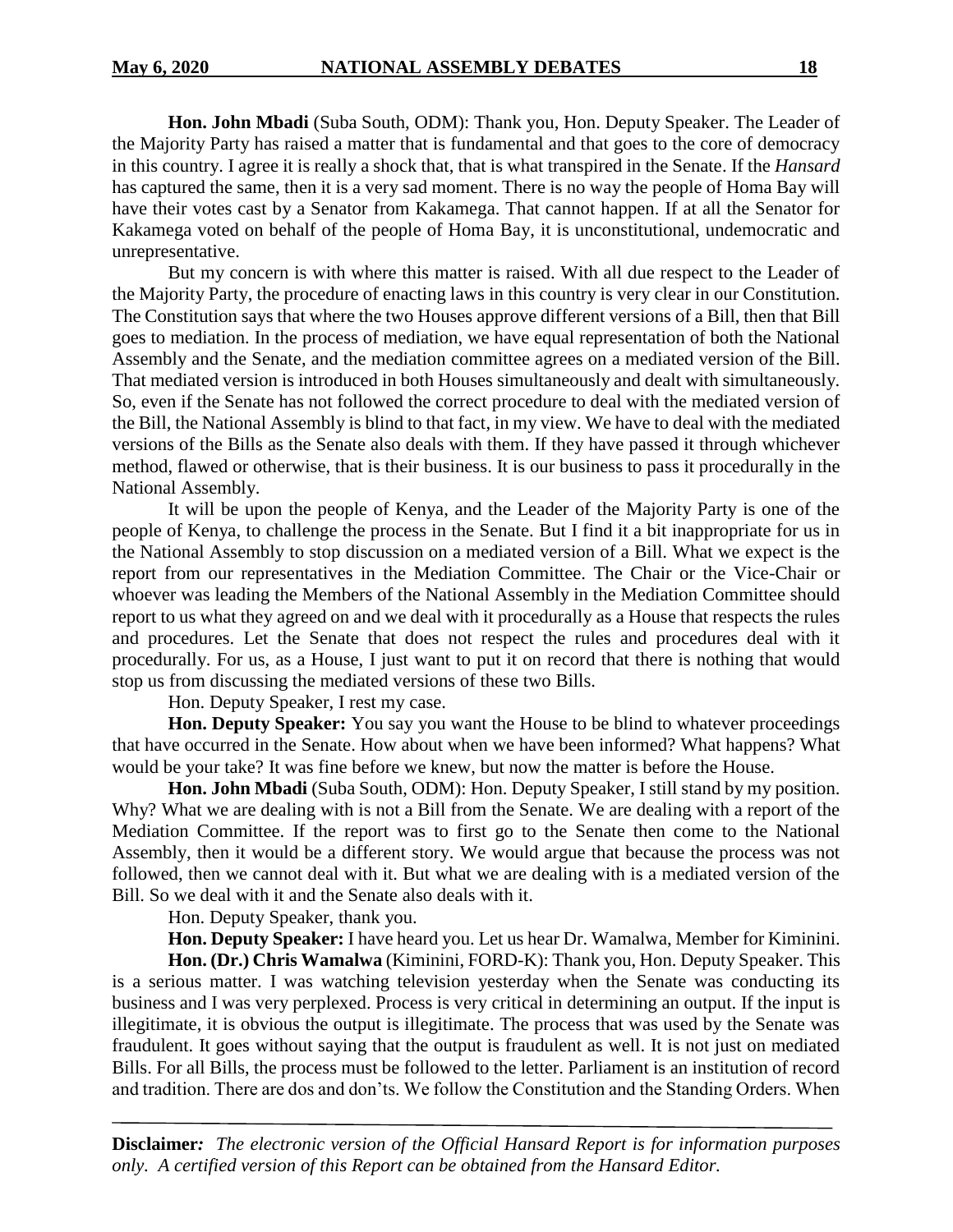you look at the Standing Orders of the Senate, there is nowhere it is stipulated that the Leader of the Majority Party or the Minority Whip can vote on behalf of the rest. So, it is obvious the output is fraudulent, illegitimate, and null and void. In fact, I was looking for Okiya Omtatah when I saw that. I have no doubt wherever Okiya Omtatah is, this is a matter he is looking at critically. We cannot accept something illegitimate from the Senate to come here.

There is technology. There is Zoom. In this National Assembly, we have many holding areas. I do not see the Senate doing the same. They should have invited the other Senators to sit in the lobby or whichever areas and then vote through Zoom. Because voting was done fraudulently by two Senators, it is my humble request that the Bill must be rejected. They must follow the process.

I thank you.

**Hon. Deputy Speaker:** Member for Homa Bay Town. I will come to this side and give opportunity to two Members.

**Hon. Deputy Speaker:** Point of order, Hon. Deputy Speaker.

**Hon. Aden Duale** (Garissa Township, JP): What is it, Leader of the Majority Party? This is your issue and we are trying to get views from other Members also.

**Hon. Aden Duale** (Garissa Township, JP): Hon. Deputy Speaker, what is in question is Article 123 of the Constitution. Even if we pass this Bill, it is supposed to go to the President for assent. But the Senate has passed it unprocedurally. That is the point I am raising. If we pass the Bill, the way some people are saying, somebody may challenge it in court. What will the President assent to? He will assent to a Bill over which in one House Article 123 of the Constitution was violated. It was an illegality.

**Hon. Deputy Speaker:** Let us hear the Member for Homa Bay, then I will come to a few Members on this side and then we will make progress.

**Hon. Peter Kaluma** (Homa Bay Town, ODM): Hon. Deputy Speaker, under the Constitution, there are Bills which can only originate from the National Assembly and there are Bills which can originate in either House. In respect of these two Bills, they originated from the Senate and communication on them came under the Constitution and the Standing Orders of the National Assembly. The National Assembly processed these Bills from the First Reading to the Third Reading. The National Assembly proffered amendments to the versions of the Bills which came from the Senate. If, indeed, this House were to be mandated to interrogate whether a Bill coming from the Senate was procedurally passed, at what stage do we do so? Without saying that in law it should not be the case that one House oversees the other, my view is that if there were to be a challenge in terms of procedure that the Leader of the Majority Party is now raising, it would be raised when the Bill is communicated as it first lands here and not when the House has processed it and has made a resolution on it.

In the context of these particular two Bills, if you would permit me, the National Assembly recommended various amendments.

*(Hon. Junet Nuh spoke off record)*

**Hon. Deputy Speaker:** What is it, Whip of the Minority Party?

**Hon. Junet Nuh** (Suna East, ODM): Hon. Deputy Speaker, I know Hon. Kaluma is a renowned lawyer and a mediator. He even worked with PLO Lumumba. Unfortunately, this is not a court. This is Parliament. There is a ruling of the Speaker that said matters about the Constitution, a Member can raise them anytime when the Bill is before the House. I wanted to remind him for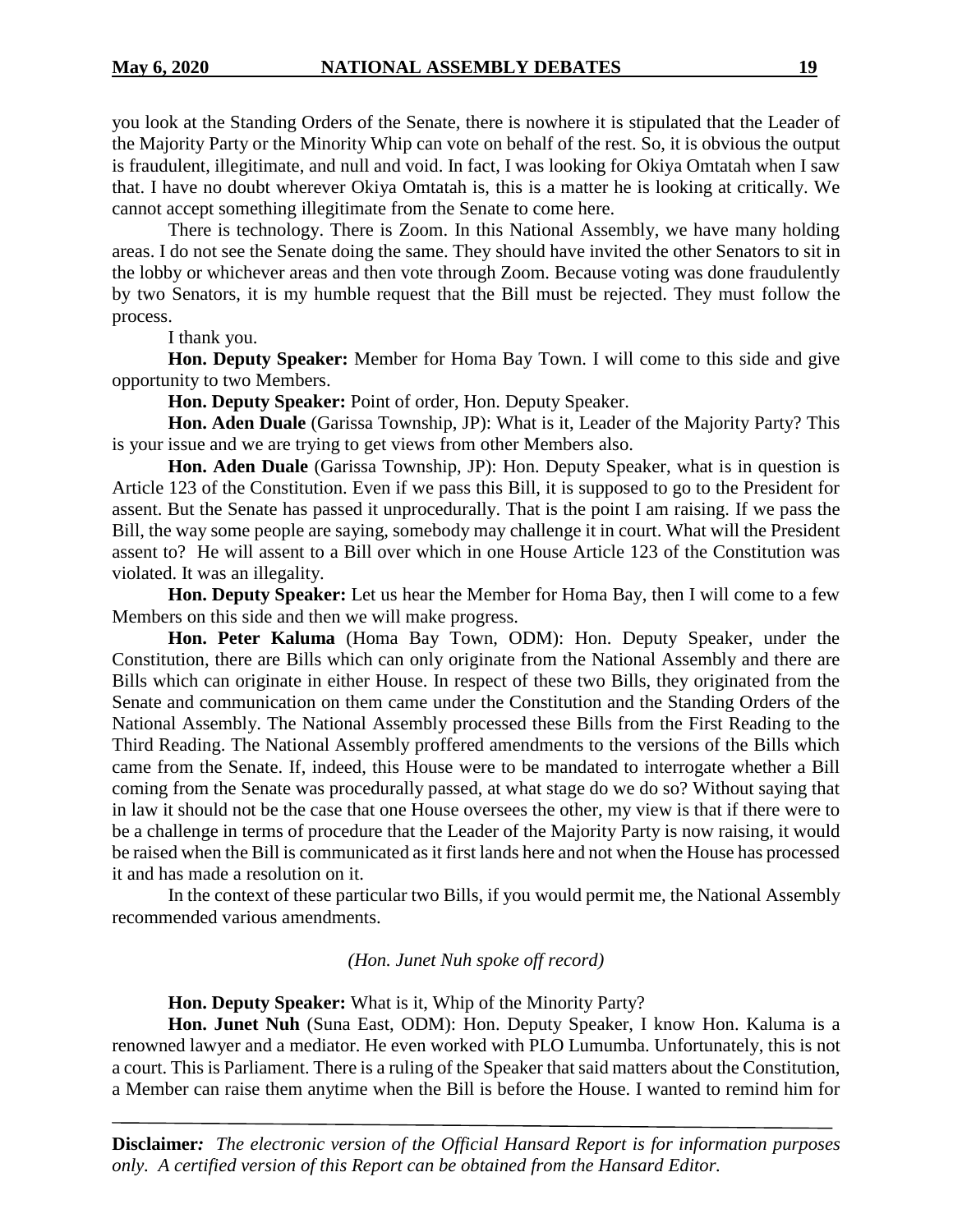he is a renowned lawyer. When I was arrested the other time, he was my lawyer even before the *NTV* and other television stations. Last week, I sent him the videos and asked him if he could remember them. I respect him as a lawyer, but he thinks we are in the Supreme Court. We are not. We are in Parliament.

#### *(Laughter)*

**Hon. Peter Kaluma** (Homa Bay Town, ODM): I thank my Minority Whip in whom I have utmost respect.

**Hon. Deputy Speaker:** It is good you said: "My Whip" and not "My client".

#### *(Laughter)*

**Hon. Peter Kaluma** (Homa Bay Town, ODM): On this, I beg to agree. What we have is not the Bill which was transacted in the Senate with whatever defects the procedures leading to it would have treated. The distinction I am making is that what we have now is a mediated version of the Bill. That now requires me to make the second point I wanted to make.

Article 93(1) of the Constitution establishes Parliament of Kenya with two Houses. These are two equal Houses which are given distinct and separate mandates as we know under Articles 95 and 96. It is not contemplated, in my respectful consideration of the Constitution, that once either of the Houses discharges its mandates, more so in relation to Bills which have to be transferred between Houses, that either of the Houses exercises oversight over the procedures antecedent to what the other House has gone through in terms of enriching a Bill before its transmission. If we were to go that direction, then we would hamstring the entire institution of Parliament particularly in relation to transactions of Bills. I see a situation where this House will transact a Bill legitimately and then the Senate, upon receiving the same Bill, will sit asking what the quorum was in the National Assembly and how many Members voted. The presumption in law is that when a Bill is duly transmitted from one House to the other, it is not the business of either House to go into the antecedents and the procedures of it. That is a mandate of other Kenyans. We do not have a constitutional mandate between the two Houses to exercise oversight over one another.

If you allow me to raise the third point in this particular one...

**Hon. Deputy Speaker:** So that I can give chance to another Member.

**Hon. Peter Kaluma** (Homa Bay Town, ODM): This is a short one. I sat in this Mediation Committee and I thought it would be useful…

**Hon. Deputy Speaker:** Make it very quick then.

#### *(Loud consultations)*

**Hon. Peter Kaluma** (Homa Bay Town, ODM): When this Bill was transacted, the House recommended various amendments to the Bill from the Senate. A Mediation Committee was then established. My view is that if you look at the provisions in the Constitution relating to a Mediation Committee in Articles 112 and 113 against Article 123 that the Leader of the Majority Party is speaking to, it is not defined how voting should take place in the Mediation Committee. In this respect, all our amendments as the National Assembly were agreed to in the Mediation Committee. I request we go to the business.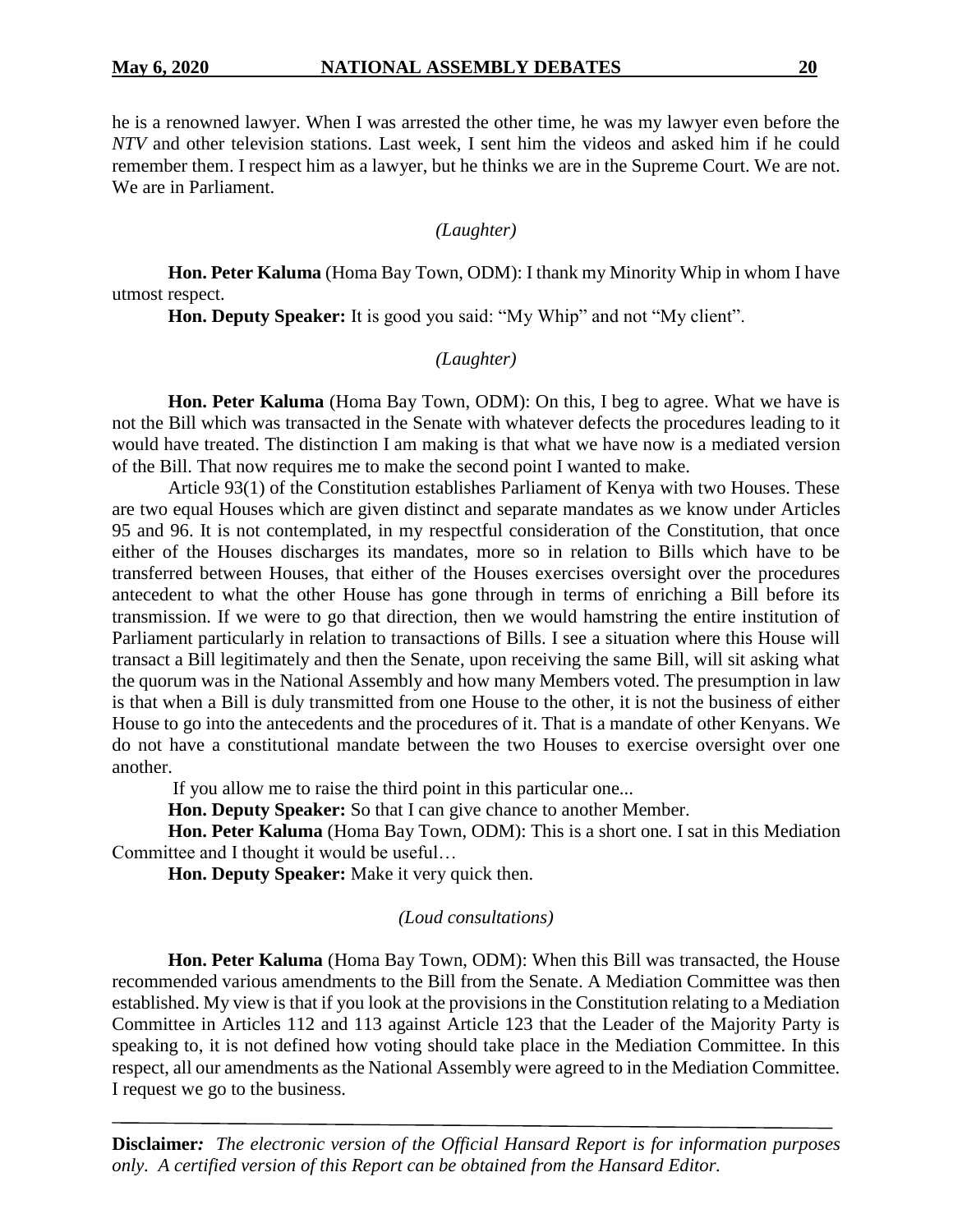**Hon. Deputy Speaker:** Hon. Kimunya, the Floor is yours.

**Hon. Amos Kimunya** (Kipipiri, JP): Thank you, Hon. Deputy Speaker. Let me speak as the Member of Parliament for Kipipiri. If the House approves, I will be moving the Motion as the Chair of the Mediation Committee.

What the Leader of the Majority Party raised is true. It may be a serious matter. However, I want to agree with the Leader of the Minority Party that we are not talking about a Bill that is serially processed in the Senate and after it has been processed to finality, the Senate brings it to the National Assembly. We are talking of a parallel process where the two mediated versions are supposed to be approved by both Houses simultaneously. After the two Houses have concurred, then the Bill is sent for assent. If the two Houses do not agree, then it becomes a different ball game altogether.

The matter the Leader of the Majority Party has raised would be best raised when the Communication by the Speaker of the Senate is that the Senate has passed its version. We can, therefore, debate in terms of the passage only. However, they agreed with us. I can tell you in most of the amendments in the mediated version, they agreed with us. It is what this National Assembly wanted. So, basically, we spend a lot of time to do amendments. When we have gains, instead of securing them, we are now doubting the Senate whereas they acceded to all the amendments that we made.

Hon. Deputy Speaker, the thing we need to look at in this mediated version is whether or not it has come from the Senate.

**Hon. Deputy Speaker:** I am also trying to hear other Members' views and especially those who are not Members of the Mediation Committee. Hon. Member for Mogotio, are you a Member?

**Hon. Daniel Tuitoek** (Mogotio, JP): No, I am not a Member.

**Hon. Deputy Speaker: Okay.** Have the Floor then.

**Hon. Daniel Tuitoek** (Mogotio, JP): Thank you, Hon. Deputy Speaker for giving me this opportunity.

The issue that the Leader of the Majority Party is raising is on procedure and not really on the substance of the mediation. Having looked at the Senate proceedings yesterday with their Chairman, it is like we want to micromanage the Senate procedures and the Standing Orders. My view is that if we have issues with the Standing Orders of the Senate, this may not be the right forum to raise that matter. I feel they should conduct their business as per the Standing Orders of the Senate. When it comes here, we then conduct our business. I, therefore, agree with the Leader of the Minority Party that we should not micromanage the Senate. What I saw yesterday going on in the Senate would otherwise be troubling if we agree with the Leader of the Majority Party because they now have designated Members who come to the Senate weekly. They do not bring everybody on board every week. They only invite certain Members to come to the Senate and they vote on behalf of their colleagues.

Thank you.

**Hon. Deputy Speaker:** I have heard you all. This would take a long time and we may not completely decide on it now. For example, I hear Hon. Mbadi saying that we should be blind. If we were to go to the parables of the Bible, the gentleman who was healed by Jesus, he was made to see and he went back to say: "Let me close my eyes to be blind". I see the direction we are going. I see Members also saying that we could easily pass this or transact the business one way or the other and allow any other person to go to court and challenge our decision. It is a right procedure, but sometimes we do not need to act in vain. I have heard the issues of Article 123 clearly. Hon. Kaluma is saying we become blind to whatever issues that are coming from the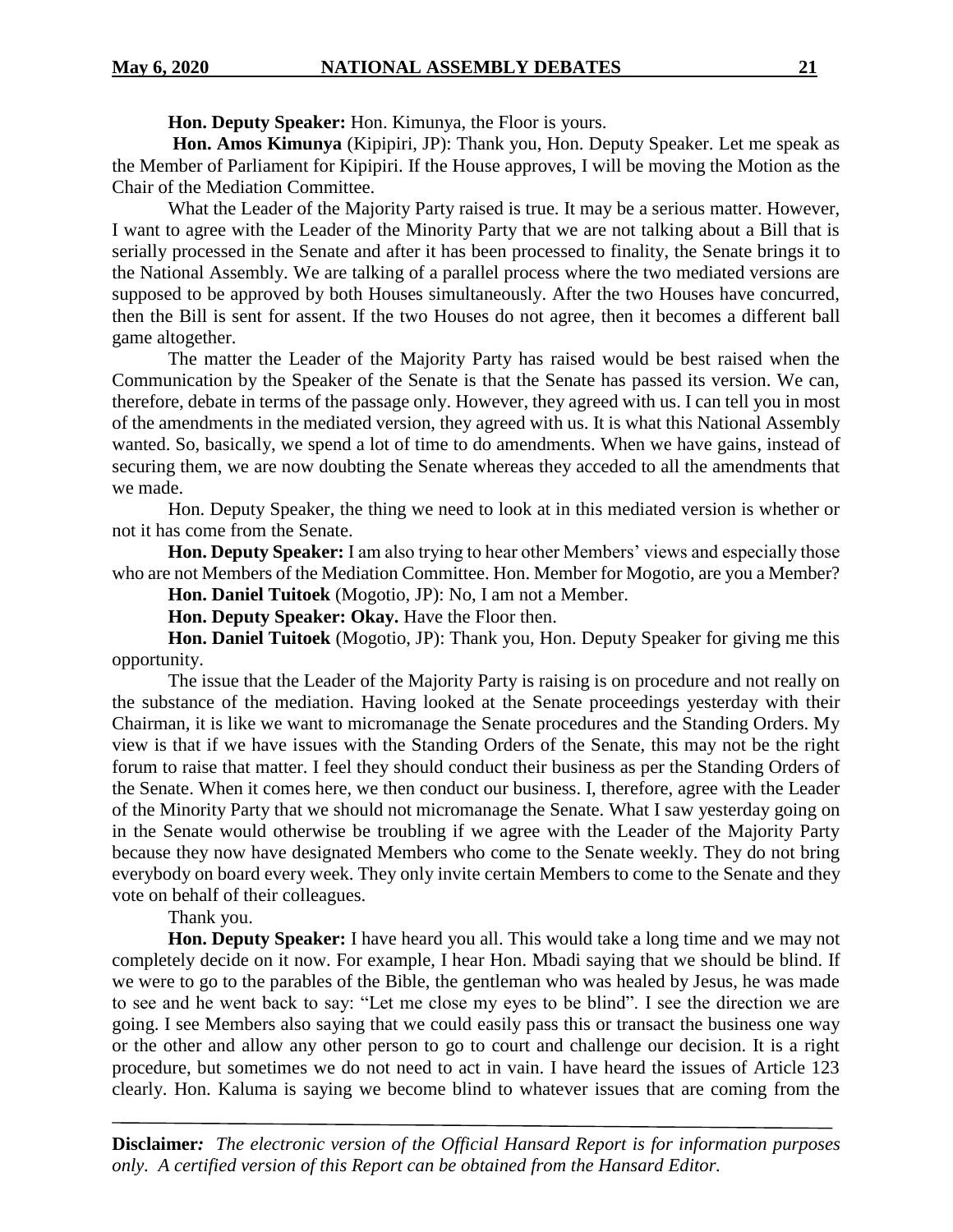Senate, so that they can also help us to be blind when we send ours there. In one way or the other, these are arguments. Hon. Members, however, this is a very serious matter. There are quite a number of issues that must be looked at very seriously. Looking at the weight of the matter, I am actually convinced to step it down to allow a more substantive ruling on it.

#### *(Applause)*

We will look at all the issues on their own merit. And there are arguments here in support of us proceeding and others not supporting that position. That is something that will be looked at with a lot of thought being put into it. So, Members, the best thing is for us to step down Order No.10, and since we have the same thing as Order No. 11, we also step it down to allow better consultation. I think that is the best way to go.

*(Order Nos. 10 and 11 – Motions on Mediated Version of the County Governments (Amendment) Bill (Senate Bill No. 11 and No. 7 of 2017) withdrawn)* Next Order.

OTHER MEASURES TO ADDRESS EFFECTS OF COVID-19 PANDEMIC

**Hon. Aden Duale** (Garissa Township, JP): Thank you, Hon. Deputy Speaker, for that guidance. We are not here to violate the Constitution. Article 123 must be upheld and I have no other interest.

Hon. Deputy Speaker, I beg to move the following Motion:

THAT, aware that, the World Health Organization (WHO) declared the Coronavirus Disease 2019 (COVID-19) a global health pandemic and that the pandemic has led to an unprecedented global health crisis;

Cognizant that the Government, non-governmental institutions, well-wishers and health authorities globally have joined hands and put in place a number of measures to contain the pandemic, mainly through travel and behavioural restrictions, provisions of necessary protective facilities, equipping existing health facilities, availing resources and providing necessary assistance and information;

Appreciating the policy measures and interventions being undertaken by the Government, through the multi-agency National Emergency Response Committee on Coronavirus (NERC) led by the Ministry of Health, to contain the spread of the pandemic and cushion Kenyans against its social and economic effects;

Further cognizant of the legislative measures proposed by the Executive, including the establishment of the COVID-19 Fund, the reduction of the Value Added Tax, amongst others;

Further appreciating the role of the National Assembly in taking necessary legislative interventions and offering the necessary political and legislative support, whenever required;

Now therefore, this House resolves:

(a) to laud and appreciate the Government of the Republic of Kenya for the action and policy measures undertaken so far in combating the spread of the virus and addressing the economic effects of the virus in the country to cushion ordinary Kenyans from its effects.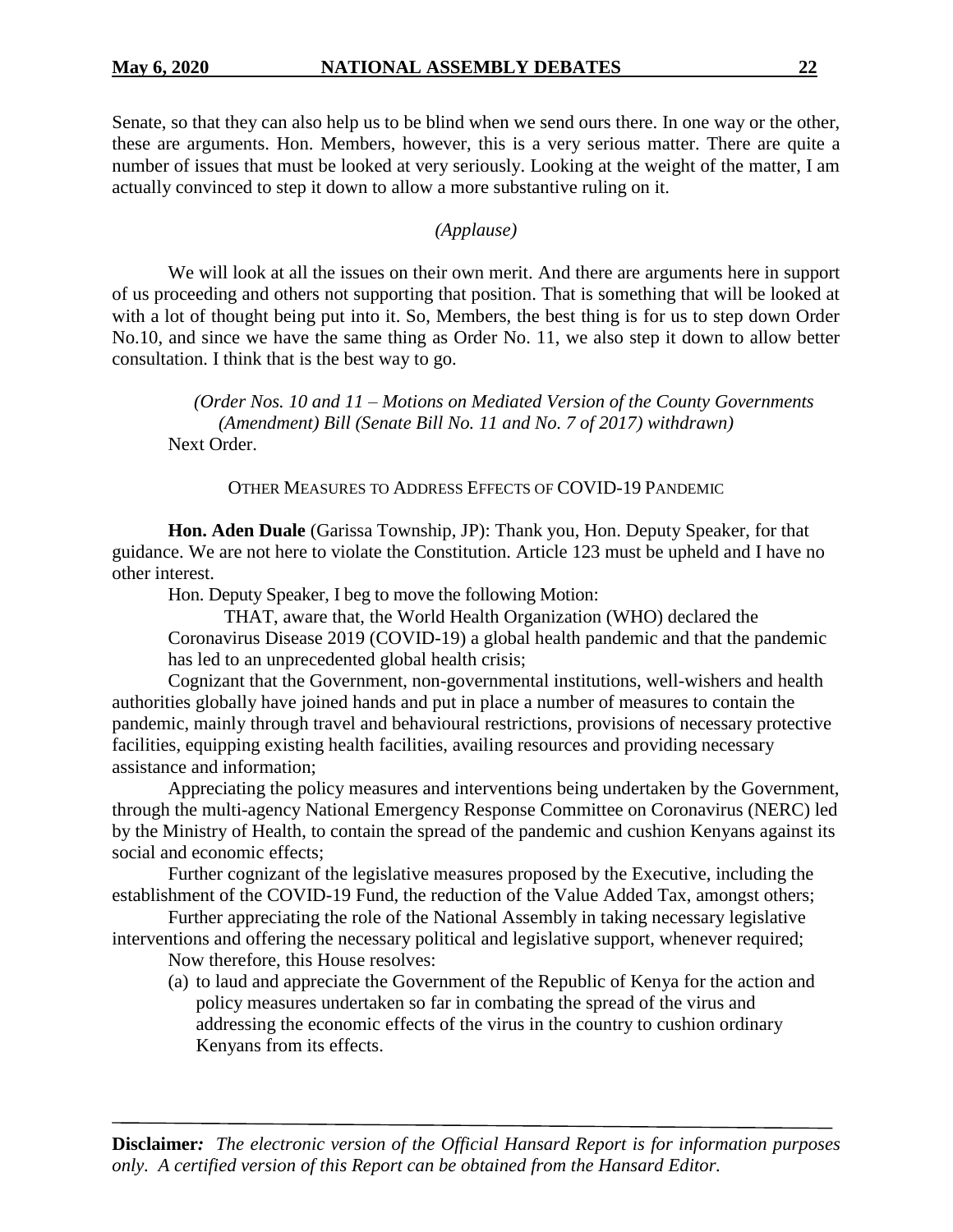- (b) to commend and appreciate all healthcare workers and service providers in the country for their selfless efforts, commitment to service, care and compassion towards persons who have been infected and/or affected by the virus.
- (c) to urgently put in place modalities of facilitating the continuity of the business of the House remotely using modern technology whilst upholding the constitutional requirements on public access and participation, quorum, and voting in Parliament; and,
- (d) that, to supplement the COVID-19 Fund and other measures put in place, the Budget and Appropriations Committee reviews the proposed Annual Estimates for the FY 2020/2021 with a view to allocating funds towards cushioning the country further from the short-term and long-term effects of COVID-19, particularly allocating and ring-fencing funds for:
	- (i) the provision of personal protective equipment (PPE), testing and medical equipment, including adequate ventilators; and,
	- (ii) the establishment of a suitable national health facility for the treatment and management of infectious and viral diseases such the COVID-19, with a bed capacity of at least 1,000 persons.

Hon. Deputy Speaker, some Members in various forums are saying that these Motions are being delayed. It is the prerogative of the House Business Committee (HBC) to ensure that important agenda come first. Today, I am happy to say that this House has passed the relevant legislative laws such as the tax laws that will not only cushion the economy from negative effects, but also help Kenyans who are staying at home and have been affected by the COVID-19 pandemic.

Secondly, this House has also passed the Budget Supplementary Appropriations Bill which was assented to by the President that now allocates serious resources to the key sectors that are in the war against COVID-19. So, the National Assembly has done its duty. I can say it without fear of contradiction. We have also passed more than five regulations, one on COVID-19, the various ones on the Public Health Act, the ones on the curfew and many others such as the one on the VAT. They all have been approved by this House.

So, the National Assembly in its last four sittings rose to the occasion and complied with Articles 94 and 95 of the Constitution in discharging its mandate of legislation, representation and oversight. I thank the Chair of the Budget and Appropriations Committee, the Chair of the Departmental Committee on Finance and National Planning, Chair of the Health Committee, all Committee Members, House in general and its leadership, for rising to the occasion. The COVID-19 will not cause us to violate the Constitution and the Standing Orders on how the House is run. The Constitution provides how to vote and to prosecute a Bill from the First to the Third Reading. You cannot circumvent.

I saw Hon. Kimunya arguing and I told him that we have no problem with his Bill. He is the Chair of the Mediation Committee. We have a problem with the voting procedure in the Senate. A whole Article of the Constitution was not followed and then the wrong process was followed. Hon. Speaker said he is going to make a Communication.

I have asked Hon. Speaker to write to the Speaker of the Senate and ask him to confirm because I have the *Hansard* and there is need to confirm whether that violation of the Constitution took place.

Secondly, we have cushioned companies, ordinary Kenyans and given resources to the Ministry of Health.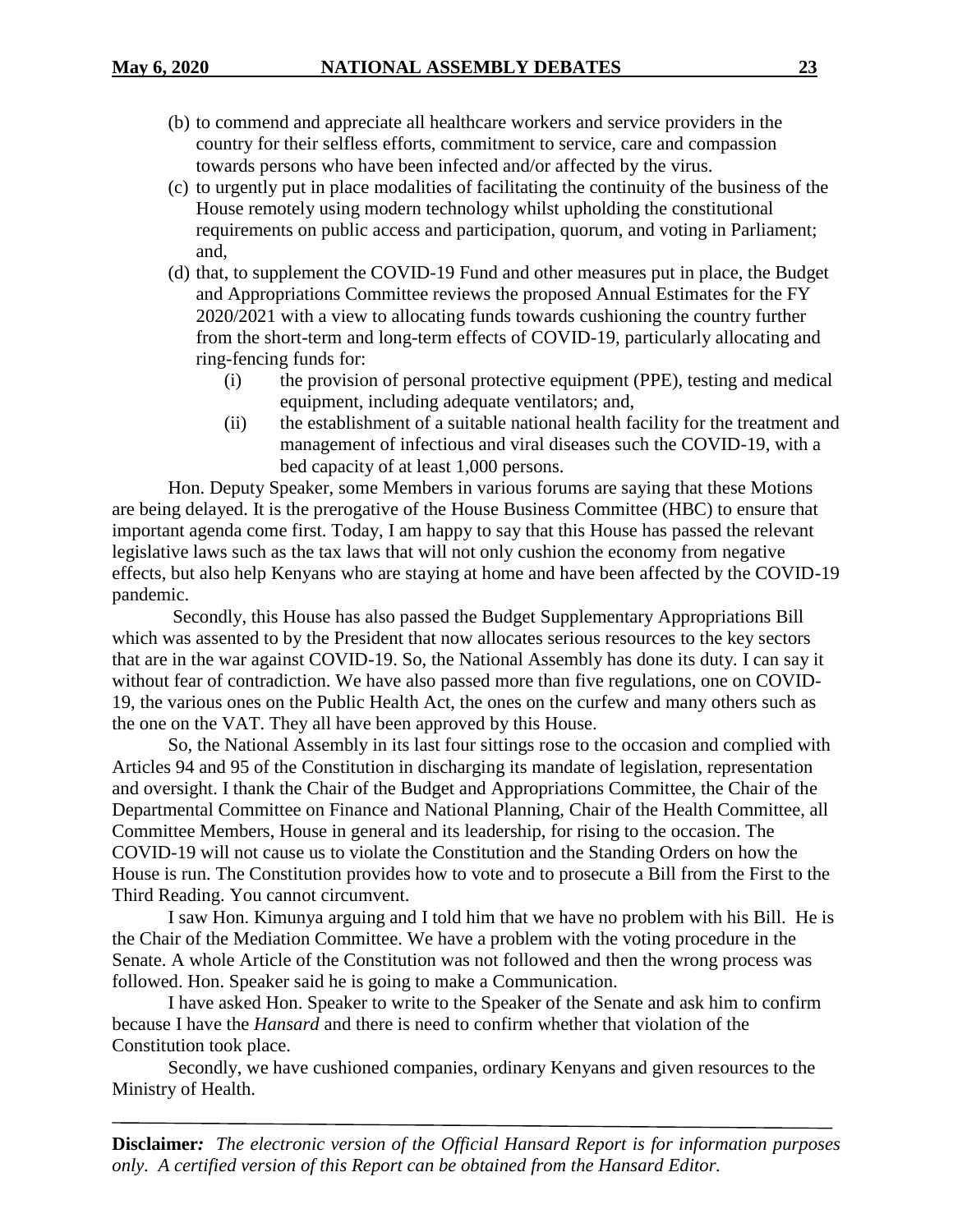*[The Deputy Speaker (Hon. Mosses Cheboi) left the Chair]*

*[The Temporary Deputy Speaker (Hon. Patrick Mariru) took the Chair]*

I am told the Report that was tabled last week by the Chair of the Committee on Health was disowned yesterday by the Principal Secretary for Health. The Kshs4 million on tea was an error. I hope the Chair will have an opportunity to tell us what has happened. However, there are two things we must make clear, namely, Kenyans must follow the health protocols and guidelines given to them and matters curfew. They must follow the rules on cessation. I want to make it here clear that the only person and organ that can declare cessation of movement is the National Security Council, delegated to the Cabinet Secretary for Interior and Coordination of National Government. Governors cannot declare cessation of movement.

The problem in this country is that everybody thinks they can play around with the Constitution, just the way the Senate is voting through two individuals. People are bribing and moving all over. May I say it here that the men and women who are manning the roadblocks of cessation must be given an allowance. They are only given tea and bread. When that happens and somebody comes along with Kshs10,000, they will allow him to proceed with his journey. The police officers must be given special allowances just like our health workers who are on the front line. Today, people can go to Garissa and Mombasa. Kenyans must follow the health protocol in place. We must observe social distancing and wearing of masks.

Hon. Temporary Deputy Speaker, police must stop brutality. If you are given the numbers of people killed by the police versus those who have died from COVID-19, those killed by the police are more. I heard a Member from northern Kenya saying that there are no extrajudicial killings there. Extrajudicial killings are happening in northern Kenya as well as at the Coast. That is a shame! You are supposed to be representing your constituents here.

As a representative, you are here to talk on behalf of your people. So, I am telling the Inspector-General (IG) of Police that his office is independent. He is not surrogate to anybody else. He sits in the National Security Council. So, he must tell his rogue police officers who want to make a kill out of this pandemic to stop what they are doing.

It is very shameful for the President to apologise on behalf of the police. How can the President of the Republic of Kenya, who is the Commander-in-Chief, apologise on behalf of the police? The Cabinet Secretary for Interior and Coordination of National Government and the IG have not apologised. This is shameful.

In fact, today, if the President apologised for something that has happened in this House or in my office, I would resign as the Leader of the Majority Party. The buck stops with me. So, the President has apologised on your behalf and you are not remorseful. Every night we watch television and see the CS for Health, who is doing a very good job, Sen. Kagwe, telling us the situation. The next story is how the police have killed or maimed people. You saw the lady in Busia who had a small child and was told to sleep in a cell.

To all of us, this is a pandemic. You have seen what is happening in the United States of America (USA). The people of Eastleigh, Mathare, Kawangware and Old Town have no choice. In fact, Members of Parliament should lead by testing. We must do more mass testing. Leaders, from tomorrow, let us have Members testing through mass testing. The media, which reported that 17 Members of Parliament were infected, had better get a letter from the Speaker. No Member of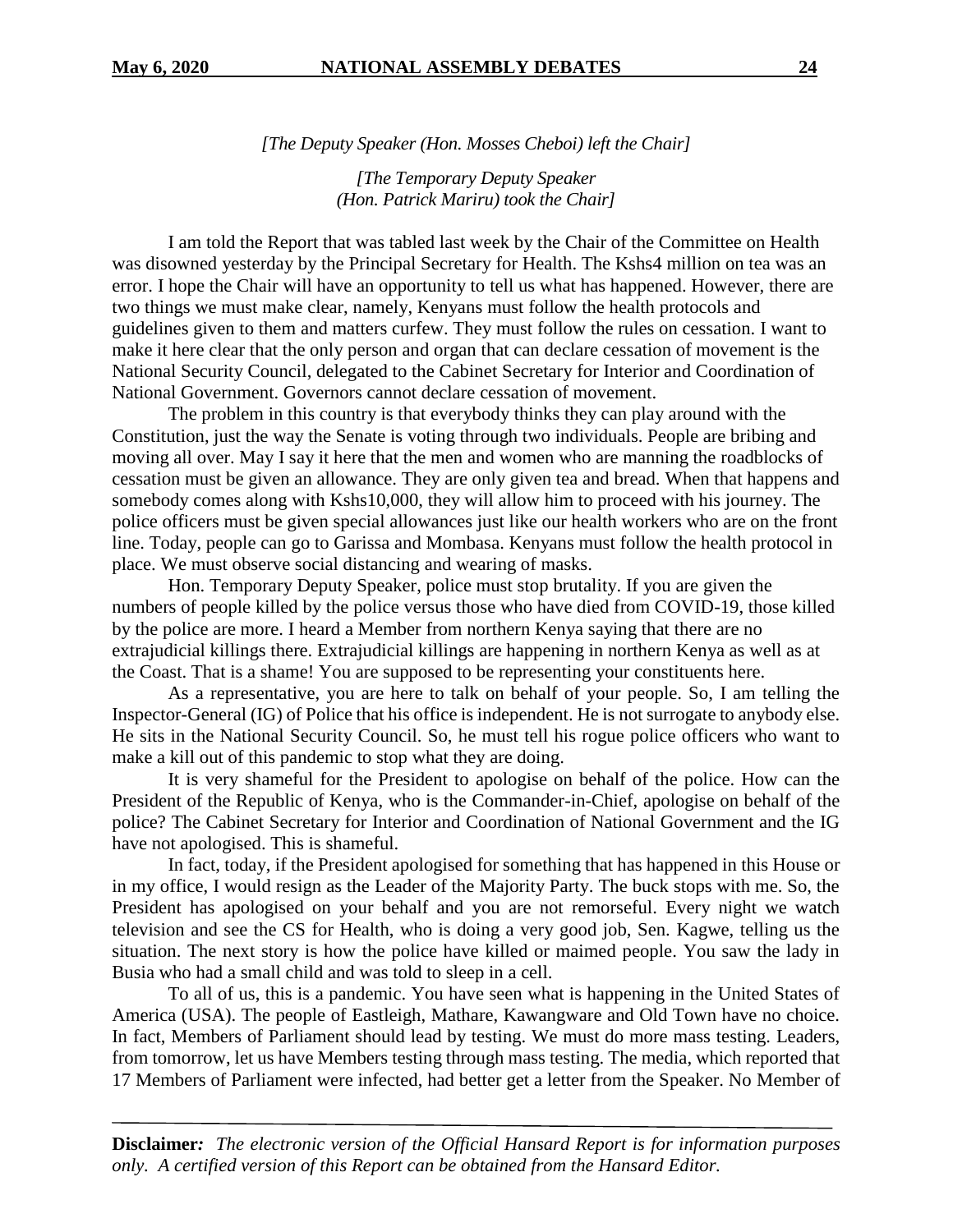Parliament is positive for Coronavirus, but you are aware our colleagues in Tanzania have died. Two Members and two former Members have died.

We must get a language to talk to the people because they are scared of quarantine and the payment. I want to tell Governor Joho that he was doing a good job until he became a dictator. He warned the people that if they did not get tested, they would see him. See him as who? You cannot come to my house and test my children by force. It is against the Constitution.

Leaders, let us work together. This pandemic is affecting our daily lives, economy and the lives of our people. This is the moment we must forge together as the President, Legislature, Executive, Judiciary, citizens and the Leader of the Opposition. All of us must speak with one voice. We must take this disease very seriously because it does not know age; whether you are young or old, female or male, Muslim, Christian or other faiths.

Finally, as I conclude, if you read the Bible or the Quran, you will read about the over 25 prophets and how communities were destroyed when they refused to follow the teachings of the Almighty God. Those of us who believe in God, please, in our homes… It is only God who brings calamities and diseases. He used to destroy other communities through floods and fire, but now he has sent a virus that we cannot see with the naked eye. We are only being told by those who use laboratory equipment that they have seen it.

So, those of us who believe in the scriptures, whether we are at home or somewhere else, let us pray to the Almighty God. We should ask him for forgiveness, so that he can spare us from this pandemic. This needs God's intervention. As much as we do a lot of protocols and look for…

**Hon. Oku Kaunya** (Teso North, ANC): On a point of order, Hon. Temporary Deputy Speaker.

**The Temporary Deputy Speaker** (Hon. Patrick Mariru): Order, Leader of the Majority Party!

**Hon. Oku Kaunya** (Teso North, ANC): On a point of order, Hon. Temporary Deputy Speaker. Is it in order for the Leader of the Majority Party to allege that the Almighty God sent the Coronavirus to this country and the world? I think these are matters of religion.

**The Temporary Deputy Speaker** (Hon. Patrick Mariru): Order! Do not go beyond there because you will be contributing. I do not know about your religious persuasion. I have been listening to the Leader of the Majority Party and I have heard him say that the Almighty God sent this pandemic.

**Hon. Aden Duale** (Garissa Township, JP): Hon. Temporary Deputy Speaker, I am a person of faith and I read the scriptures. I have read about prophets and communities that were destroyed when they disobeyed the scriptures. I do not need to teach you about this.

A virus cannot come just like that. There must be reasons. This is my opinion. In as much as we are doing everything, those who are looking for the vaccine and those ensuring that we do social distancing or wear masks like I am doing, above all, the solution to all problems is found in the scriptures. My friend, read the Bible or the Quran. We are also told that when you are stressed, you should pray.

I am asking Kenyans wherever they are to pray. If that is what you have a problem with, then when contributing, you will tell us who else exists other than the Almighty God. I am talking about the Almighty God who created the heavens and the earth. He made you to leave your house this morning and come to this Chamber and made you a Member of Parliament. I am talking about the Almighty God and nobody is more powerful than him.

For the first-time, you have seen Coronavirus has made everybody equal. Trump, the Chinese President, the small and big are all crying. Coronavirus has made everybody equal. It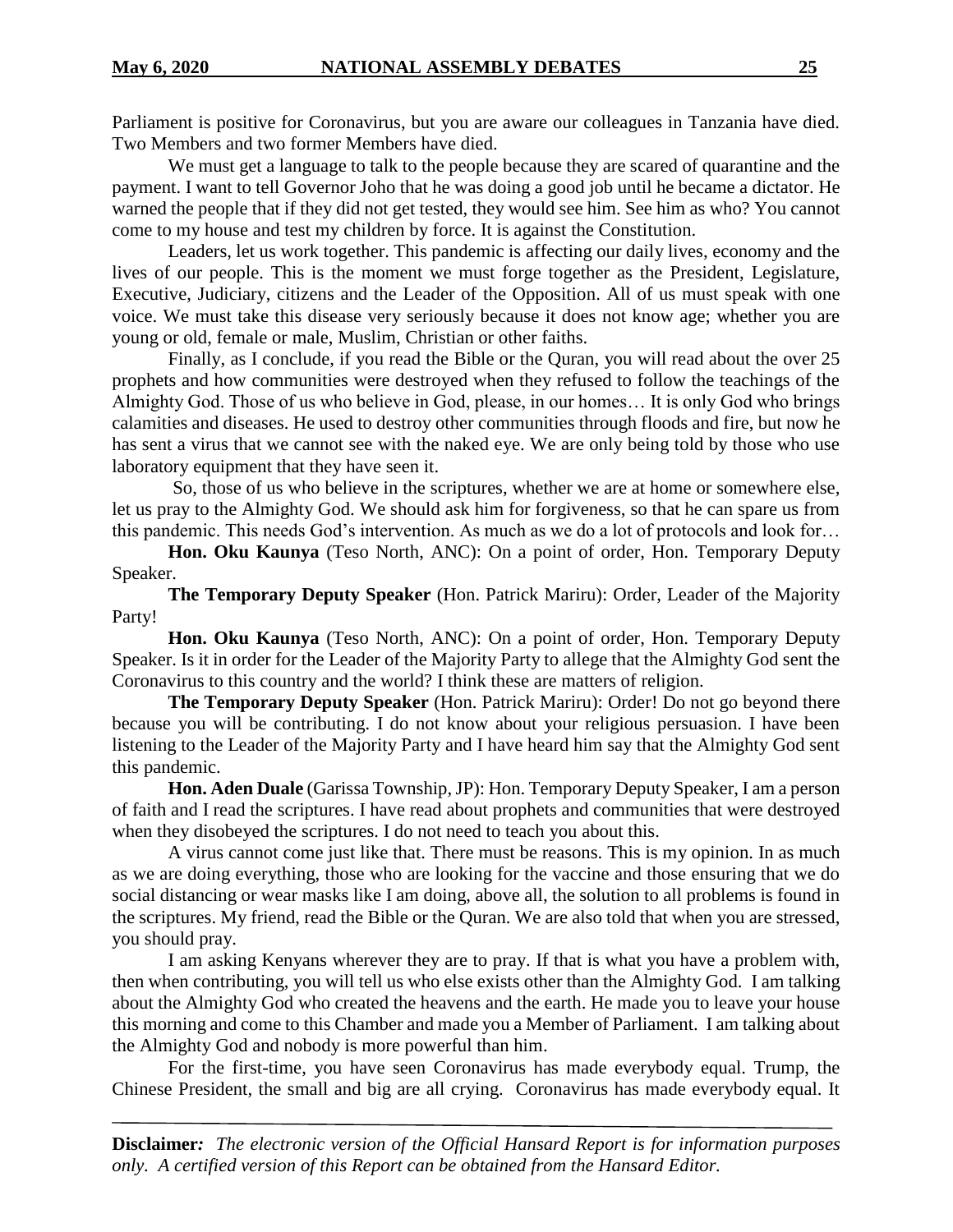does not choose a king or a queen. Prince Charles and the Prime Minister of Britain were infected. I am only telling Kenyans to pray in their homes.

I beg to move and ask Hon. Mbadi to second.

**The Temporary Deputy Speaker** (Hon. Patrick Mariru): Hon. Mbadi.

**Hon. John Mbadi** (Suba South, ODM): Thank you, Hon. Temporary Deputy Speaker. I want to take this opportunity to thank the Leader of the Majority Party for coming up with this Motion.

Kenya, like any other nation in the world, is facing tough times. We all know that managing and controlling this pandemic is not easy. We are working hard, but this is a pandemic and not an epidemic. We are confronted with a number of challenges which we must deal with. There is the health crisis, which we are all aware of. We also have issues of social intervention and humanitarian issues, but above all, even if we manage to control this disease, the economic challenges will live with us for quite a bit of time.

Therefore, this is a time that, as a country, we must speak within ourselves and look inwards for solutions to our problems based on our environment and circumstances. Let me start by talking about the health issues because they are the most critical and immediate ones. Whereas I would start by appreciating the work of the Executive, the Ministry and the President in trying to manage this pandemic, we must also tell the Government in no uncertain terms that their reaction and response has been wanting in a number of ways. The Government has been talking to us because we are looking for an exit strategy. We have to get out of this pandemic in one way or the other. For us to get an exit strategy, the Executive, the Government and the Ministry must lead the initiative.

We support and we appreciate the daily reports about the numbers, but we need explanations. We were told that this country has capacity to test between 30,000 and 37,000 people in a day. As we speak, the highest number of people that have been tested is just over 1,000 in a day. What is the reason? What is the justification? What is the explanation? This is not forthcoming. We want to tell the Ministry that they must step forward and escalate the testing. What they have been saying is good, but it is not good enough. They must speak with us and tell us for how long we are going to see the numbers of 22, 25 and 45. What is the game plan? Every country in the world has a game plan.

The Government must be serious about mass testing. If there are no resources, provide them. It is disheartening to look at the Budget Estimates and see it being taken as business as usual. There are no clear provisions for resources to fight this pandemic. Why is the Government of Kenya taking Kenyans for a ride? For how long are we going to wait for this Government to behave normally? They are the ones who are telling us not to behave normally because the disease is going to treat us abnormally. It is the Government that is behaving normally and the disease is behaving abnormally. So, we are waiting for clear Government intervention in terms of resource allocation. I would tell you that if you look at the Budget Estimates that were tabled here last week, you will find that the amount that is directly linked to COVID-19 is Kshs2.6 billion in a Budget of trillions of shillings. Something is happening in this country that needs to be addressed. We are the people's representatives. We must address it.

Hon. Temporary Deputy Speaker, the other bit is about social intervention. The biggest problem that our people are facing currently is lack of food. They are hungry. Forget about COVID-19. I am sure you go to your constituency. They will tell you how many people have died of COVID-19. I am not saying we should be relaxed, but they will tell you that they are suffering, and that they are likely to die from hunger. This is not time to invest in capital expenditure to build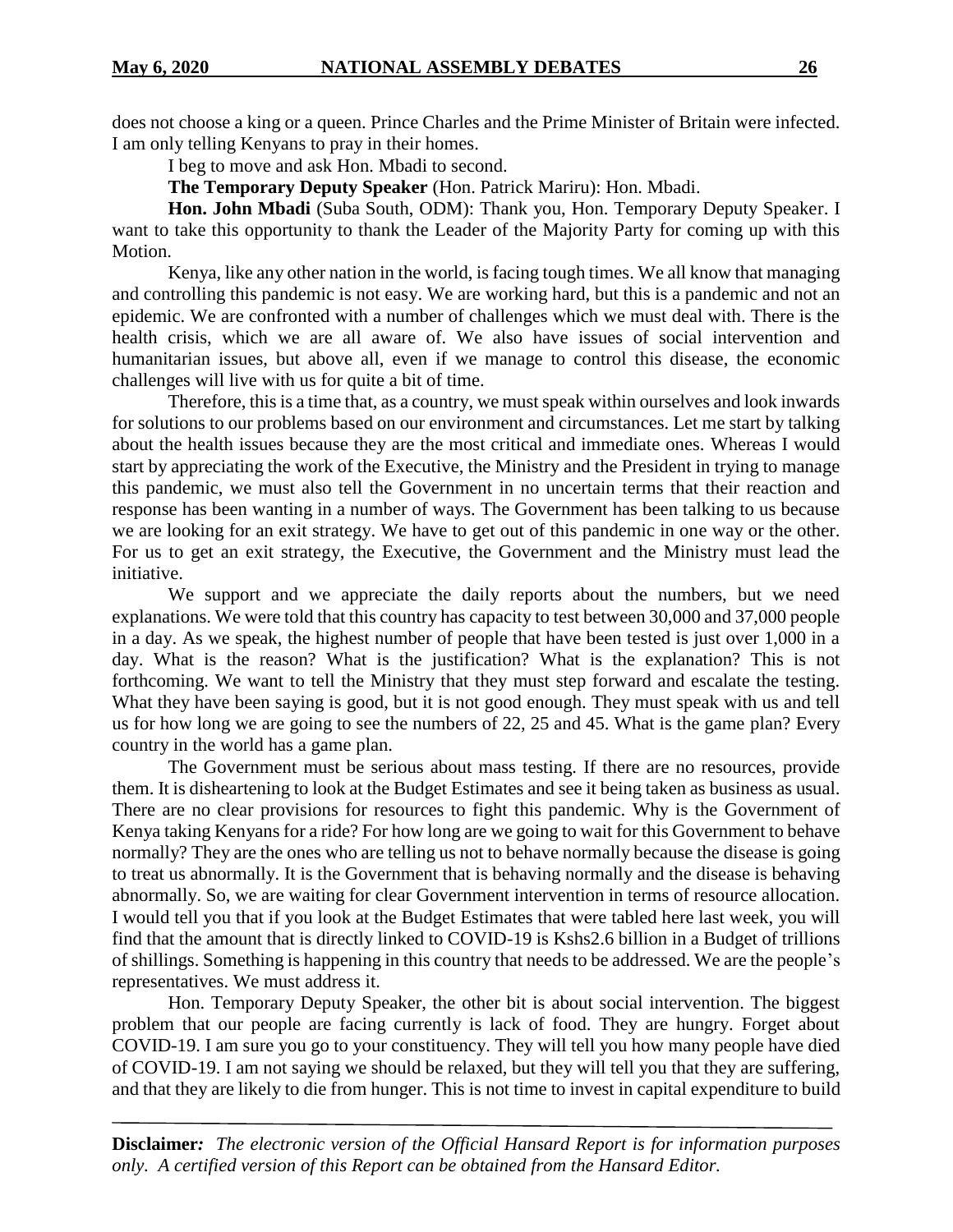roads. We can live without roads as we eat. Right now what Kenyans are concerned about is food to eat. So, we must provide funds for our people to eat. In every constituency, those who live below the poverty line must get Government funding to be able to eat. By the way, the figures are there.

If you come to my constituency, you will find that they are numbering about 6,000 households. If you extrapolate that to the whole country, it comes to between 1.8 million and 2 million households. A household averages six people. Feeding these people for four or five months would need not more than Kshs20 billion. This is something this country can afford. So, as a House, this is the time for us to rise to the occasion, look at the Budget that has been tabled and deal with this issue radically to make sure that food is provided to our people.

The Leader of the Majority Party has talked about police brutality. Other Members have talked about police brutality. I want to repeat it that, whereas we support the enforcement of various regulations and rules so that our people do not get infected with Coronavirus, it is not a licence to anybody in this country to re-introduce police torture and cases of mishandling Kenyans. Our Constitution is robust about human rights. Human rights must be respected. Where one violates the rules, there is the due process of the law. Follow the due process of the law, but do not kill our people. They do not deserve to die. The Constitution is clear. No one is allowed to take the life of another person. Whoever is taking advantage of this crisis to bring back dictatorship to the country must stop.

There are even cases of eviction we see in some areas. I am not talking about those people who have been stealing land, like in Ruai. You can deal with those ones because you do not even see them there.

**The Temporary Deputy Speaker** (Hon. Patrick Mariru): I am sure you are almost concluding.

**Hon. John Mbadi** (Suba South, ODM): No, I have 10 minutes, Hon. Temporary Deputy Speaker.

**The Temporary Deputy Speaker** (Hon. Patrick Mariru): You do not have 10 minutes. If you remember the resolution of the House that we did some time back on the debate between 22nd April and 29<sup>th</sup> May, you have five minutes. Anyway, you have a minute to conclude.

**Hon. John Mbadi** (Suba South, ODM): Hon. Temporary Deputy Speaker, I thought that is something we discussed. I think it was a mistake and the Clerks-at-the-Table know that we agreed that I have 10 minutes. Please, do not take away my 10 minutes. I am speaking as the Leader of the Minority Party, and that voice must be heard.

**The Temporary Deputy Speaker** (Hon. Patrick Mariru): That is why you have priority, the Leader of the Minority Party.

**Hon. John Mbadi** (Suba South, ODM): I am also the Chairman of one of the most serious parties in the country. Let me just touch on the three last issues.

On the economic issue, I have talked about the livelihood of our people. I am talking about businesses. We must create an economic stimulus to help the small and medium enterprises. I have talked about food, but let me put it this way. Kenya is a net importer of food. At this time, every country is struggling to survive. What strategy does the Government have in the event that the countries which give us food decide to use their food locally? This is the time to respond.

Finally, because I do not want to disagree with you too much, you being my friend, I want to talk about...

**The Temporary Deputy Speaker** (Hon. Patrick Mariru): The Leader of the Minority Party, you actually have 10 minutes. I have confirmed that from the Motion.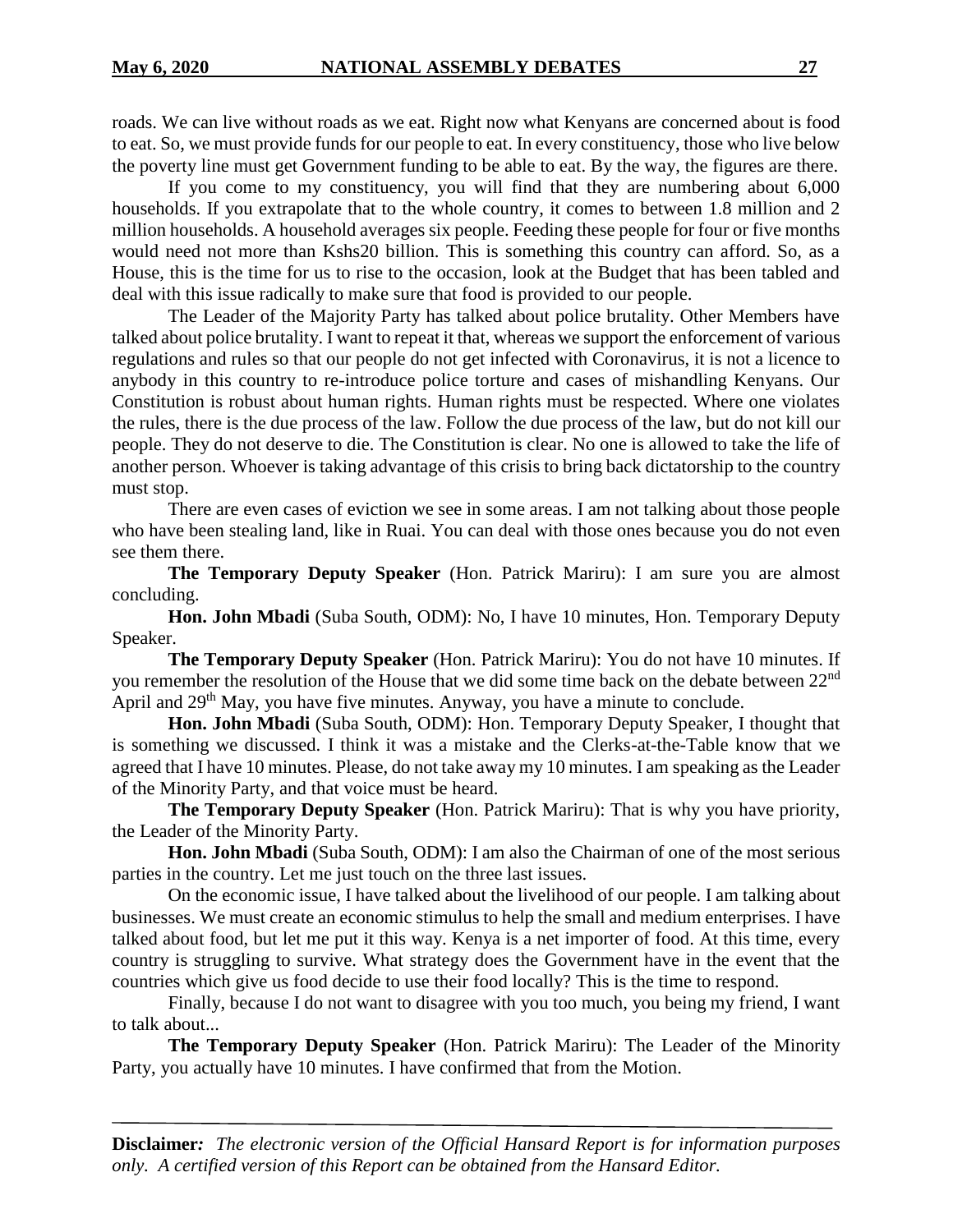**Hon. John Mbadi** (Suba South, ODM): Thank you. Let me conclude because I think I have said the bit that I wanted to say. I want to just touch on the two last issues.

One is the financial sector, which is likely to face distress. The Government must come up with a strategy to ensure that the financial sector does not come down in terms of financial distress. We must also ensure that the Government does not get into financial distress. Interestingly, even after what I said about the Budget Estimates, even though the Government is not providing funds to respond to COVID-19, you still find our public debt going up. The most unfortunate is that the Government is even proposing to increase domestic borrowing from slightly over Kshs200 billion to over Kshs400 billion and yet it is claiming to be reducing the CBR rate downwards. How on earth would you think of increasing domestic borrowing at this time?

My concluding remarks are that the Government should get serious. Even though we are in a crisis, get serious. There are areas in this country where people are dying of floods. Over 100 people have died. The COVID-19 pandemic has killed only 14 in Kenya and yet all the attention is on COVID-19. The people of Budalang'i, Nyando, Karachuonyo, Kochia, Migori, Nyatike and Luanda have been left to struggle on their own. No one thinks about them. Chichi is this country we are living in. The Government should get serious. If you have been sleeping, please wake up. If you have been sleeping because of the "Handshake", the ""Handshake" did not mean that you now do things the way you want. They must know that minorities still exist.

With those remarks, I second.

**The Temporary Deputy Speaker** (Hon. Patrick Mariru): Very well.

#### *(Hon. Peter Kaluma spoke off record)*

Order, Hon. Peter Kaluma. Hon. John Mbadi is here. Why are you saying that he is back? Anyway, before I propose the question, I ask that Member who is at the corner, that must be Hon. Charles Nguna, please, be kind enough to yourself and others to have the mask on. I know it is uncomfortable, but it is necessary.

#### *(Question proposed)*

Hon. Members, we will be guided by the interest of the Members on this. We start with Hon. (Ms) Martha Wangari. We are trying to fix the microphone. Why do you not use this other microphone, Hon. (Ms) Martha Wangari, as the technical people try to fix it?

**Hon. (Ms) Martha Wangari** (Gilgil, JP): Thank you, Hon. Temporary Deputy Speaker, for the opportunity to contribute to this Motion.

Of course, I support that we are dealing with an unprecedented pandemic. The scientists and the religious people have tried explaining it and we have not gotten the right answer yet. I support the Leader of the Majority Party that it is a shocker for us to go back to God. I think we were running away from actual issues. I hope that at the end of the day, he will hear us so that this pandemic is lifted because everything has stopped, even in the big nations. The super powers in the world are actually on their knees.

Hon. Temporary Deputy Speaker, as a country, we have done very well in terms of our response. We started not very well, but we have improved along the way. However, one thing that I hope that we will look at is the issue of our borders. I spoke about it when we met the Cabinet Secretary (CS) for Health, Hon. Mutahi Kagwe, and the CS for Interior and Coordination of National Government, Hon. Fred Matiang'i, with the Delegated Legislation Committee. The borderline between Tanzania and us and between Somalia and ourselves has to be closed. We must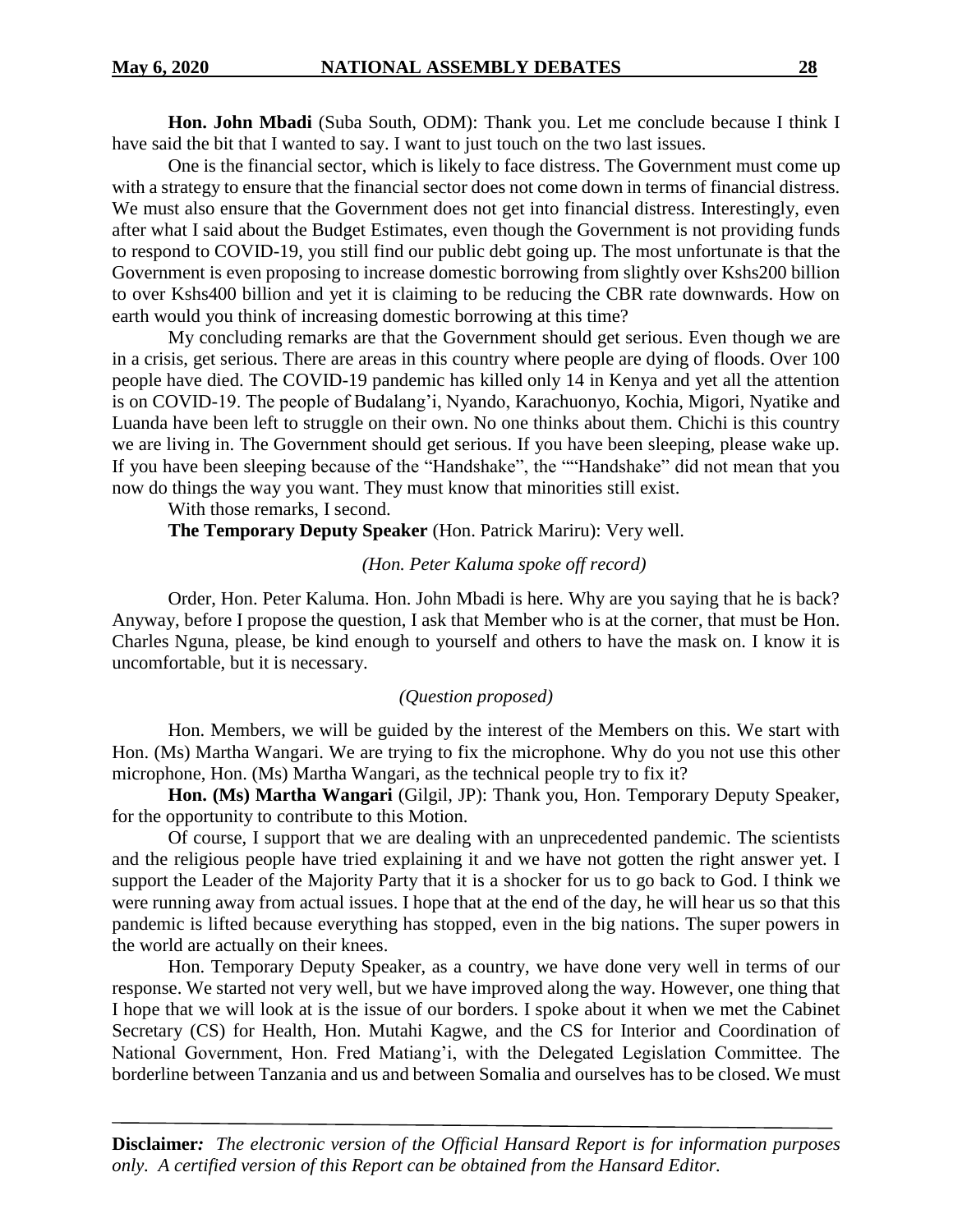not negotiate because the numbers that we are witnessing in Tanzania will affect our numbers as we are talking today.

We must be very decisive as a country, between the Ministry of Interior and Coordination of National Government and the Ministry of Defence, on closing the borderline in Mandera, Lamu and other areas. Otherwise, the gains we have made will be ploughed back by the numbers that we will register. I say that because last week — as we met and we sit with you in the Delegated Legislation Committee — we had cases of people who went to Somalia to buy goats and came back through Wajir. Consequently, Wajir registered cases that were brought back by the people from Somalia, who had gone to buy livestock, both camels and goats. We must be very categorical. The Ministry of Defence with the Ministry of Interior and Coordination of National Government must take this very seriously and close totally, the borderline between Somalia and us and between Tanzania and ourselves.

The other issue is the fact that we have relegated all other illnesses and forgotten that every day in this country we still lose 90 cancer patients. Those numbers are alarming. Today in my constituency, in an area called Ngomongo, almost a thousand families are outside because of flooding. So, we also must not forget that, even if we have and are dealing with the issues of Covid-19. The disaster institutions that we have put in place must not stop working. We must not say that everything else stops because at the end of the day, who are we protecting? It is Kenyans. In the last two months, we had floods that have killed almost 200 people in this country and we are not talking about that. Cancer kills almost 3000 people per month and we are not talking about that. I hope the Ministry and the county governments can take this chance to improve the institutions that we have at the county levels. Why do I say that? I have said before on this Floor that we must make our referral hospitals be referral hospitals.

Hon. Temporary Deputy Speaker, Moi Teaching and Referral Hospital (MTRH) in Eldoret, Nakuru Provincial General Hospital (NPGH) in Nakuru and Kenyatta National Hospital (KNH) must not be used to treat HIV/AIDS, administer ARVs, treat malaria or give immunization to children; they must be referral hospitals. The only way to do that is to make sure that the dispensaries — one in Kiptangwanyi in my constituency and other areas — are working and have basic medication that is required. During this flu season, we are dealing with children with respiratory issues, which are normal — apart from the Covid-19 — that will escalate because of the danger of having pre-existing conditions. So, we must make sure that we deal with them at that level so that anything else is escalated to the referral hospitals.

On the issue of relief food, Hon. Temporary Deputy Speaker, people in my constituency were registered by the chiefs in the Deputy County Commissioners (DCCS) and Assistant County Commissioners (ACCs) offices almost three weeks ago. If you are giving people food, please know that hunger does not wait. Let this be efficient, done properly, use the Nyumba Kumi and the right frameworks to deliver food to the people who need it. We have another number that we did not have before. People who used to wash clothes and get Kshs300 to give food to their children are no longer doing that because people are closing their homes. They cannot even access them to get that Kshs300. In terms of increasing that net, it can only get wider.

I support the Motion.

**The Temporary Deputy Speaker** (Hon. Patrick Mariru): Hon. Members, let me remind you that you only have five minutes. Please organise your thoughts. It is not 10 minutes.

**Hon. Junet Nuh** (Suna East, ODM): Thank you, Hon. Temporary Deputy Speaker. First, I want to commend the Government for the work it has done in sensitising people.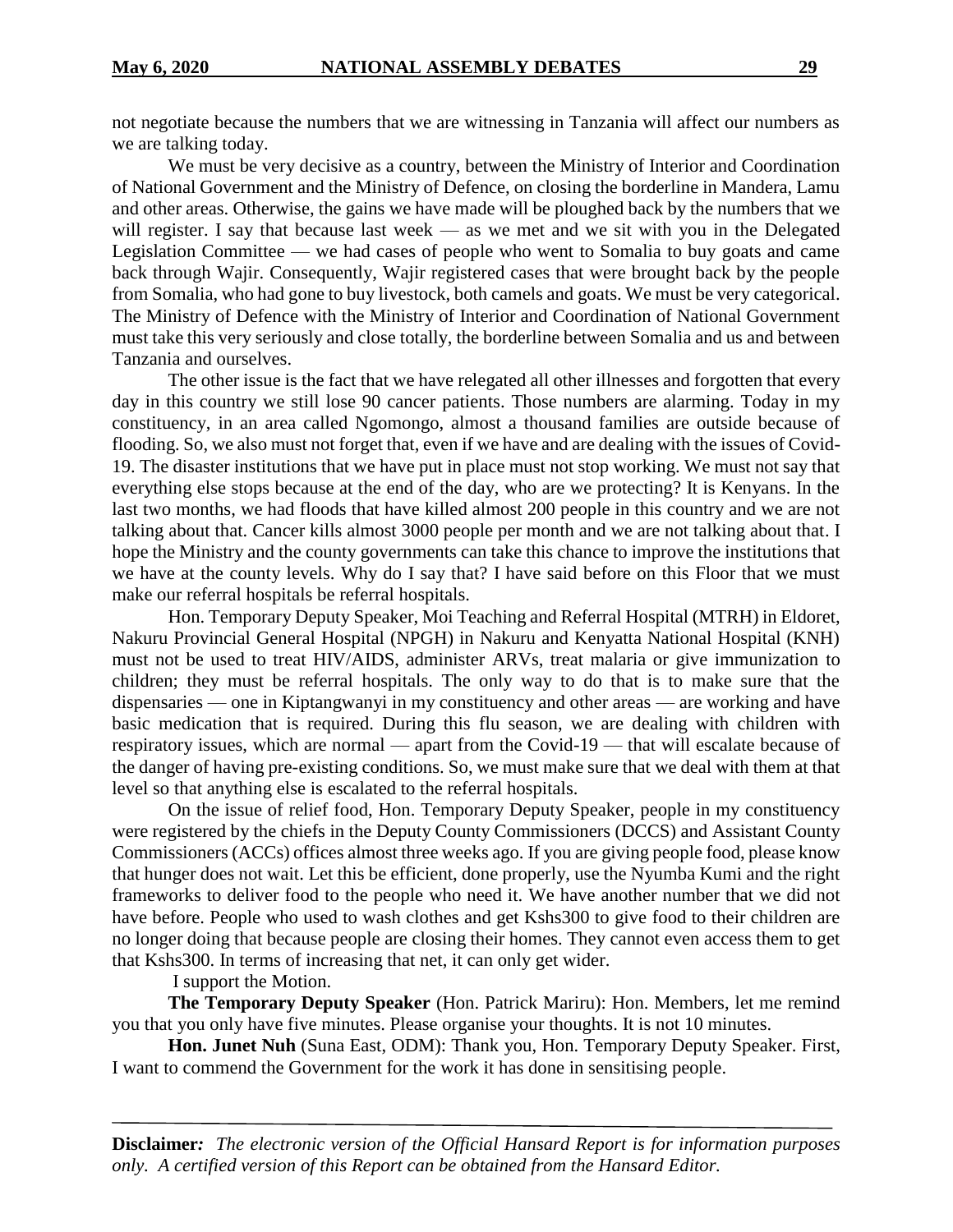**The Temporary Deputy Speaker** (Hon. Patrick Mariru): Order, Hon. Junet. What is it, Hon. Osotsi?

**Hon. Junet Nuh** (Suna East, ODM): You must add me my time, Hon. Temporary Deputy Speaker.

**The Temporary Deputy Speaker** (Hon. Patrick Mariru): You will definitely have your five minutes, Hon. Junet.

**Hon. Godfrey Osotsi** (Nominated, ANC): Hon. Temporary Deputy Speaker, in the Order Paper I can see we have three amendments from three Members. You can give direction as to how we will deal with them.

**The Temporary Deputy Speaker** (Hon. Patrick Mariru): Hon. Osotsi, you are correct. After Hon. Junet speaks, I will address myself to that.

Let us have Hon. Junet.

**Hon. Junet Nuh** (Suna East, ODM): Hon. Temporary Deputy Speaker, I take this opportunity to thank the Government for sensitising people at the start of this pandemic, for the press conferences they have been holding and alerting people. In the absence of that, the issue would have gotten out of hand.

As a House, we have a constitutional responsibility to oversee the Government. The Government has failed in many ways that Kenyans did not expect. The fight against the Coronavirus pandemic must have a human face. It cannot be that the Government has not suspended the Constitution and neither has Parliament.

I cannot overemphasise the issue of police brutality as has been said by the leaders. There is no country in the world that has reported more cases of death through police brutality than Kenya. This pandemic is an equaliser. It is happening all over the globe. Our police force cannot behave like goons in uniform. They have been properly trained to protect the lives and property of Kenyans. That is how they earn a living unless they have instructions to engage in brutality.

Secondly, this Government has not done anything tangible other than announcing numbers every day at 3 O'clock. The Government could not afford to give its citizens masks which are worth Kshs3 leave alone food. The masks are Kshs20. Members of Parliament are buying masks for people in their constituencies. We were told that there would be free sanitisers. We were told that the Kenya Pipeline Company would produce alcohol-based sanitisers. Coronavirus is almost ending. They have washed their hands off it and now they are washing their legs. We have not seen any free sanitiser in our constituencies.

It cannot be business as usual and we keep quiet. We have a constitutional mandate to represent the people. We have sovereign power. The Government is unable to feed or give free masks and sanitisers to its people. What else can they do? We will not allow the Government to contact trace people who have Coronavirus in their homes, force them into quarantine and expect them to pay for their upkeep. The Government must pay for the upkeep of people in quarantine who they have traced through their contacts. If somebody has broken the law, you can quarantine him.

#### *(Applause)*

I have not finished. I know you are not happy with what I am saying today. If somebody has been traced and is quarantined, the Government must pay that bill. It has the money. The Government must account for the money set aside for Coronavirus, shilling by shilling and penny by penny. This country is known for people who enrich themselves through disasters. They are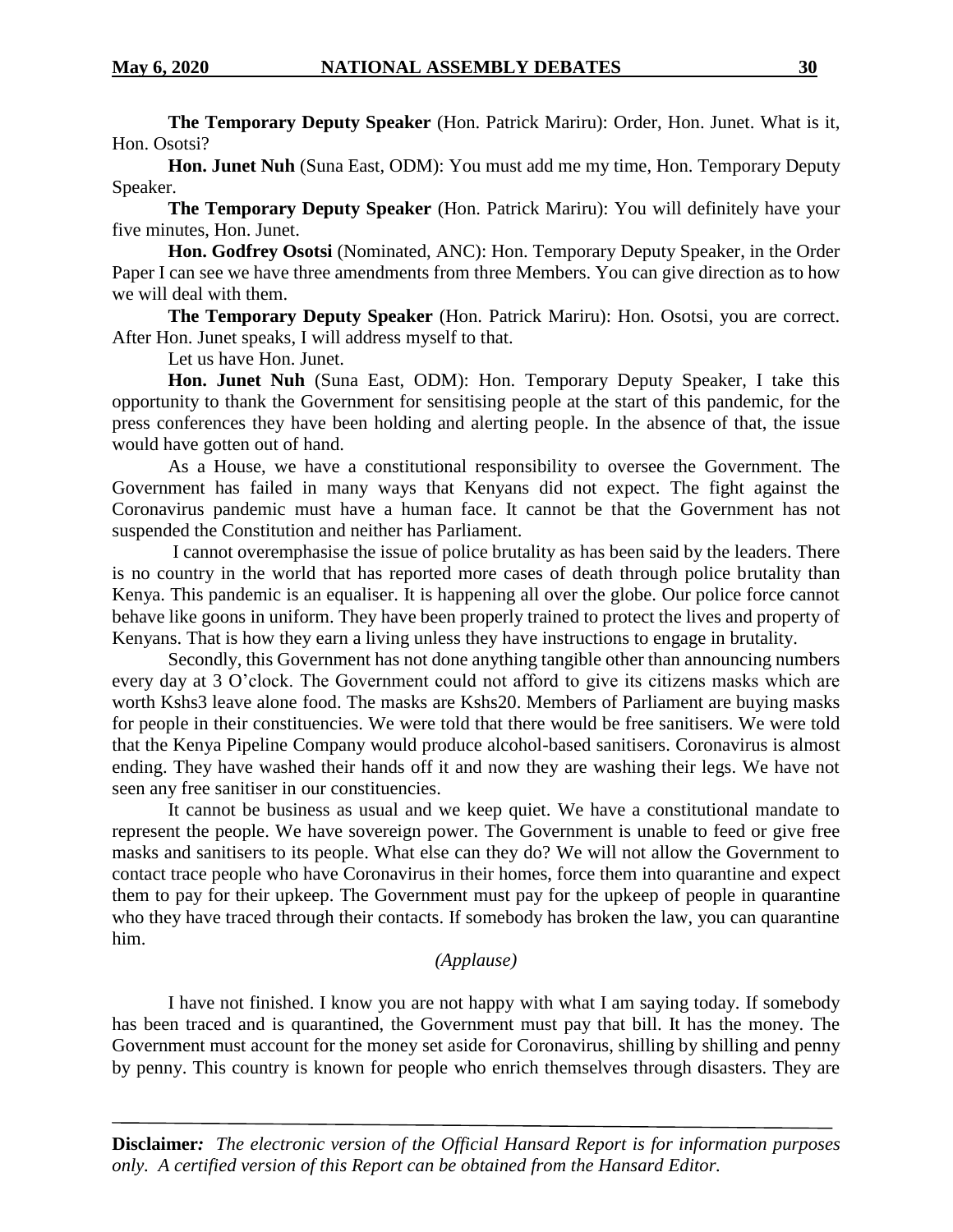known. They are in offices. We want the Government to account for each coin of the COVID-19 funds in this House.

People are shamelessly discussing tea and *mandazi* that cost Kshs4 million when our people are dying of coronavirus. People are dying of shame. We must condemn that act with the strongest terms possible. That people can sit in offices and use Kshs4 million to have tea and *mandazi* when people are dying of hunger, others for lack of masks, others for lack of sanitizers and others out of floods. It is very shameful, yet you call yourself a government. If this was happening in mature democracies, this Government would have resigned. We would have already had a general election. If you cannot defend your people from floods and by buying them masks, then you do to deserve to be called a government.

In conclusion, I want this House to rise to the occasion and hold this Government to account for every action, omission and commission against the people of this country.

With those few remarks, I condemn what is happening in this country. A handshake is not a cheque for doing whatever you want as the Leader of Majority said here.

#### *(Applause)*

**The Temporary Deputy Speaker** (Hon. Patrick Mariru): Very well. Members, in light of what Hon. Osotsi had raised earlier, there are three Members who have proposed amendments to this Motion. It is tidier to deal with those proposed amendments at this time, so that then Members will be discussing the final Motion as amended, if the House decides so.

We have amendments from Hon. Moses Cheboi which I am told were dropped. This is on page 304. We have other amendments from Hon. Nassir, Hon. Savula and from Hon. (Dr.) Nyikal. We shall take them in that order.

Hon. Nassir, you may proceed.

**Hon. Abdullswamad Nassir** (Mvita, ODM): Asante sana Bw. Spika wa Muda. Marekebisho yangu kama yalivyoweza kuorodheshwa katika Ratiba ya Shughuli ya leo…

#### *(Loud consultations)*

Bw. Spika wa Muda, ningeomba tu, kila wenzangu wakizungumza, kwa kuwa nina dakika tano tu, wanipe nafasi.

**The Temporary Deputy Speaker** (Hon. Patrick Mariru): You are on the Floor. Proceed.

**Hon. Abdullswamad Nassir** (Mvita, ODM): Bw. Spika wa Muda, kuna maswala ambayo ni muhimu sana. Nimeweza kuzungumza na nikataja…

#### *(Loud consultations)*

Ndugu zangu, lugha ya Kiswahili ni lugha yetu. Bw. Spika wa Muda, nitadai dakika zangu. Tayari nimeweza kusema kuwa kama ilivyoorodheshwa…

**The Temporary Deputy Speaker** (Hon. Patrick Mariru): Proceed, Hon. Nassir.

**Hon. Abdullswamad Nassir** (Mvita, ODM): Asante. Jambo hili la karantini kama walivyozungumza wenzetu, ndugu yetu Mhesimiwa Junet, Duale na wengineo huwezi kuchukua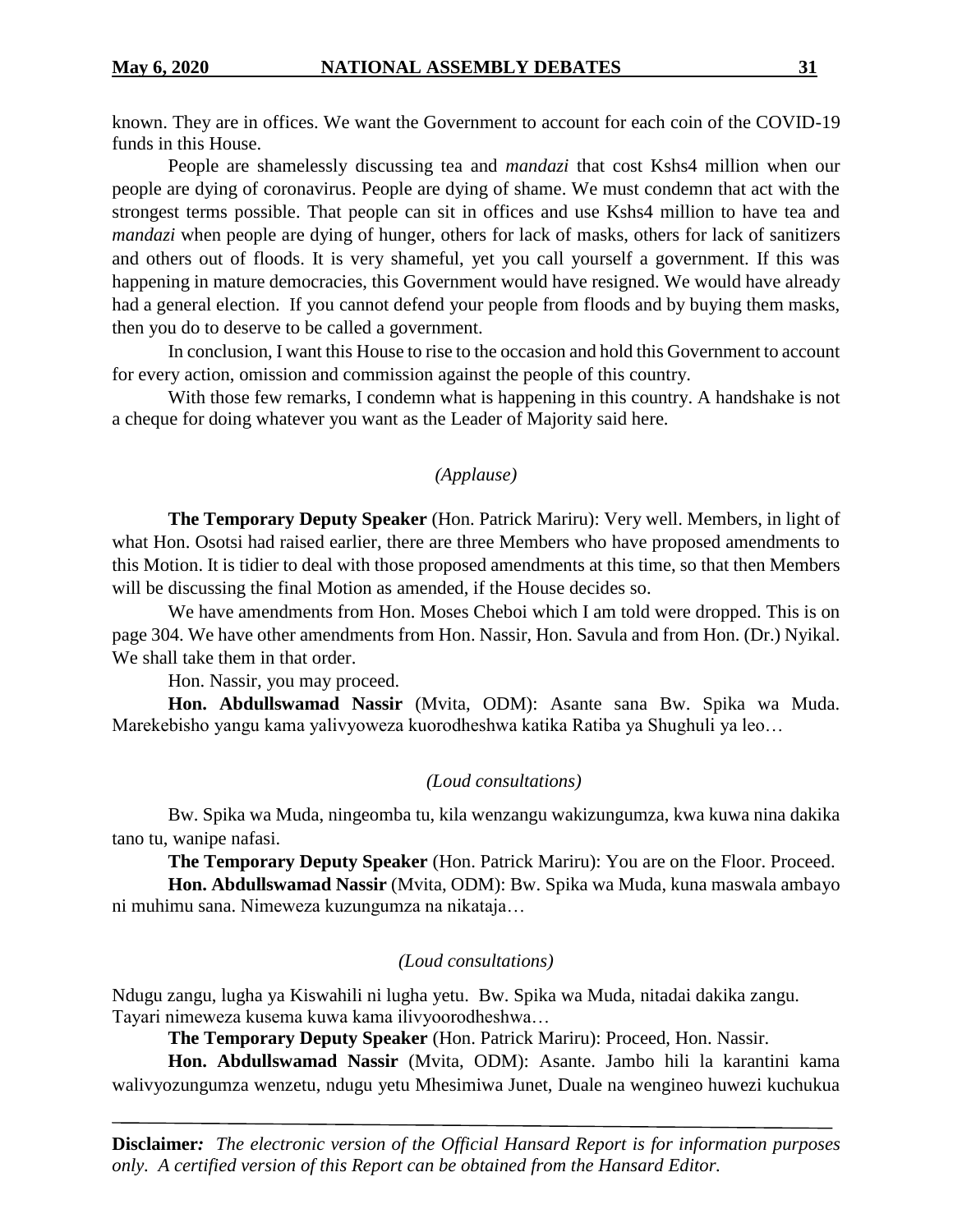Mkenya ambaye hana hatia yeyote na bila ya kutaka kwake na kumlazimisha kukaa katika karantini. Na baadaye unamwambia alipe Ksh2,000 kwa siku. Kando na hilo, tunazungumza kuwa wale ambao watakaopelekwa karantini, lazima Serikali, kama ilivyo katika nchi zingine zote duniani, watu ambao wanaweza kukaa katika Nyumba zao, waweze kukubaliwa. Hili ni jambo ambalo limezungumziwa na Wizara ya Afya na ambalo tumeweza kulijadili na Serikali za Kaunti.

Hivi leo ni aibu yakuwa watu wanazuiliwa kutoka katika zile karantini, kisa na sababu hamna.

Mwisho Bw. Spika wa Muda…

**The Temporary Deputy Speaker** (Hon. Patrick Mariru): Unayo hoja ipi ya nidhamu Kiongozi wa Wengi Bungeni?

**Hon. Aden Duale** (Garissa Township, JP): Hon. Temporary Speaker, I think the gist of Hon. Nassir's amendment is to ask the select Committee of the National Government Countituencies Development Fund (NG-CDF) to propose amendments for consideration by the House to permit the utilisation of NG-CDF. That is his amendment. He should stick to that.

**The Temporary Deputy Speaker** (Hon. Patrick Mariru): Order! Hon. Nassir is on the Floor. The amendment is on page 305. Stick to that amendment, Hon. Nassir. That is what you are supposed to move.

**Hon. Abdullswamad Nassir** (Mvita, ODM): Iko sehemu mbili. Nadhani anafahamu.

Mhe. Naibu Spika wa Muda, ninaomba dakika zangu ambazo zimechukuliwa, Karani ahakikishe nimezipata ili watu wa Mvita wawakilishwe sawasawa.

Kwanza, nimezungumza kuhusiana na amana ya karantina. Si sawa Wakenya kuchukuliwa na kuambiwa walipe ile amana.

Pili, nimezungumzia wale ambao wako na nafasi ndani ya nyumba zao wakubaliwe kufanya karantina nyumbani mwao. Hilo ni jambo ambalo Wizara ya Afya na serikali za kaunti wamekubali. Ni aibu kwamba Serikali ya Kaunti ya Mombasa imeshatumia zaidi ya Ksh20 milioni kuwalipia watu ambao walikua wamezuiliwa kwenye makazi ya karantina.

Nawasihi, nawarai na kuwaomba kwa unyenyekevu kila Mkenya anayetusikiza, kama Mhe. Duale alivyosema, wenye kuhusika na mambo ya *lockdown* na mambo ya *cessation of movement….*

**Hon. (Dr.) Chris Wamalwa** (Kiminini, FORD-K): On a point of order, Hon. Temporary Deputy Speaker.

**The Temporary Deputy Speaker** (Hon. Patrick Mariru): What is it, Hon. Wamalwa?

**Hon. (Dr.) Chris Wamalwa** (Kiminini, FORD-K): Hon. Temporary Deputy Speaker, there is a process and procedure of moving an amendment. We have been listening carefully to the Member for Mvita. When you propose an amendment, you should move it and then give reasons for the amendment. He is debating the amendment instead of moving it first. Up to now, we do not know the amendment. He is giving stories instead of moving the amendment.

**Hon. Abdullswamad Nassir** (Mvita, ODM): Mhe. Naibu Spika wa Muda, nilianza kuzungumza ….

**The Temporary Deputy Speaker** (Hon. Patrick Mariru): Order, Hon. Nassir. Hon. Wamalwa, Hon. Nassir moved an amendment. If you heard his Kiswahili, he actually moved the amendment.

Hon. Nassir, conclude.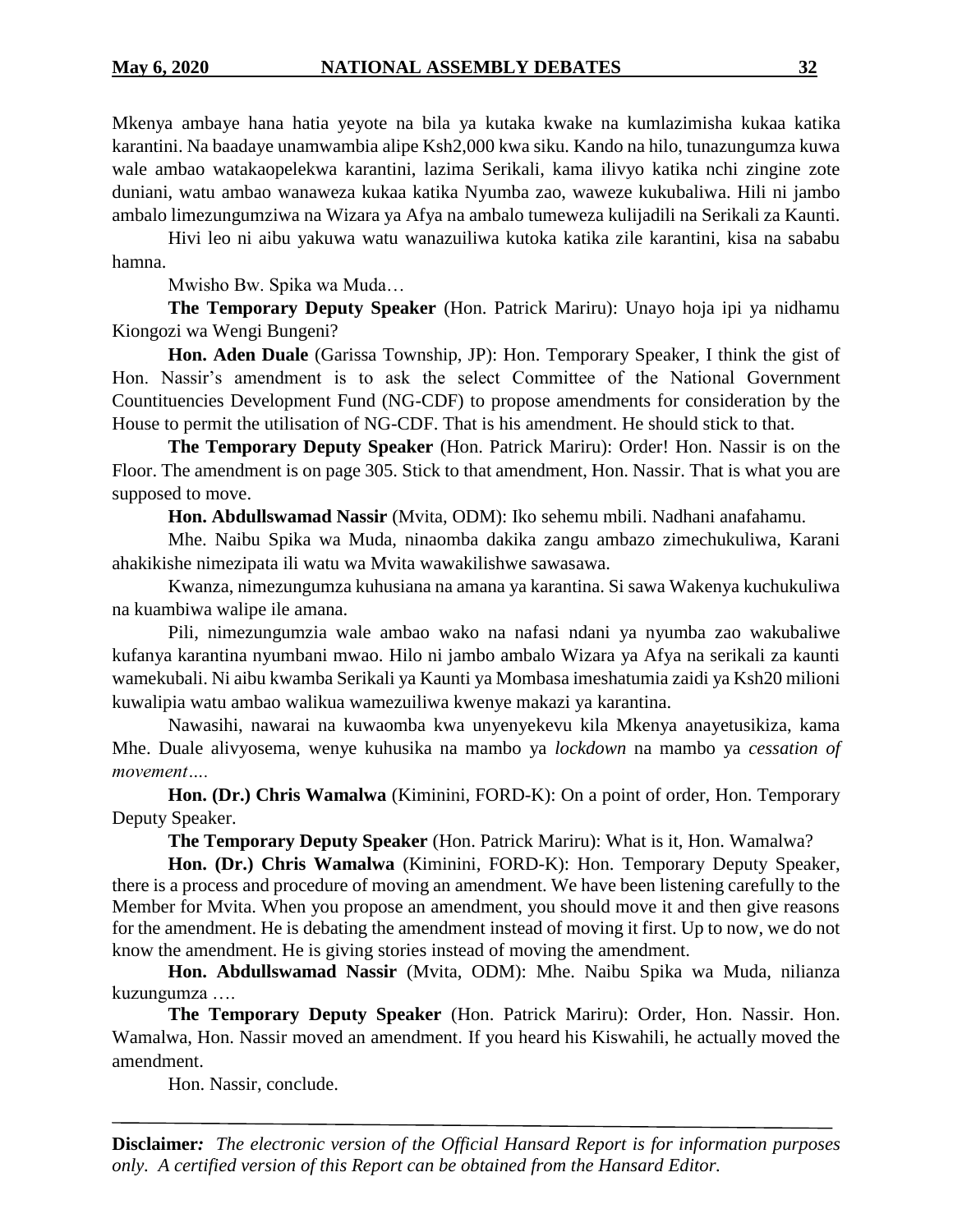*(Loud consultations)*

**Hon. John Mbadi** (Suba South, ODM): On a point of order, Hon. Temporary Deputy Speaker.

**The Temporary Deputy Speaker** (Hon. Patrick Mariru): What is it, the Leader of the Minority Party?

**Hon. John Mbadi** (Suba South, ODM): Hon. Temporary Deputy Speaker, my point of order is that if a Motion is framed in English, moved and seconded in English, how can an amendment to the Motion be moved in Kiswahili? How would it fit even if he had moved the amendment? I heard him speak in Kiswahili throughout. We do not mind him speaking in Kiswahili, but he should move the amendment in English then contribute in Kiswahili.

**The Temporary Deputy Speaker** (Hon. Patrick Mariru): I will deal with that issue.

**Hon. Aden Duale** (Garissa Township, JP)**:** On a point of order, Hon. Temporary Deputy Speaker.

**The Temporary Deputy Speaker** (Hon. Patrick Mariru):We still have to go to the substance of this Motion. What is it, the Leader of the Majority Party.

**Hon. Aden Duale** (Garissa Township, JP)**:** Hon. Temporary Deputy Speaker, I have a lot of respect for the Member for Mvita, but I want to make two things very clear. He has not moved his amendment. When he moves the amendment, she should explain it and have a Seconder.

In the Order Paper, the amendment is in English. It is not in Kiswahili. So, he does not have the luxury speaking in Kiswahili. Some of us from Northern Kenya and those from the Lake have a problem with Kiswahili.

**Hon. Junet Nuh** (Suna East, ODM): On a point of order, Hon. Temporary Deputy Speaker.

**The Temporary Deputy Speaker** (Hon. Patrick Mariru): Order! Hon. Junet Nuh, you cannot have a point of order over another point of order. The Leader of the Minority Party has raised a point of order on the use of Kiswahili.

#### *(Loud consultations)*

Order, Members! Hon. Abdullswamad Nassir has used Kiswahili. In reference to when we were adopting the Kiwahili Standing Orders, what he has done is allowable. He used Kiswahili language to move that Motion. Hon. Abdullswamad Nassir, what you should do is to conclude and get someone to second. Then the House will have an opportunity to discuss that matter.

Conclude, Hon. Abdullswamad Nassir.

**Hon. Abdullswamad Nassir** (Mvita, ODM): Mhe. Naibu Spika wa Muda, nadhani tetesi hapa...

#### *(Loud consultations)*

Ninaomba wenzangu waweze kunisikiza. Kuna hoja mbili ambazo nimeleta. Ya kwanza ni kuhusiana na fedha za National Government – Constituency Development Fund (NG-CDF). Ninavyoona, ninafikiri ni hisia za wenzangu, hiyo ya NG-CDF ningeomba iteremshwe na isiwe katika orodha.

*(Applause)*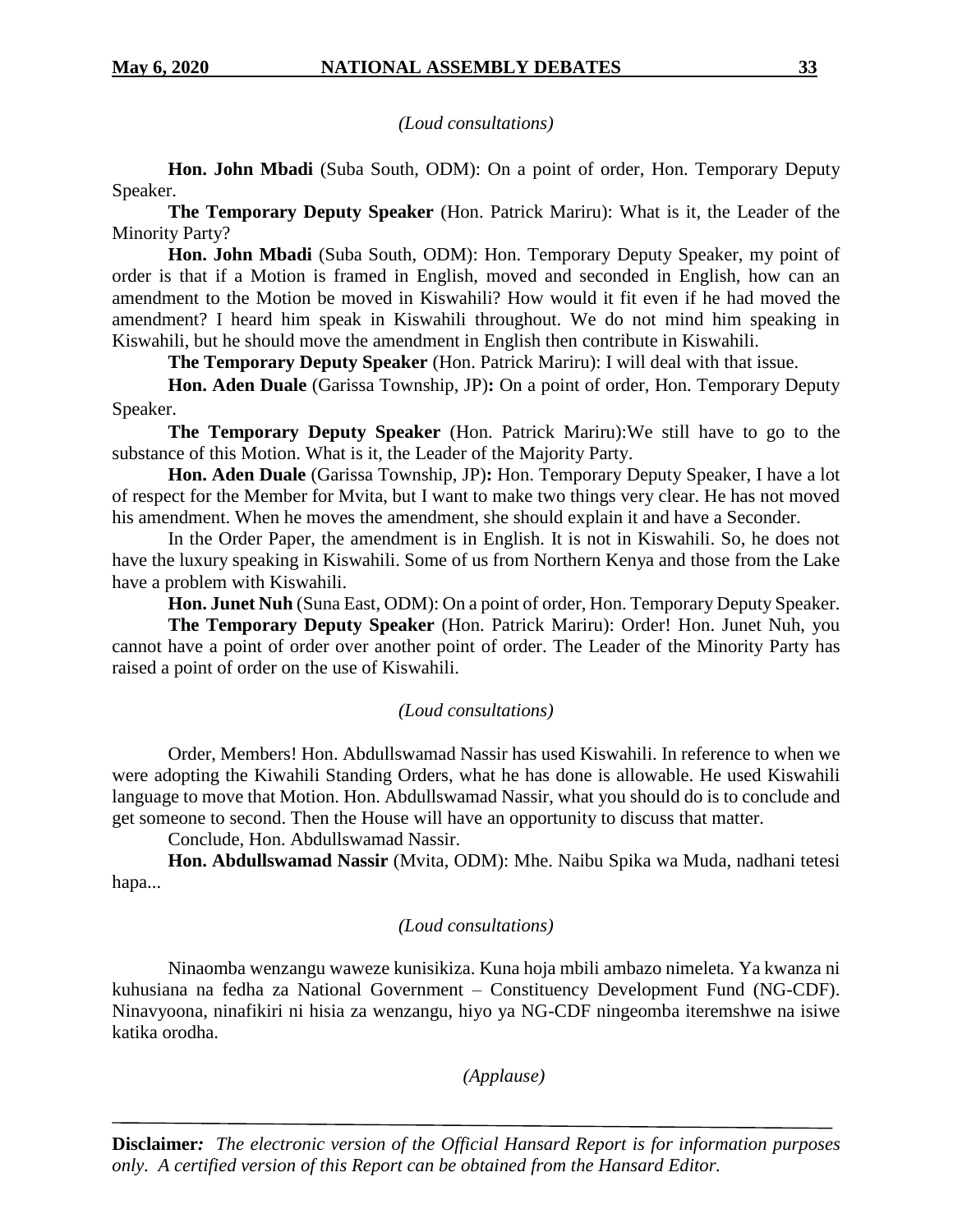Pili, ni jambo kila mmoja wetu analifahamu, nina Imani kwamba hakuna yeyote hapa atakayeweza kukubali Mkenya alipishwe amana ambayo hana hatia yoyote. Nimezungumzia hili kwa lugha inayofahamika.

Nikimalizia, ninataka kutoa usisitizo kwa unyenyekevu kama vile anavyozungumza Mhe. Aden Duale kuwa hakuna yeyote katika hili Bunge pamoja na magavana ambaye ana ruhusa ya kusema kwamba, hakuna watu kutembea kuhusiana na *lockdown*."

Kwa hivyo, nawasihi wenzangu wote tuchunge hali zilivyo.…

**The Temporary Deputy Speaker** (Hon. Patrick Mariru): Order, Hon. Abdullswamad Nassir! We have to be tidy on this. Please stick to your amendment. Do not speak to the mother Motion. You are speaking on the second part of your amendment which says:

"THAT, the Government considers waiving charges payable by persons who are under mandatory quarantine, excluding those isolated due to violation social distancing and curfew requirements."

Stick to that specifically.

**Hon. Abdullswamad Nassir** (Mvita, ODM): Asante sana, Mhe. Naibu Spika wa Muda. Nimefahamika kuhusiana na hilo na ningemwomba ndugu yangu, Mhe. Ibrahim Ahmed Abdisalan aniunge mkono kwa jambo hili. Ikiwezekana, Mhe. Naibu Spikawa Muda, kwa ruhusa yako, kwamsimamo…

**The Temporary Deputy Speaker** (Hon. Patrick Mariru): Very well.

**Hon. Ibrahim Ahmed** (Wajir North, ODM): Hon. Temporary Deputy Speaker, for avoidance of doubt, I am not Hon. Abdullswamad Nassir and I can choose the language to speak. So, for that matter I think there is no part in the Standing Orders that says that when the Mover speaks in English, then…

**The Temporary Deputy Speaker** (Hon. Patrick Mariru): Do not deal with that. Just proceed to second the Motion.

**Hon. Ibrahim Ahmed** (Wajir North, ODM): Hon. Temporary Deputy Speaker, I rise to second this Motion.

#### *(Loud consultations)*

I am wondering why my colleagues are creating a big confusion while we have a very important business to transact here.

As we speak, so many people are placed under quarantine and they have no funds to clear their bills. We have not only put them in very difficult positions, but we have also risked their lives. Remember, when you are placed under quarantine in a hotel, the hotel's owner expects you to clear the bill at the end of your stay. It is unfortunate that despite having appropriated Kshs2.6 billion for COVID-19 pandemic intervention, the Government has not set aside some amount of money to clear bills for those placed under mandatory quarantine.

Second, it is also crystal clear that we have problems in our priority ranking with regards to intervention of COVID-19 pandemic. By the way, the Ksh2.6 billion we are talking about seems to be only meant for COVID-19 infected areas and not the 290 constituencies in this country. This is because, as we speak, all the MPs can confirm that the only ongoing interventions in our constituencies are cessation of movement and curfew. So, what are we appropriating this money for? We must get our priorities right. We must carry out a real needs assessment in all the constituencies. The first priority is food.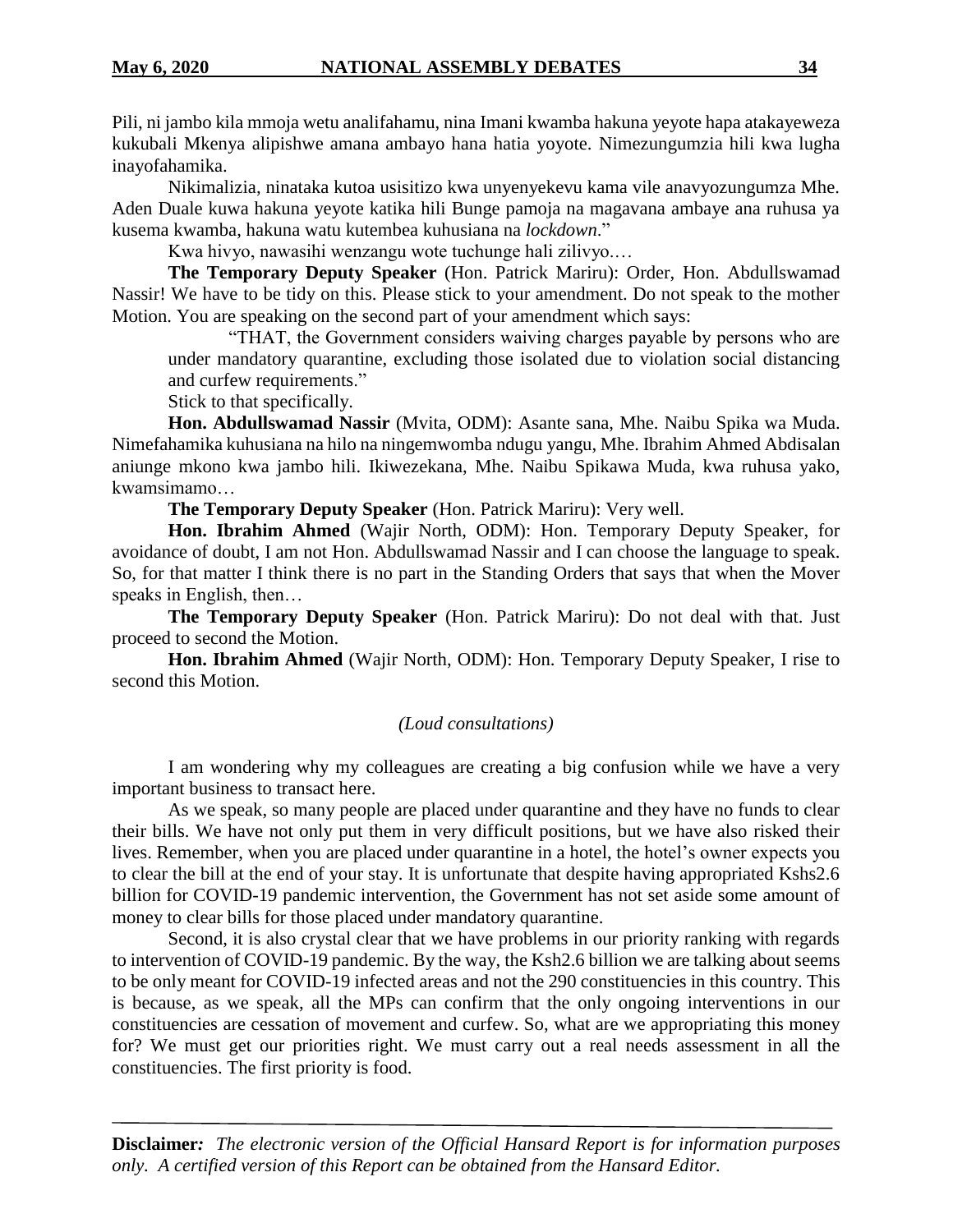As a number of Members have correctly noted, we are in a state of confusion. The National Emergency Response Committee on COVID-19 must be cascaded down to the counties and constituencies levels. Those structures must communicate from the grassroot level on what is happening so that they can make informed decisions. Otherwise it will remain as a Committee established in counties with positive cases of COVID-19. We are not willing to go that direction. Those structures must be cascaded down to the counties.

**The Temporary Deputy Speaker** (Hon. Patrick Mariru): Hon. Members, it must be very clear that we are not dealing with the original Motion. We are now dealing with an amended Motion. Hon. Ahmed, you are seconding on that aspect alone. Do not discuss the other part of the Motion.

**Hon. Ahmed Ibrahim** (Wajir North, ODM): Without avoidance of doubt, these things are intertwined.

#### *(Loud consultations)*

I can assure you that the number of people placed under quarantine and are supposed to have their bills cleared is spread all over the country. This Government must be obligated to cater for this.

**The Temporary Deputy Speaker** (Hon. Patrick Mariru): It is important for Members to appreciate what we are dealing with.

We have a Motion and there is a proposal of an amendment by Hon. Nassir. I shall propose the Question on that specific amendment and the Members will dispense off with that. You will notice that Hon. Nassir has dropped the first part of the amendment. I will propose the Question on the second part of the amendment.

> *(Question of the second part of the amendment, that the words to be added be added, proposed)*

**Hon. Members:** Put the Question.

**The Temporary Deputy Speaker** (Hon. Patrick Mariru): Is it the mood of the House that I proceed to put the Question?

**Hon. Members:** Yes!

**The Temporary Deputy Speaker** (Hon. Patrick Mariru): Let me establish that.

*(Question, that the Question of the amendment be now put, put and agreed to)*

*(Question of the second part of the amendment, that the words to be added be added, put and agreed to)*

*(Loud consultations)*

**The Temporary Deputy Speaker** (Hon. Patrick Mariru): Hon. Members, we have another amendment by Hon. Nyikal.

**Hon. Peter Kaluma** (Homa Bay Town, ODM): On a point of order, Hon. Temporary Deputy Speaker.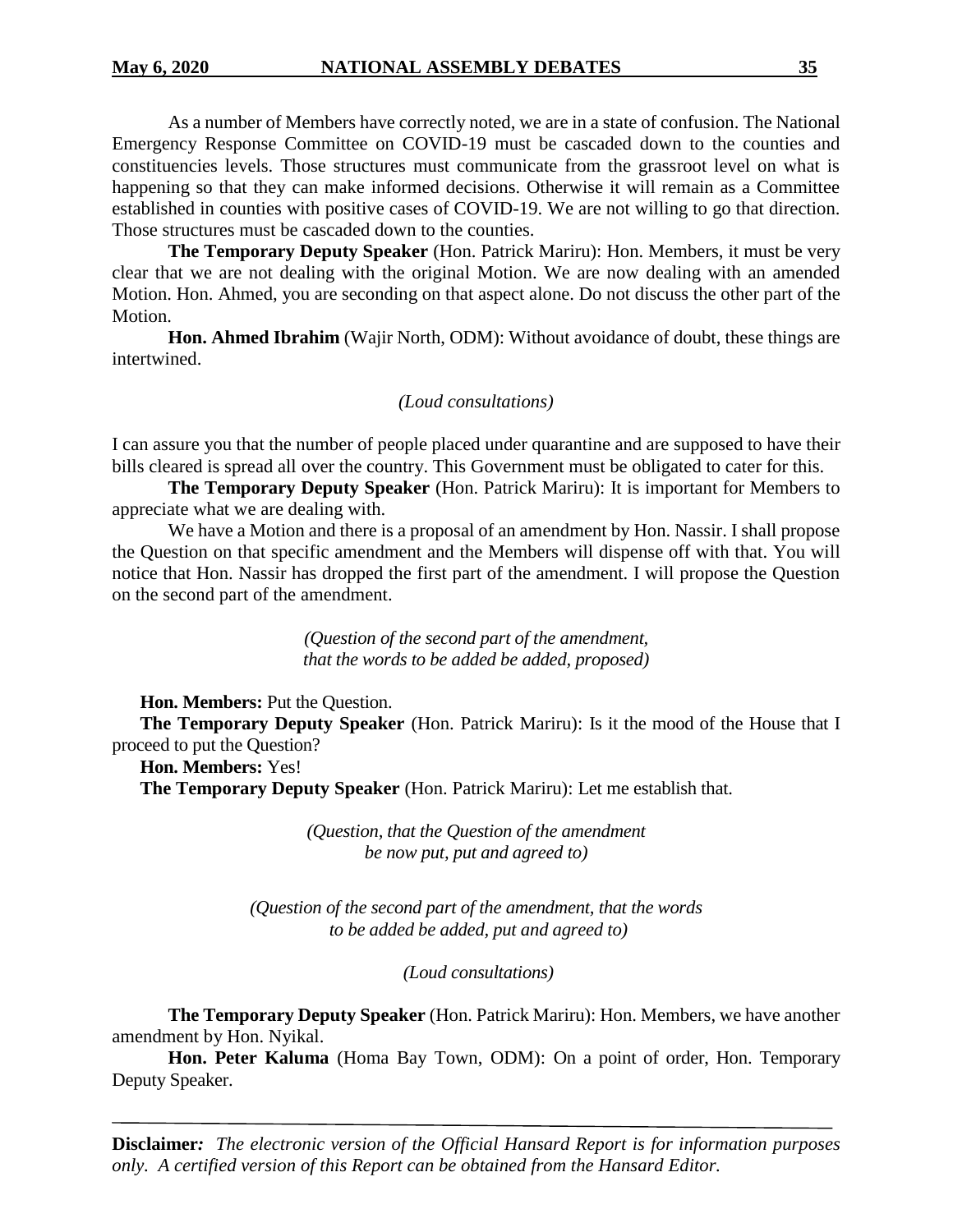**The Temporary Deputy Speaker** (Hon. Patrick Mariru): Hon. Kaluma, what is out of order?

**Hon. Peter Kaluma** (Homa Bay Town, ODM):The House has passed a resolution on the second part by waiving charges payable by persons who are under mandatory quarantine, excluding those isolated due to violation of social distancing and curfew requirements meaning we are giving powers to those who enforce curfew to send people to remand. That part is a function of the court. We should say that in principle. That is outrightly unlawful that anybody in quarantine should not pay…

*(Loud consultations)*

**The Temporary Deputy Speaker** (Hon. Patrick Mariru): Hon. Kaluma, what is out of order?

**Hon. Peter Kaluma** (Homa Bay Town, ODM): We have just passed this resolution…

**The Temporary Deputy Speaker** (Hon. Patrick Mariru): Are you discussing what the House has just discussed?

**Hon. Peter Kaluma** (Homa Bay Town, ODM):There is an illegality in that resolution.

**The Temporary Deputy Speaker** (Hon. Patrick Mariru): Order, Hon. Kaluma! I know you understand our Standing Orders. The House has just made a decision. It is impossible to revisit that during this session at this time. You can do a further amendment as Members are proposing.

Hon. Nyikal has an amendment.

#### *(Loud consultations)*

**Hon. (Dr.) James Nyikal** (Seme, ODM): Thank you, Hon. Deputy Speaker. I rise to propose an amendment to this Motion that I overrally support. This is in relation to Paragraph d (ii) which in general I support, and it is acceptable that we need an institution.

My amendment is deleting the words "a" and "national" in the paragraph; deleting the word "facility" and replacing it with the word "facilities"; and deleting the last words, which are "with a bed capacity of at least 1,000 persons".

I support the original intention of having the facility in place.

**The Temporary Deputy Speaker** (Hon. Patrick Mariru): Hon. Nyikal, you have (a) and (b). Is that right?

**Hon. (Dr.) James Nyikal** (Seme, ODM): Yes. I have (a)(i), (ii) and (iii) and (b). Therefore, the new paragraph d (ii) will read "establishment of suitable health facilities for the treatment and management of infectious and viral diseases such as COVID-19.

Hon. Temporary Deputy Speaker, all I am asking is that instead of just asking that the Government establishes one big hospital, we make provisions so that the Government can establish many hospitals. With infectious diseases, if you have one main hospital which is a distance away, you will be transporting people from distant places of the country to that place, in the process disseminating the disease and spreading it. It is an extremely good Motion. If we amend it, we will also make sure that various facilities of the same standard are established at the county level to ensure that people are treated at the facility nearest to them when they fall sick.That is the essence of my amendment. I think it improves the whole Motion. I ask all Members to support it.

I ask Hon. Martin Owino to second this amendment.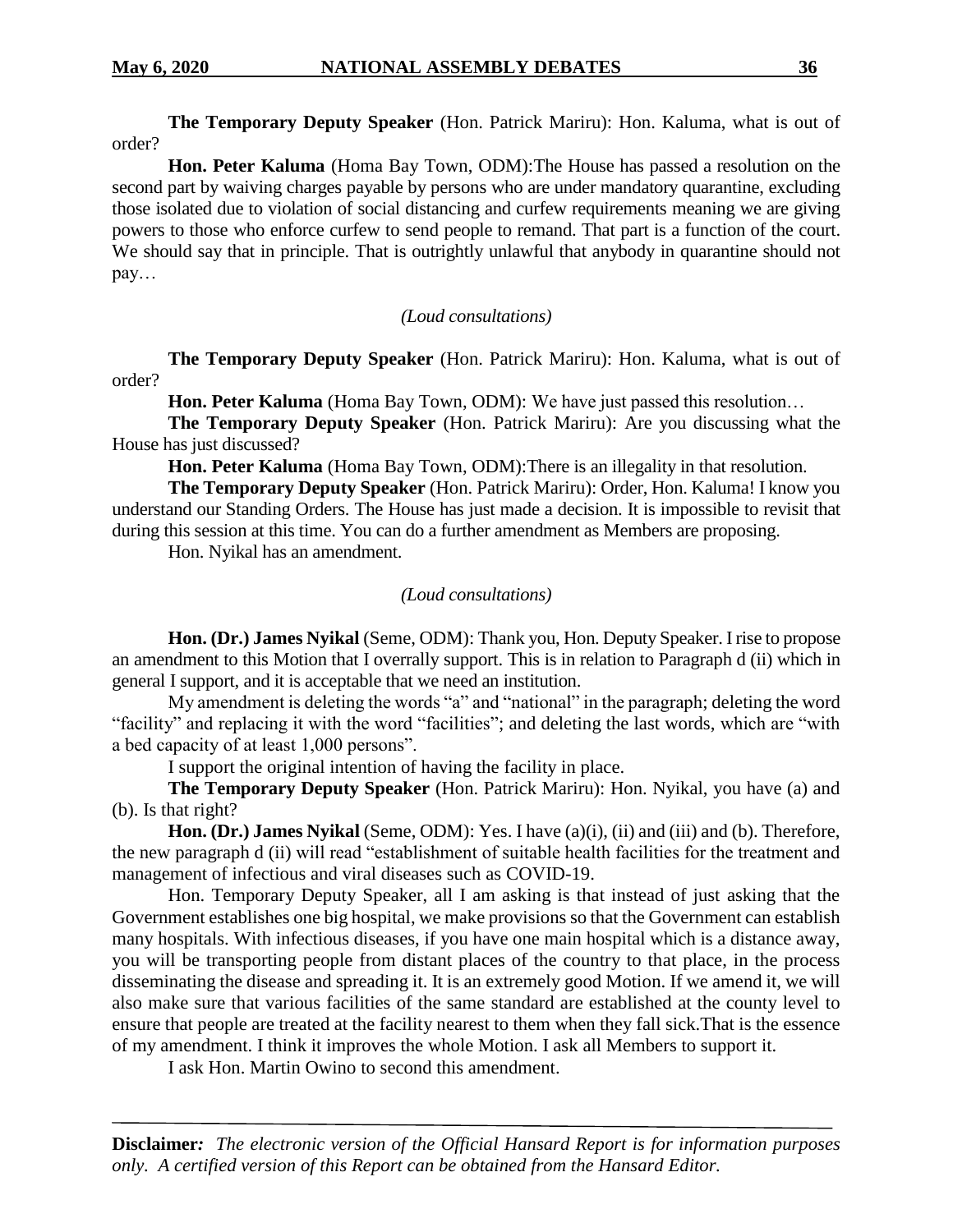**Hon. Martin Owino** (Ndhiwa, ODM): I rise to second the amendment. We do not only look at the clinical aspects of disease management. We also look at the primary aspect. Access of medical facility is important in management and prevention of any infectious disease. Centralising treatment will not be ideal in this situation.I also applaud the Mover of the original Motion that the UHC comes in if the national body chooses to support the county referral hospitals and sub-county hospitals.

I second.

**Hon. Members:** Put the Question!

**The Temporary Deputy Speaker** (Hon. Patrick Mariru): Hon. Members, I will propose the Question before putting it.

> *(Question of the first part of the amendment, that the words to be left out be left out, proposed)*

**Hon. Members:** Put the Question!

**The Temporary Deputy Speaker** (Hon. Patrick Mariru): Is it the mood of the House that I put the Question?

**Hon. Members:** Yes!

*(Question of the first part of the amendment, that the words to be left out be left out, put and agreed to)*

*(Question of the second part of the amendment, that the word to be inserted in place thereof be inserted, proposed)*

*(Question of the second part of the amendment, that the word to be inserted in place thereof be inserted, put and agreed to)*

**The Temporary Deputy Speaker** (Hon. Patrick Mariru): Hon. Members, we have the final amendment by Hon. Ayub Savula.

**Hon. Ayub Angatia** (Lugari, ANC): Thank you, Hon. Deputy Speaker. Notice is given that the Member of Parliament for Lugari, Ayub Savula intends to move the following amendments to the Motion on other measures to address the effects of the Covid-19 pandemic.

I beg to move that, the Motion be amended by -

a) inserting the following new paragraphs immediately after the following paragraph "further appreciating the role of National Assembly in taking necessary legislative interventions and offering the necessary political and legislative support, whenever required".

(i) Concerned that, COVID-19 Pandemic has disrupted the Country's economy and that economic development outcomes are expected to be seriously affected by the interruption caused by the virus both globally and locally;

(ii) Deeply concerned that, the Government faces significant fiscal challenges as the national economy faces contraction because of the effects of COVID-19 Pandemic, a situation made worse by the depreciation of the shilling,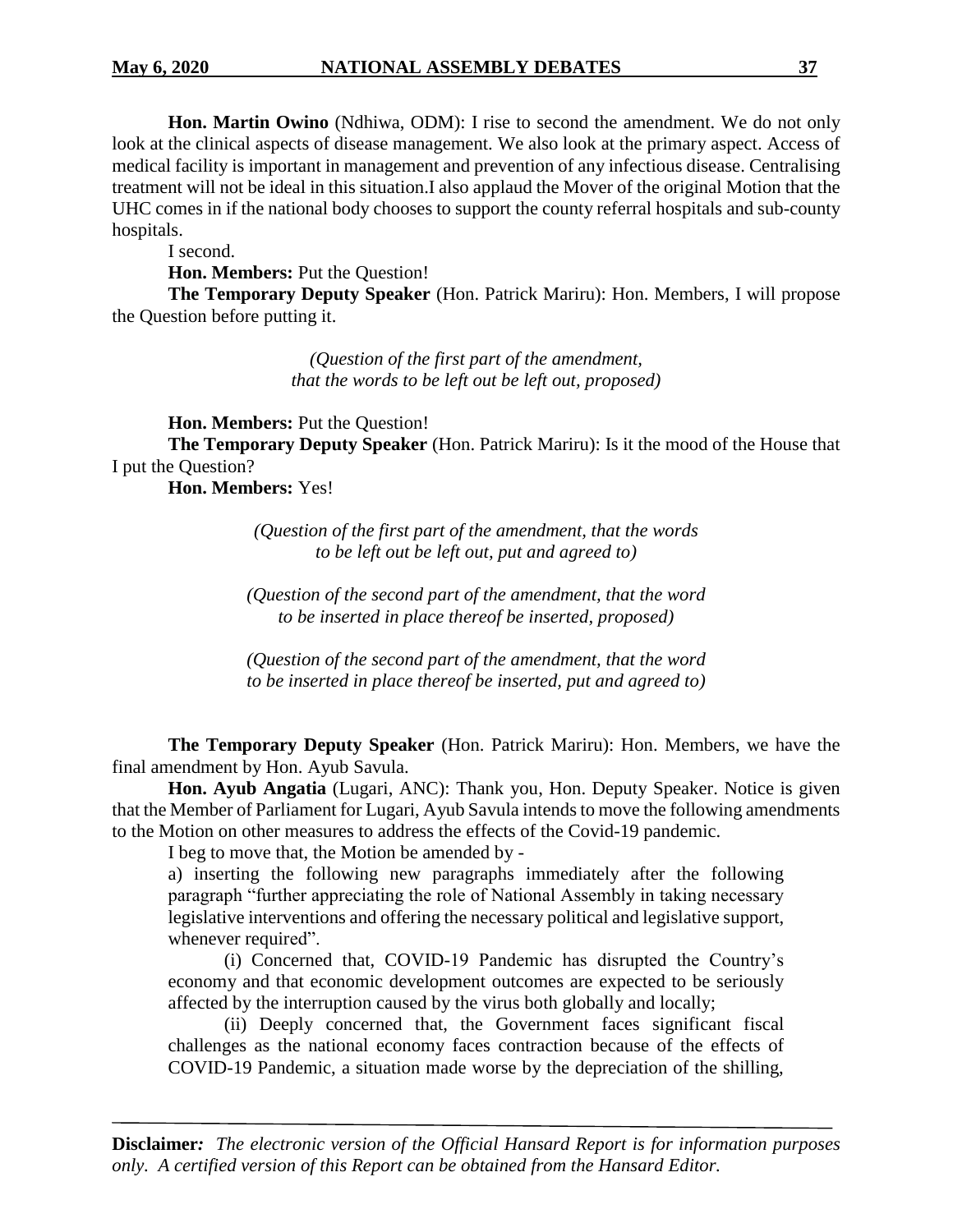and the Government may in the current financial year not be able to meet its loan obligations;

(b) inserting the following paragraph immediately after paragraph (c)-

(d) That, the Government of Kenya should urgently engage multilateral and bilateral lenders with a view to renegotiate loan obligations, with emphasis on waivers of interest and extensions on the repayment period, as well asking for total waivers on some of the loans so as to free up money to enable the Government to contain the spread of the pandemic, cushion Kenyans against its social and economic effects, and address economic impact of the pandemic.

My amendments to the Motion by the Leader of the Majority Party are pegged on the following facts: One, the revenue collected by KRA is going to drop because the economic activities are low. Two, after we pass the budget as the National Assembly, it will go to the President for assent. After the President signs the warrant for expenditure of the cash, the first charge by the Treasury is to pay loans.

I thank the Leader of the Majority Party for the noble idea of bringing this Motion, so that we can discuss as Members of Parliament and find a way on how to cushion our economy. The main loans are from the Chinese Government. COVID-19 is a global pandemic, the Chinese Government should agree we renegotiate the terms and conditions of the loans, so that we save the economy of this country. The President sat with Chief Executive Officers (CEOs) of Banks and they agreed to restructure loans for Kenyan individuals and business men who are doing business. The international community, China included, must also follow suite. I want to ask the CS Treasury to move quickly after we pass this amendments, so that we can save the country's economy.

I beg to move and request Hon. Osotsi to second.

**The Temporary Deputy Speaker** (Hon. Patrick Mariru): Hon. Osotsi, you have the Floor. **Hon. Godfrey Osotsi** (Nominated, ANC): Thank you, Hon. Temporary Deputy Speaker. I stand to second this amendments by the Member for Lugari, Hon. Savula, who is my good friend. They are progressive amendments. The public debt is now 62 per cent of the Gross Domestic Product (GDP). With the economic effects of Coronavirus, we are likely to get to a situation where this country will be unable to pay some of these debts. This is progressive. I want to encourage Members to support these amendments. Hon. Savula has proposed two approaches in his amendments: bilateral engagement and multilateral engagement.

I think the government should focus more on multilateral engagements. I know efforts are already being made at the level of the African Union for African countries to come together and push for debt deferment and even debt cancellation.

With those few remarks, because of time, I second.

*(Question, that the words to be inserted proposed)*

**Hon. Members:** Put the question!

**The Temporary Deputy Speaker** (Hon. Patrick Mariru): Is it the mood of the House that we put the question?

*(Loud consultations)*

Let me establish that.